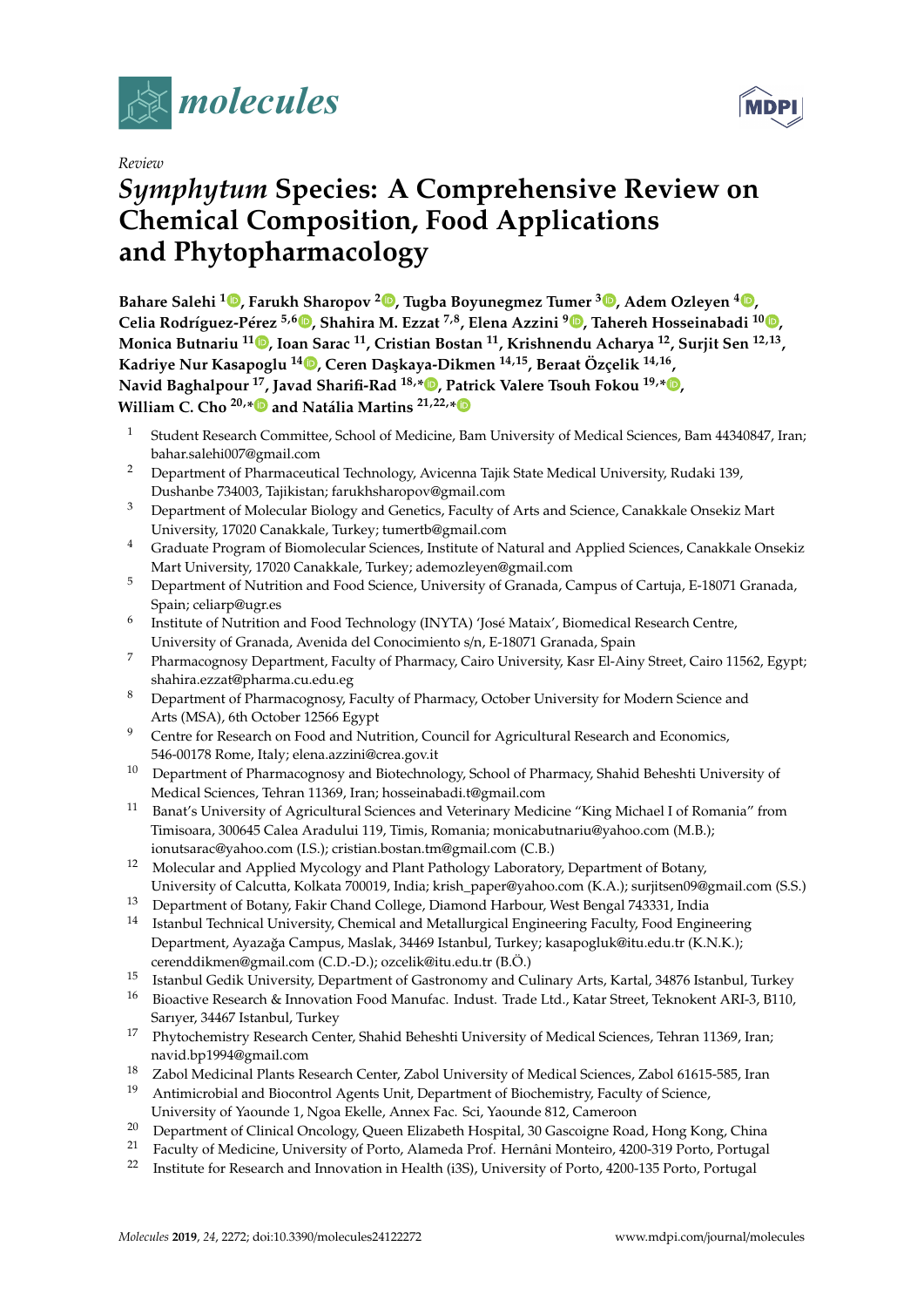**\*** Correspondence: javad.sharifirad@gmail.com (J.S.-R.); ptsouh@gmail.com (P.V.T.F.); chocs@ha.org.hk (W.C.C.); ncmartins@med.up.pt (N.M.); Tel.: +98-21-88200104 (J.S.-R.); +237-676620503 (P.V.T.F.); +852-3506-6284 (W.C.C.); +35-12-2551-2100 (N.M.)

Academic Editors: Federica Pellati, Laura Mercolini and Roccaldo Sardella Received: 14 May 2019; Accepted: 11 June 2019; Published: 18 June 2019



**Abstract:** *Symphytum* species belongs to the Boraginaceae family and have been used for centuries for bone breakages, sprains and rheumatism, liver problems, gastritis, ulcers, skin problems, joint pain and contusions, wounds, gout, hematomas and thrombophlebitis. Considering the innumerable potentialities of the *Symphytum* species and their widespread use in the world, it is extremely important to provide data compiling the available literature to identify the areas of intense research and the main gaps in order to design future studies. The present review aims at summarizing the main data on the therapeutic indications of the *Symphytum* species based on the current evidence, also emphasizing data on both the efficacy and adverse effects. The present review was carried out by consulting PubMed (Medline), Web of Science, Embase, Scopus, Cochrane Database, Science Direct and Google Scholar (as a search engine) databases to retrieve the most updated articles on this topic. All articles were carefully analyzed by the authors to assess their strengths and weaknesses, and to select the most useful ones for the purpose of review, prioritizing articles published from 1956 to 2018. The pharmacological effects of the *Symphytum* species are attributed to several chemical compounds, among them allantoin, phenolic compounds, glycopeptides, polysaccharides and some toxic pyrrolizidine alkaloids. Not less important to highlight are the risks associated with its use. In fact, there is increasing consumption of over-the-counter drugs, which when associated with conventional drugs can cause serious and even fatal adverse events. Although clinical trials sustain the folk topical application of *Symphytum* species in musculoskeletal and blunt injuries, with minor adverse effects, its antimicrobial potency was still poorly investigated. Further studies are needed to assess the antimicrobial spectrum of *Symphytum* species and to characterize the active molecules both in vitro and in vivo.

**Keywords:** *Symphytum* species; phytochemistry; biological activity; clinical trials

# **1. Introduction**

*Symphytum* species, also known as comfrey, belong to the Boraginaceae family and include around 35 species, including *Symphytum o*ffi*cinale* L., *Symphytum tuberosum* L., *Symphytum x uplandicum* Nyman, *Symphytum asperum* Lepech and *Symphytum caucasicum* Bieb [\[1,](#page-24-0)[2\]](#page-24-1). *S. o*ffi*cinale* often called herb comfrey, is the most commonly used species [\[3,](#page-24-2)[4\]](#page-24-3). Other species, like *Symphytum asperum* (prickly comfrey) and *S.* × *uplandicum* (Russian comfrey, syn. *Symphytum peregrinum*) have also been used [\[3\]](#page-24-2).

Comfrey has been recommended for external and internal use as a botanical preparation for more than 2000 years [\[5\]](#page-24-4). Worldwide, ethnographic studies have reported the external use of both *S. o*ffi*cinale* and *S. tuberosum* for osteoarticular disturbances in Navarra; the tea for hepatic disturbances, and as an internal therapy for rheumatism in Mexico; gastritis and ulcers in Brazil and skin problems in USA and roots (tea, alcoholic extract or ointment) for osteoarticular pain in Lithuania or as tonic in Jamaica [\[6\]](#page-24-5). Comfrey extracts, ointments or compress pastes are applied externally, while the crude plant parts (leaf, herb or root) have been traditionally used for musculoskeletal disorders, wounds, gout, hematomas and thrombophlebitis [\[3–](#page-24-2)[5\]](#page-24-4).

Comfrey diversity, bioactivities and related efficacies is a manifestation of its complex effects and a source of opportunities for researchers from various disciplines, among them pharmacy [\[3\]](#page-24-2). Pharmacological effects of comfrey extracts are attributed to several chemical compounds. Allantoin has been claimed as the active ingredient of comfrey, which is responsible for triggering cell division and would healing, also promoting conjunctive tissue, bone and cartilage growth [\[7,](#page-24-6)[8\]](#page-24-7). *S. o*ffi*cinale*root extract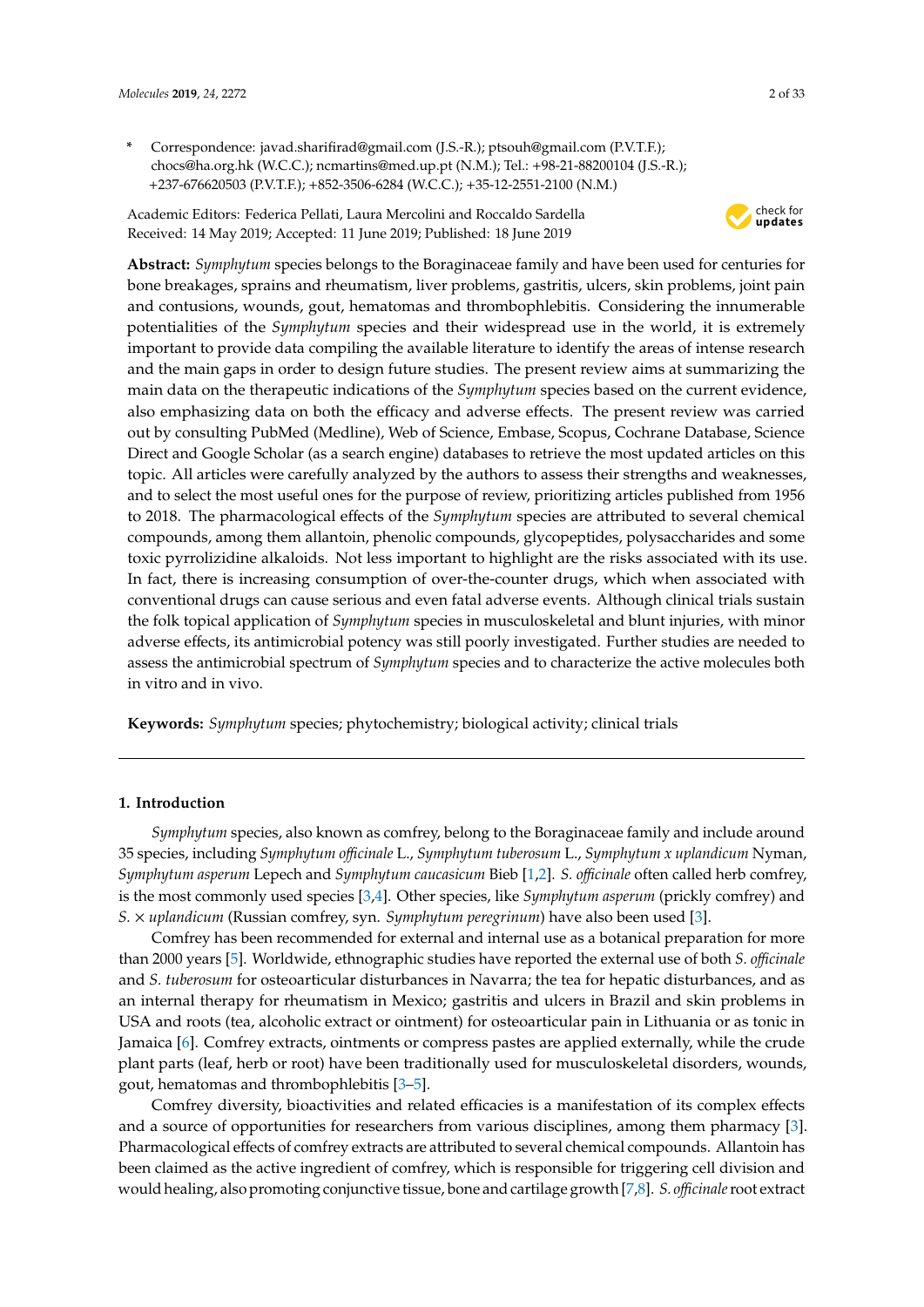contains allantoin and phenolic acids (e.g., rosmarinic, *p*-hydroxybenzoic, caffeic, chlorogenic and *p*-coumaric acids), and displays remarkable antioxidant effects, besides to exert a positive impact in human skin fibroblasts [\[9\]](#page-25-0). Barbakadze et al. indicated that *S. asperum* and *S. caucasicum* leaves had an anticomplement and antioxidant potential [\[10\]](#page-25-1). Moreover, the strong antioxidant effects have been linked to polysaccharides, having a uronic acid group in the comfrey root [\[11\]](#page-25-2). Enzyme-ultrasonic assistance technology has been reported as a great strategy to isolate polysaccharides from the comfrey root, that exhibit notable α-glucosidase inhibition activity [\[11\]](#page-25-2).

Besides its folk medicinal applications, comfrey also contains some molecules (e.g., symphytine, echimidine, pyrrolizidine alkaloids) that have been related to hepatic cancers and related toxicity, pneumotoxicity, genotoxicity and carcinogenicity in animal and human studies [\[12](#page-25-3)[–16\]](#page-25-4). In humans, comfrey consumption has been associated with individual cases of hepatotoxic reactions: Liver fibrosis, portal hypertension and veno-occlusive diseases [\[17\]](#page-25-5). Conversely, no adverse events have been reported when externally used; indeed, pharmacokinetic studies have reported a very low cutaneous absorption [\[16\]](#page-25-4). Hence, its internal application is not recommended by regulatory agencies and international health organizations [\[12\]](#page-25-3). However, in the UK, comfrey is only available over-the-counter for external applications, and when prescribed by qualified medical herbalists, for internal or external use. In the USA, Canada and some European countries, such as Germany, Denmark and Austria, comfrey use is under restriction. Commission E recommends a restriction in its use to 4–6 weeks/year [\[18\]](#page-25-6).

*S. o*ffi*cinale* leaf extract loaded silver nanoparticles has been suggested to be used as an agent against skin photoaging due to its photoprotective potential [\[19\]](#page-25-7). Comfrey leaves-derived extracts also displayed a great inhibition on fungal pathogens germination and modulate the mechanisms of plant defense [\[20\]](#page-25-8). The studies on comfrey extracts reported that this plant could be used in the management of pests and diseases [\[21\]](#page-25-9). In addition to the antifungal activity of comfrey, its antibacterial activity against the bacteria causing bovine mastitis has also been reported [\[22\]](#page-25-10). Indeed, Oliveira et al. introduced *S. o*ffi*cinale* in the broiler diet and found that it could be used as a growth-promoting antibiotic for feeding broiler [\[23\]](#page-25-11).

Other studies performed in humans have also examined the comfrey potential for back pain, wounds and arthritis. Comfrey has also been proposed as an alternative solution for treating skin conditions [\[2\]](#page-24-1), there even being found a moderate effectiveness of comfrey cream in osteoarthritis [\[6\]](#page-24-5). However, the adverse events related to the use of this plant were not assessed in human studies so far; indeed, the safety assessments were mostly performed in single case reports and obtained from animal studies using high doses. Therefore, its safe assessment is absent using biochemical markers and epidemiological methods in humans [\[3\]](#page-24-2).

In this sense, this manuscript aims to provide a detailed review of the most recent studies on comfrey, including their habitat and cultivation conditions, phytochemical composition and to discuss their antimicrobial, antioxidant, anticancer activities through in vitro and in vivo data, and clinical effectiveness.

# **2.** *Symphytum* **Species: Habitat and Cultivation**

# *2.1. Habitat*

*Symphytum* species are mesophytic, perennial herbs belonging to the Boraginaceae family. This genus comprises approximately 40 species, among them, 14 species are reported from Europe mainly in peninsular Italy [\[24](#page-25-12)[,25\]](#page-25-13) and around 18 species are reported from Turkey [\[26\]](#page-25-14). Native from Europe and Asia [\[27\]](#page-25-15), this genus thrives well in moist, cool places on river banks and streams, ditches of roads and damp grasslands.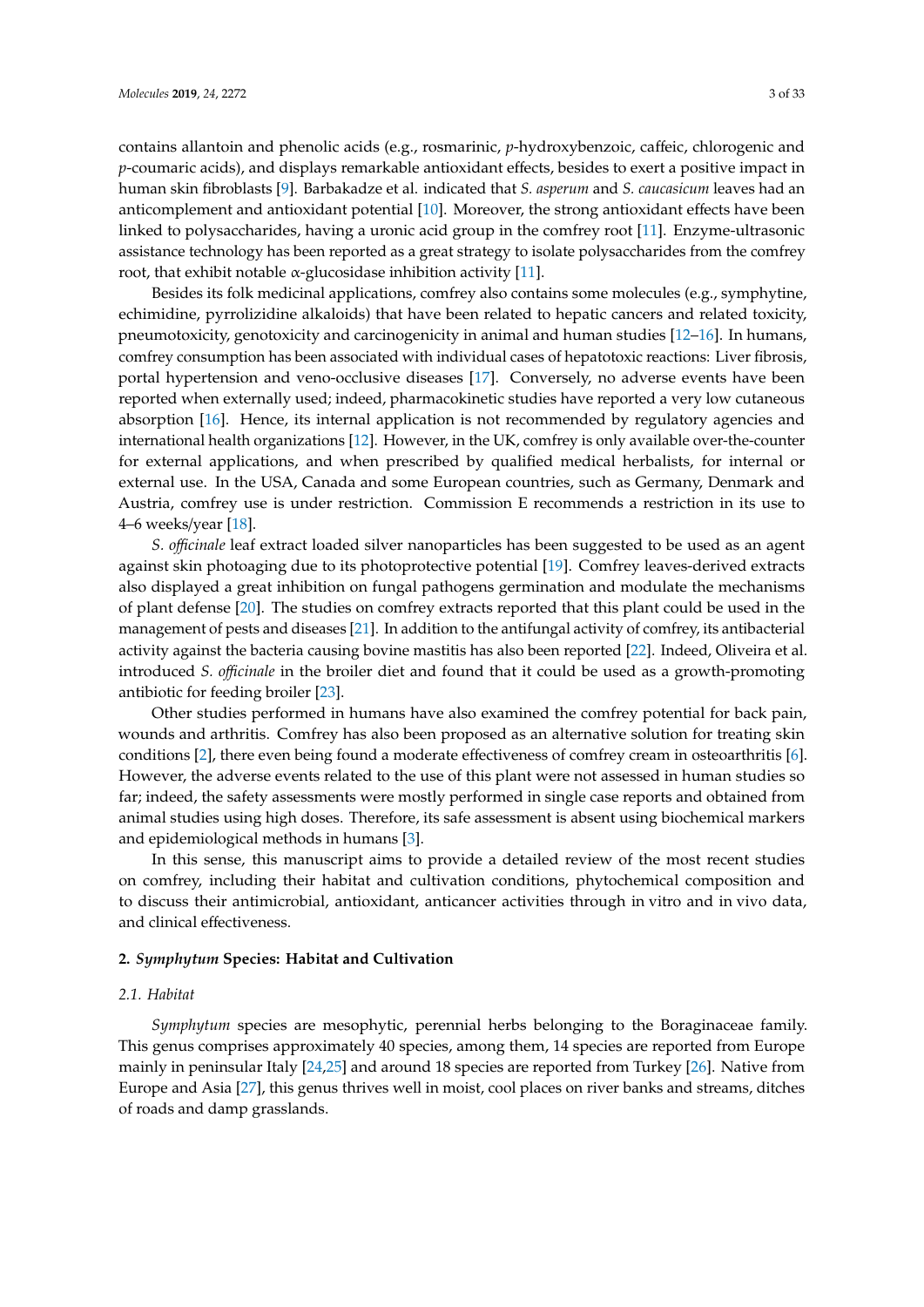# *2.2. Cultivation*

# 2.2.1. Optimum Growing Parameters

*Symphytum* species grows in temperate and subtropical regions. It adapted well and gives a maximum yield under a cold condition with full sunlight [\[28\]](#page-25-16). Due to its deep root system, the plant is drought tolerant. The plant is also very frost resistant. It is a fast-growing plant. If weeds and soil fertility is properly maintained the crop should last indefinitely.

# 2.2.2. Soil

Although easily adaptable to any soil, comfrey prefers moist, fertile and rich in organic matter [\[29,](#page-25-17)[30\]](#page-26-0). The plant grows well in sandy looms with adequate nutrients mainly if nitrogen is present in the soil [\[28\]](#page-25-16), and even if the soil is amended with compost material [\[31\]](#page-26-1). The ideal soil pH ranges from 6.0 to 7.0.

## 2.2.3. Propagation

The crop is generally propagated through transplants, crown cuttings with buds and root cuttings as the rate of seed production are very low [\[32\]](#page-26-2). High yield is recorded from transplant and least from root cutting during the first year of propagation, but after that, there is no difference in yield regardless of the propagation method. Propagation through root cuttings is less expensive and a frequently used method. Cutting size varies from  $1\frac{1}{2}$  to 6 inches long and from  $\frac{1}{4}$  to  $\frac{3}{4}$  inches in diameter are common. Root cutting with comparatively smaller size generate plants, but longer cutting establish and emerge faster. It has been reported that successful in vitro propagation from root explants produce a high amount of clones, more quickly than by the conventional vegetative propagation [\[33\]](#page-26-3).

# 2.2.4. Planting

The best time for comfrey planting is April, but the crop can be planted throughout the growing season. Teynor et al. reported that a root cutting should be planted before September, while early October is suitable for both transplant or crown cuttings [\[28\]](#page-25-16). Cuttings should be treated with cold water for an adequate time before planting [\[34\]](#page-26-4). Planting depth varies with soil texture and soil moisture content. Four inches depth is common, but up to two inches depth is also practiced with an adequate irrigation system. Comfrey is generally planted in a checkerboard pattern at rows of 3 to 4 ft. apart to allow cross cultivation for weed control. It has been found that closer row spacing (about 30 inches) gives better yield, but the cost of cutting becomes higher [\[28](#page-25-16)[,34\]](#page-26-4).

# 2.2.5. Maturing

Comfrey contains a high amount of proteins and the plant obtains all its nitrogen from the soil, so it is necessary to amend nitrogen fertilizer or compost by broadcasting or side dressing [\[35\]](#page-26-5). Older plantings that develop lighter green color leaves require broadcasting of nitrogen fertilizer. Barnyard manure is an excellent fertilizer for comfrey. Sometimes powdered limestone and rock phosphate can be added if the soil is too acidic. The crop can be benefited by the addition of animal manure or litter of poultry, considered nitrogen-rich sources.

#### 2.2.6. Weed-Pest Management

Due to the fast and dance growth habit of comfrey, it is an excellent weed competitor. Weeds may establish between the comfrey clumps under a multiple-cut harvesting practice. Rototilling between plants is an effective method of controlling weeds [\[28\]](#page-25-16). The crop has usually been grown without herbicides. It has been reported that comfrey is tolerant to 2,4-D and 2,4,5-T and susceptible to atrazine, sodium chloride and ammonium sulfamate [\[34\]](#page-26-4). Diseases have not been a serious problem in this crop. It is reported that the rust fungus, *Melampsorella symphyti*, is associated with comfrey roots, reducing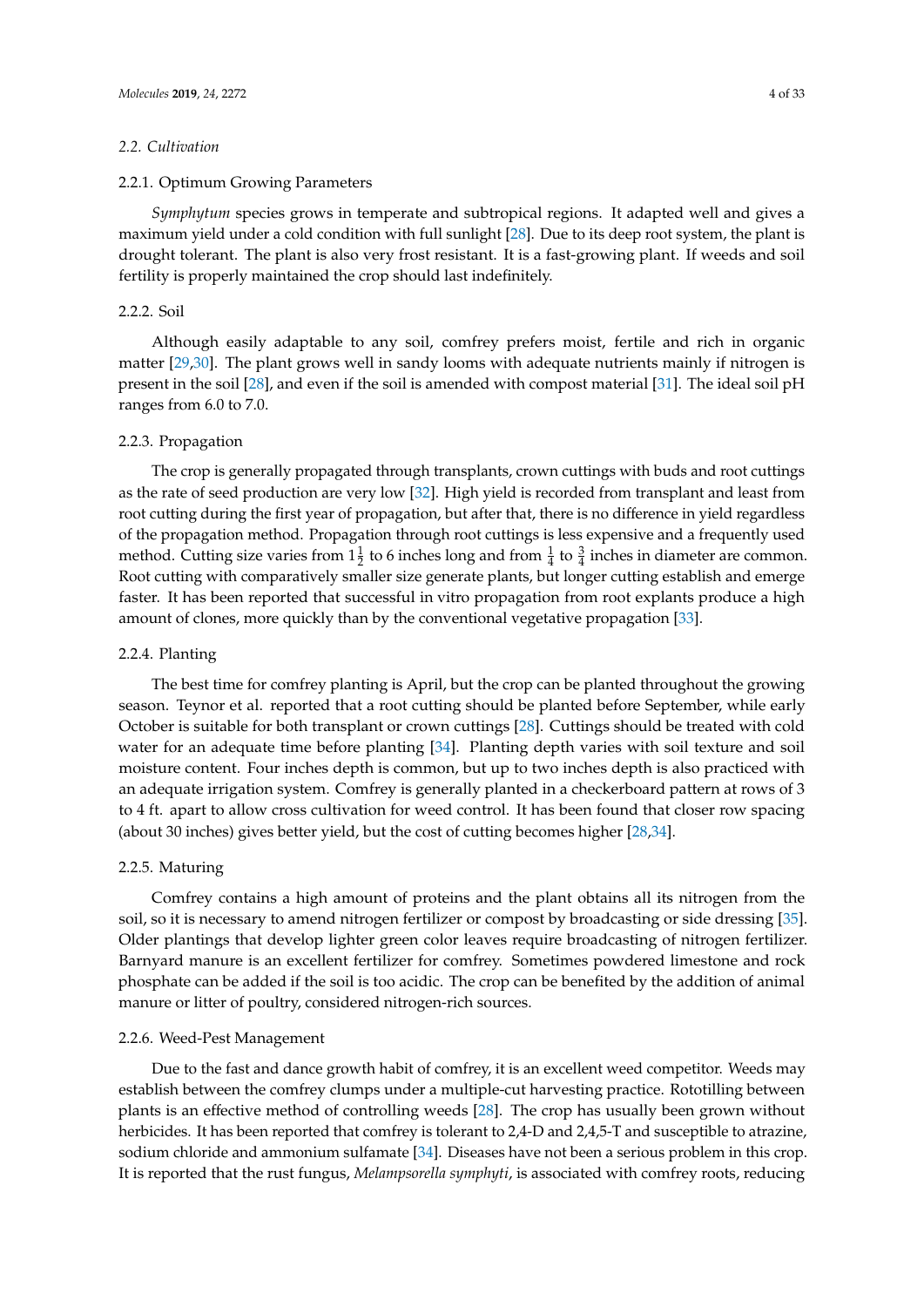its yield [\[28\]](#page-25-16). A rare association of alfalfa mosaic virus (AMV) was reported in comfrey, showing yellow spots, rings and chlorotic line patterns [\[36\]](#page-26-6). Insect pests are also not reported much in this crop. Foliar nematodes (*Aphelenchoides fragariae* and *A. ritzemabosi*) are associated with a crop yield reduction [\[37,](#page-26-7)[38\]](#page-26-8).

# 2.2.7. Harvesting

Mature comfrey can be harvested 4–5 times/year. When the seasonal conditions are suitable, usually during mid-spring and the crop reaches a height of about 24 inches, they are ready for harvesting. The optimum period to cut the crop is just before flowering as it is the most effective in terms of the nutrient that it produces [\[34\]](#page-26-4).

# **3. Phytochemical Composition**

The several therapeutic properties attributed to comfrey came from the different main constituents present in the root together with the leaves and the flowering tops of the plants. Their therapeutic properties include anti-inflammatory, analgesic, granulation promoting and anti-exudative effects. Indeed, comfrey contains a wide variety of critically important bioactive constituents, including allantoin, RA, triterpene saponins, tannins, alkaloids, amino acids, flavonoids, triterpenes, terpenoids, tannins, saponins, sterols, mucopolysaccharides and other hydroxycinnamic acid derivatives [\[39](#page-26-9)[,40\]](#page-26-10). Comfrey contains a wide a variety of chemical constituents, including carbohydrates, tannins, amino acids, allantoin, polysaccharides, triterpenes, sterols, phenolic compounds and pyrrolizidine alkaloids [\[39,](#page-26-9)[41,](#page-26-11)[42\]](#page-26-12), schematically presented in Figure [1](#page-4-0) and summarized in Table [1.](#page-5-0)

<span id="page-4-0"></span>

**Figure 1.** Chemical structure of the main heterocyclic compounds of the *Symphytum* species.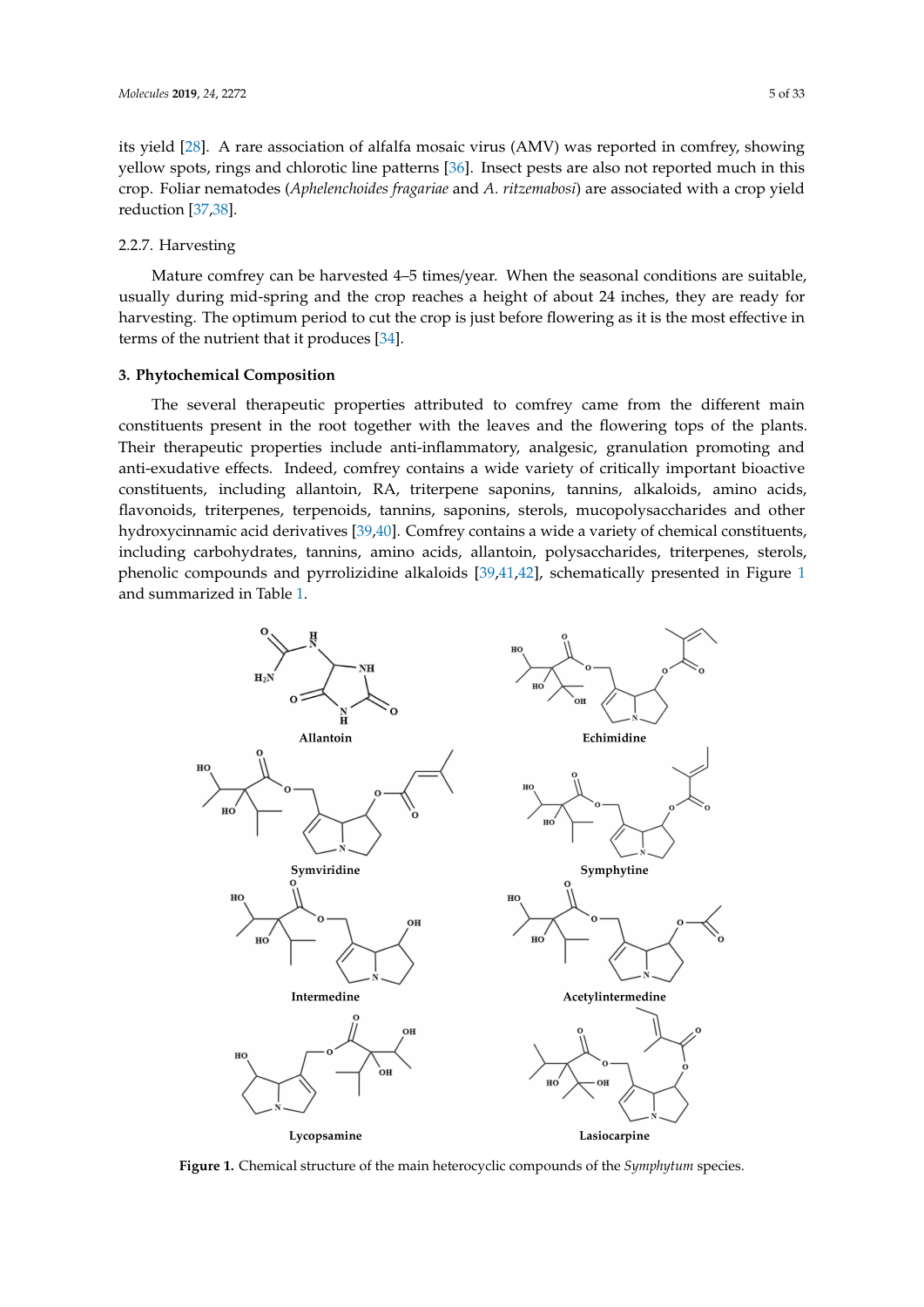<span id="page-5-0"></span>

| <b>Species</b>                                       | <b>Anatomical Part</b><br><b>Main Components</b>            |                                                                                                                                                    | Reference         |  |
|------------------------------------------------------|-------------------------------------------------------------|----------------------------------------------------------------------------------------------------------------------------------------------------|-------------------|--|
| S. asperum                                           | Roots                                                       | Intermedine N-oxides, lycopsamine N-oxides, 7-acetyl symlandine, 7-acetyl symviridine,<br>myoscorpine, symphytine, echimidine                      |                   |  |
| S. asperum                                           | Roots                                                       | Echimidine, 7- acetyl lycopsamine, 3'-acetyl lycopsamine, triangularine, and heliosupine                                                           |                   |  |
| S. asperum                                           | Roots                                                       | Anticomplementary dihydroxycinnamate-derived polymer                                                                                               | [46]              |  |
|                                                      |                                                             | Poly[oxy-1-carboxy-2-(3,4-dihydroxyphenyl)ethylene],                                                                                               |                   |  |
| S. asperum and S. caucasicum                         | Roots                                                       | poly[3-(3,4-dihydroxyphenyl)glyceric acid                                                                                                          | $[47]$            |  |
| S. asperum and S. caucasicum                         | Roots and stems                                             | Poly[oxy-1-carboxy-2-(3,4-dihydroxyphenyl) ethylene]                                                                                               | [48]              |  |
| S. caucasicum Bieb.                                  | Roots                                                       | Asperumine, echimidine N-oxide, echinatine and lasiocarpine                                                                                        | [44, 49]          |  |
|                                                      |                                                             | Echimidine N-oxide (three diasteroisomers), 7-sarracinyl-9-viridiflorylretronecine (two                                                            |                   |  |
|                                                      |                                                             | diasteroisomers), echimidine (two diasteroisomers), lycopsamine (two diasteroisomers),                                                             |                   |  |
| S. cordatum (L.) W.K                                 | Roots                                                       | dihydroechinatine N-oxide, dihydroheliospathuline N-oxide, lycopsamine N-oxide (three                                                              | [50]              |  |
|                                                      |                                                             | diasteroisomers), 7-acetyl lycopsamine N-oxide, symphytine N-oxide (two                                                                            |                   |  |
|                                                      |                                                             | diasteroisomers) and 2,3-epoxyechiumine N-oxide                                                                                                    |                   |  |
|                                                      |                                                             | Intermedine, lycopsamine, intermedine N-oxide, lycopsamine N-oxide, 7-acetyl                                                                       |                   |  |
|                                                      |                                                             | intermedine, 7-acetyl lycopsamine, 7- acetyl intermedine N-oxide, 7-acetyl lycopsamine                                                             |                   |  |
| S. officinale                                        | Roots                                                       | N-oxide, uplandicine N-oxide, myoscorpine, echiumine, symphytine, symviridine,                                                                     | $\left[51\right]$ |  |
|                                                      |                                                             | myoscorpine N-oxide, echiumine N-oxide, symphytine N-oxide, symviridine N-oxide,                                                                   |                   |  |
|                                                      |                                                             | heliosupine, asperumine, heliosupine N-oxide, asperumine N-oxide                                                                                   |                   |  |
| S. officinale                                        |                                                             | Lycopsamine, echimidine, lasiocarpine                                                                                                              | $[52]$            |  |
| S. officinale                                        | Roots                                                       | Symlandine, symphytine, echimidine                                                                                                                 | $[53]$            |  |
| S. officinale                                        | Roots                                                       | Lycopsamine                                                                                                                                        | [54, 55]          |  |
| S. officinale                                        |                                                             | 7-acetyl intermedine, 7-acetyl lycopsamine                                                                                                         | [56]              |  |
| S. officinale, S. asperum, S. × uplandicum           | Roots                                                       | Symviridine                                                                                                                                        | $[43]$            |  |
|                                                      |                                                             | Intermedine, intermedine N-oxide, 7-acetyl lycopsamine, acetyl lycopsamine N-oxide,                                                                |                   |  |
| S. officinale, $S. \times$ uplandicum                | Roots                                                       | symphytine, symphytine N-oxide, uplandicine, uplandicine N-oxide, echimidine,                                                                      | $[57]$            |  |
|                                                      |                                                             | ehimidine N-oxide                                                                                                                                  |                   |  |
| S. officinale                                        | Roots                                                       | Symphytine, echimidine, isobauerenol, β-sitosterol                                                                                                 | $[58]$            |  |
| S. officinale                                        | Roots, seeds                                                | Allantoin                                                                                                                                          | $[39]$            |  |
| S. officinale & S. cordatum                          | Shoots and roots                                            | Allantoin, p-hydroxybenzoic acid, hydrocaffeic acid, RA, chlorogenic acid                                                                          | $[59]$            |  |
|                                                      |                                                             | RA, isomers of salvianolic acid A, B and C, acetyl intermedine, acetyl lycopsamine and                                                             |                   |  |
| S. officinale                                        | Roots                                                       | their N-oxides                                                                                                                                     | $[41]$            |  |
| S. officinale                                        | Roots                                                       | Symphytoxide A (triterpenoid saponin)                                                                                                              | [60]              |  |
| S. officinale                                        | Callus, leaves, leaf-stalks, ovaries,<br>anthers, and roots | Fructan                                                                                                                                            | [61, 62]          |  |
| S. officinale                                        | Roots                                                       | Bidesmosidic hederagenin hexasaccharide                                                                                                            | [63]              |  |
| S. officinale                                        | Seeds                                                       | T-linolenic acid                                                                                                                                   | [64]              |  |
| S. officinale                                        | Herb and roots                                              | Caffeic, p-coumaric and m-hydroxybenzoic acids                                                                                                     | [65]              |  |
| S. tuberosum                                         | Whole plant                                                 | Anadoline, echimidine                                                                                                                              |                   |  |
| S. x uplandicum Nyman (syn. S.<br>peregrinum Ledeb.) | Roots and leaves                                            | Intermedine, lycopsamine, 7-acetyl intermedine, 7-acetyl lycopsamine, uplandicine,<br>symlandine, symviridine, myoscorpine, symphytine, echimidine | [66]<br>44,67     |  |

| Table 1. A literature report on the main constitutions of Symphytum species from different geographical regions. |
|------------------------------------------------------------------------------------------------------------------|
|------------------------------------------------------------------------------------------------------------------|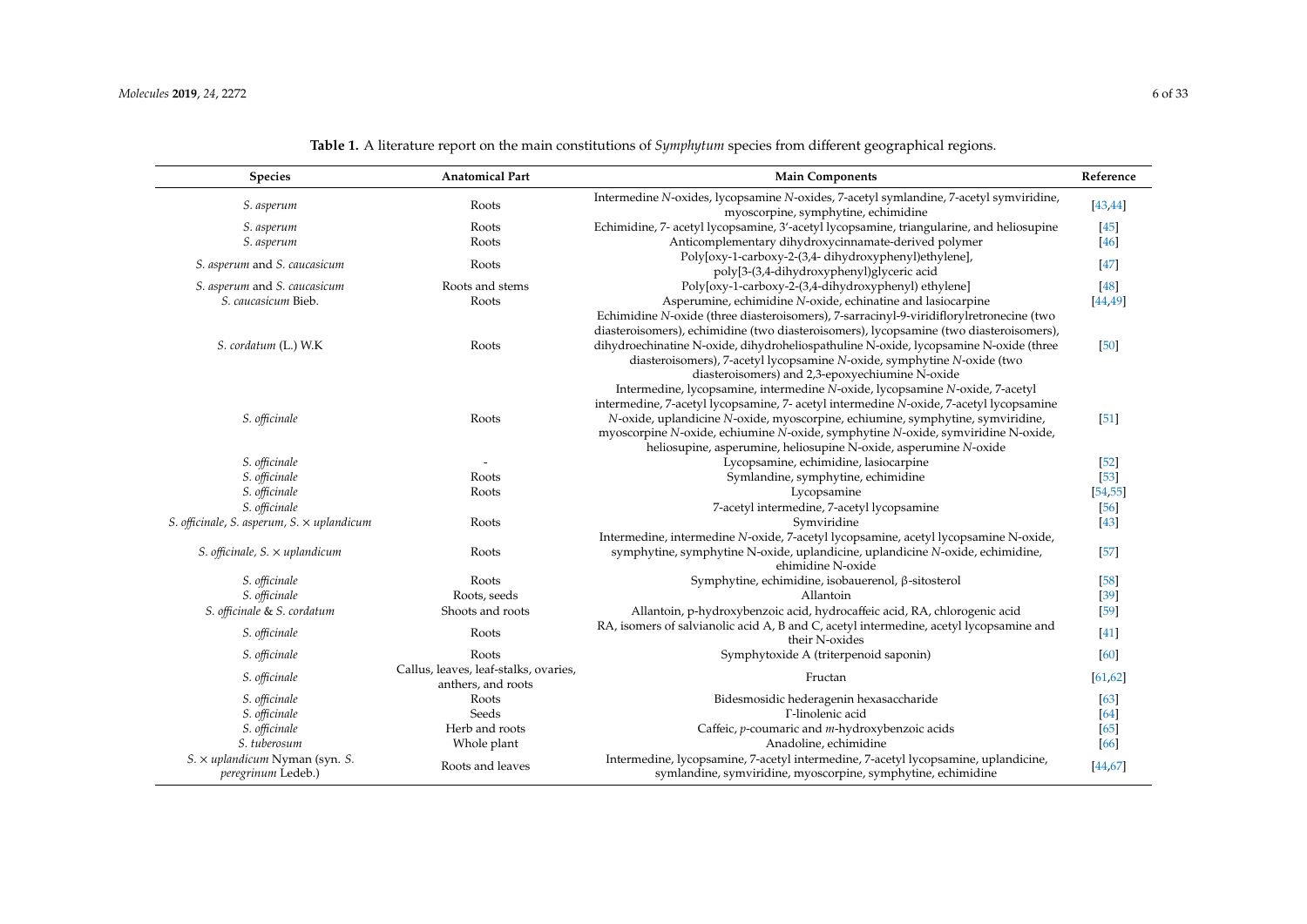# *3.1. Alkaloids*

Many pyrrolizidine alkaloids, known for their high toxicity and biological activity, have been isolated and subjected to a detailed chemical characterization in comfrey [\[42,](#page-26-12)[68\]](#page-27-15). Lasiocarpine, echimidine and symphytine have been reported as the most toxic pyrrolizidine alkaloids present in comfrey [\[45\]](#page-26-23). Indeed, comfrey leaves have been recognized as having a remarkable health risk, triggering hepatotoxicity in humans and carcinogenesis in rodents, probably attributed to the several hepatotoxic pyrrolizidine alkaloids, including symviridine, symlandine, asperumine, lasiocarpine, symphytine and their related *N*-oxides [\[40](#page-26-10)[,43](#page-26-24)[,44](#page-26-25)[,49\]](#page-26-26). As well, 6,7-dihydro-7-hydroxy-1-hydroxymethyl-5H-pyrrolizine, the metabolic product of distinct tumorigenic pyrrolizidine alkaloids in rat liver [\[69\]](#page-27-16) was linked to its toxic effects [\[70\]](#page-27-17).

Alkaloids from comfrey have been extensively investigated both quantitatively and qualitatively and identified echimidine, echimidine *N*-oxide, intermedine *N*-oxides, intermedine, 7-acetyl intermedine, 7-acetyl lycopsamine, lycopsamine, lycopsamine *N*-oxides, symphytine *N*-oxide, symphytine, symviridine and symviridine N-oxide as the major constituents.

In *Symphytum asperum* Lepech, several pyrrolizidine alkaloids were identified in root samples, namely echimidine, lycopsamine *N*-oxides, 7-acetyl lycopsamine, 3-acetyllycopsamine, intermedine N-oxides, symphytine, 7-acetyl symlandine, symviridine, 7-acetyl symviridine, myoscorpine, triangularine and heliosupine [\[43–](#page-26-24)[45\]](#page-26-23). Similarly, in roots of *Symphytum caucasicum* Bieb., asperumine, echimidine N-oxide, echinatine and lasiocarpine were found as the major alkaloids [\[44,](#page-26-25)[49\]](#page-26-26). In the crude extract from roots of *Symphytum cordatum* (L.) W.K. eighteen alkaloids, including echimidine *N*-oxide, 7-sarracinyl-9-viridiflorylretronecine, echimidine, lycopsamine, dihydroechinatine *N*-oxide, dihydroheliospathuline *N*-oxide, lycopsamine *N*-oxide, 7-acetyl lycopsamine-*N*-oxide, symphytine *N*-oxide and 2,3-epoxyechiumine *N*-oxide were tentatively identified for the first time [\[50\]](#page-26-27). In *Symphytum tuberosum*, anadoline and echimidine were isolated from the whole plant extract collected in Turkey [\[66\]](#page-27-18). Not least interesting in *S.* × *uplandicum* (syn. *S. peregrinum* Ledeb.), the pyrrolizidine alkaloids, symviridine [\[43\]](#page-26-24), intermedine, intermedine *N*-oxide, 7-acetyl intermedine, echimidine, echimidine *N*-oxide, lycopsamine, 7-acetyl lycopsamine, acetyl lycopsamine *N*-oxide, symphytine, symphytine *N*-oxide, symlandine, myoscorpine, uplandicine and uplandicine *N*-oxide were determined from leaves and roots [\[44,](#page-26-25)[57,](#page-27-19)[67\]](#page-27-20).

Nonetheless, for *Symphytum o*ffi*cinale* L. were reported, in 1993, that there was no alkaloid-free root in more than 300 samples, coming from over 150 different natural habitats [\[71\]](#page-27-21). The content in pyrrolizidine alkaloids (intermedine, acethylintermedine, lycopsamine, echimidine, symviridine) in this plant species ranged from 0.04% to 0.6% (depending on the plant part) [\[40\]](#page-26-10), being distributed not uniformly, with the concentration in roots being 100-fold higher than the aerial parts [\[71\]](#page-27-21). The total pyrrolizidine alkaloid contents ranged from 1380 to 8320  $\mu$ g/g in root and from 15 to 55  $\mu$ g/g in leaf [\[72\]](#page-27-22). The symphytine and echimidine contents also vary considerably between the tea preparations (comfrey leaves) from distinct suppliers [\[73\]](#page-27-23), as shown in Table [2](#page-6-0) (expressed in ng/g).

<span id="page-6-0"></span>

| <b>Table 2.</b> Content (ng/g) of pyrrolizidine alkaloids from different parts of <i>Symphytum officinale</i> L. [51]. |  |  |  |
|------------------------------------------------------------------------------------------------------------------------|--|--|--|
|------------------------------------------------------------------------------------------------------------------------|--|--|--|

| <b>Plant Part</b> | Compounds   | Amounts (ng/g) |
|-------------------|-------------|----------------|
| Roots             | Intermedine | 280-12,400     |
| Roots             | Lycopsamine | 800-15,000     |
| <b>Stems</b>      | Intermedine | 8220           |
| <b>Stems</b>      | Lycopsamine | 1000           |
| Leaves            | Intermedine | 160-6600       |
| Leaves            | Lycopsamine | 180-3400       |

Thus, in *S. o*ffi*cinale* roots twenty three alkaloids were already tentatively identified, including intermedine, lycopsamine, intermedine *N*-oxide, lycopsamine *N*-oxide, 7-acetylintermedine, 7-acetyllycopsamine, 7-acetylintermedinenoxide, 7-acetyllycopsaminenoxide, uplandicine *N*-oxide,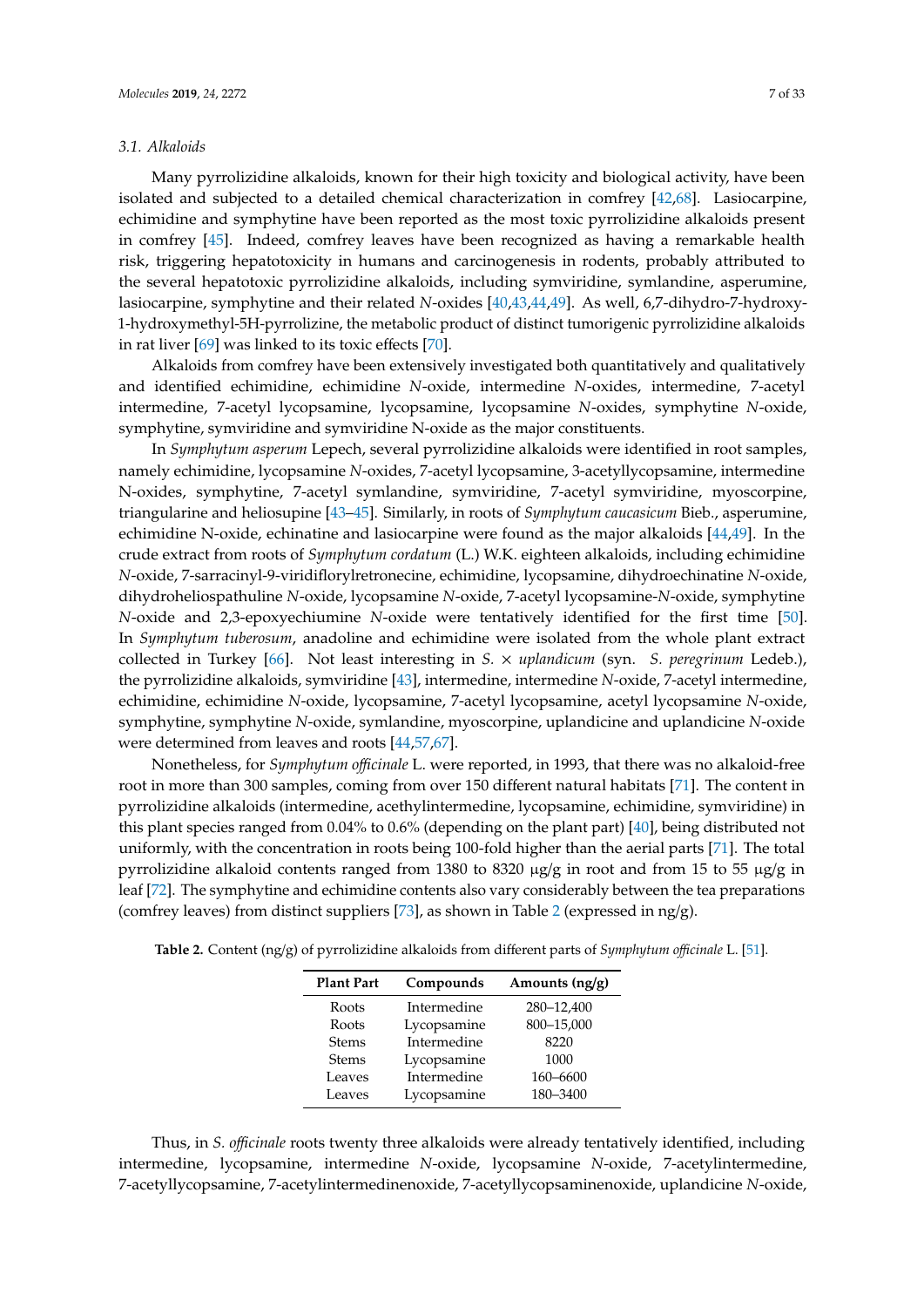myoscorpine, echiumine, symphytine, symviridine, myoscorpine *N*-oxide, echiumine *N*-oxide, symphytine *N*-oxide, symviridine *N*-oxide, heliosupine, asperumine, heliosupine *N*-oxide, asperumine *N*-oxide were identified from *S. o*ffi*cinale* roots [\[51\]](#page-26-28). Pyrrolizidine alkaloid lycopsamine, echimidine, echimidine *N*-oxide, symviridine, symlandine, symphytine, symphytine *N*-oxide, intermedine, intermedine *N*-oxide, acetyl intermedine, acetyl lycopsamine, acetyl intermedine *N*-oxide, acetyl lycopsamine *N*-oxide, lasiocarpine, uplandicine and uplandicine *N*-oxide [\[52–](#page-26-29)[58\]](#page-27-24).

# *3.2. Allantoin*

Allantoin was identified in *S. o*ffi*cinale* and *S. cordatum* shoot and root extracts [\[59\]](#page-27-25). This molecule was found in roots [\[39](#page-26-9)[,74\]](#page-27-26) and seeds of *S. o*ffi*cinale* [\[75\]](#page-27-27). Allantoin is a metabolic compound of uric acid oxidation products. Natural allantoin is a safe and non-toxic compound, and compatible with cosmetic raw materials for its soothing, skin softening and healing activity [\[76\]](#page-28-0).

## *3.3. Phenolic Constituents*

Trifan et al. reported that comfrey roots are a rich source of phenolic compounds, among them RA and salvianolic acid (A, B and C), widely recognized for its renowned antioxidant effects, contributed positively to the broad spectrum activity of *Symphytum*-derived preparations [\[41\]](#page-26-11). The presence of twenty phenolic acids, including caffeic, *p*-coumaric and *m*-hydroxybenzoic acids have been reported in *S. o*ffi*cinale* herb and roots by gas chromatography (GC) and high performance liquid chromatography (HPLC) [\[65\]](#page-27-28). RA, *p*-Hydroxybenzoic, caffeic and chlorogenic acids were found in *S. o*ffi*cinale*, and *S. cordatum* shoots and roots extracts [\[59\]](#page-27-25).

## *3.4. Saccharides*

A new anti-complementary dihydroxycinnamate-derived polymer was isolated from *S. asperum* roots [\[46\]](#page-26-30). Poly[oxy-1-carboxy-2-(3,4-dihydroxyphenyl) ethylene] was the main component in four water-soluble high-molecular preparations from *S. asperum* and *S. caucasicum* roots and stems. Poly[3-(3,4-dihydroxyphenyl)glyceric acid] was also isolated as a biologically active molecule from *S. asperum* and *S. caucasicum* roots [\[47\]](#page-26-31).

3-O-[beta-p-glucopyranosyl-(1->4)-beta-p-glucopyranosyl-(1->4)-alpha-L-arabinopyranosyl]hederagenin-28- O-[alpha-L-rhamnopyranosyl-  $(1->4)$  -beta-p-glucopyranosyl-  $(1->6)$ -beta-pglucopyranosyl] ester, a bidesmosidic hederagenin hexasaccharide was isolated from *S. o*ffi*cinale* roots [\[63\]](#page-27-29). Both the fructan synthesizing capacity of the different calli and regenerated plants were carefully addressed. Interestingly, the authors found that calli derived from ovaries, anthers and roots were not able to synthesize fructan, while the leaves-derived calli synthesized fructan [\[62\]](#page-27-30).

# *3.5. Terpenoids, Fatty Acids and Sterols*

Symphytoxide A, a triterpenoid saponin was isolated from *S. o*ffi*cinale* roots ethanolic extract [\[60\]](#page-27-31). Looking at fatty acid content, the greatest amounts of  $γ$ -linolenic acid (16%–72%) were found in a fraction from *S. o*ffi*cinale* seeds [\[64\]](#page-27-32). Isobauerenol, β-sitosterol have also been found in *S. o*ffi*cinale* roots [\[58\]](#page-27-24).

Thus, in general, pyrrolizidine alkaloids were the most often investigated phytochemicals in *S. asperum*, *S. caucasicum*, *S. cordatum*, *S. o*ffi*cinale*, *S. tuberosum* and *S.* × *uplandicum* roots. Curiously, these biologically active polymers were mostly isolated from *S. asperum* and *S. caucasicum* roots and stems.

## **4. Traditional Use of** *Symphytum* **Species**

*Symphytum* species is native to the Western Asia and Europe and has about 35 species [\[77\]](#page-28-1). Its folk names include boneset and knitbone. Indeed, the Latin name derives from the Greek *symphis*, which means growing together of bones, and *phyton*, which means plant, broadly referring to its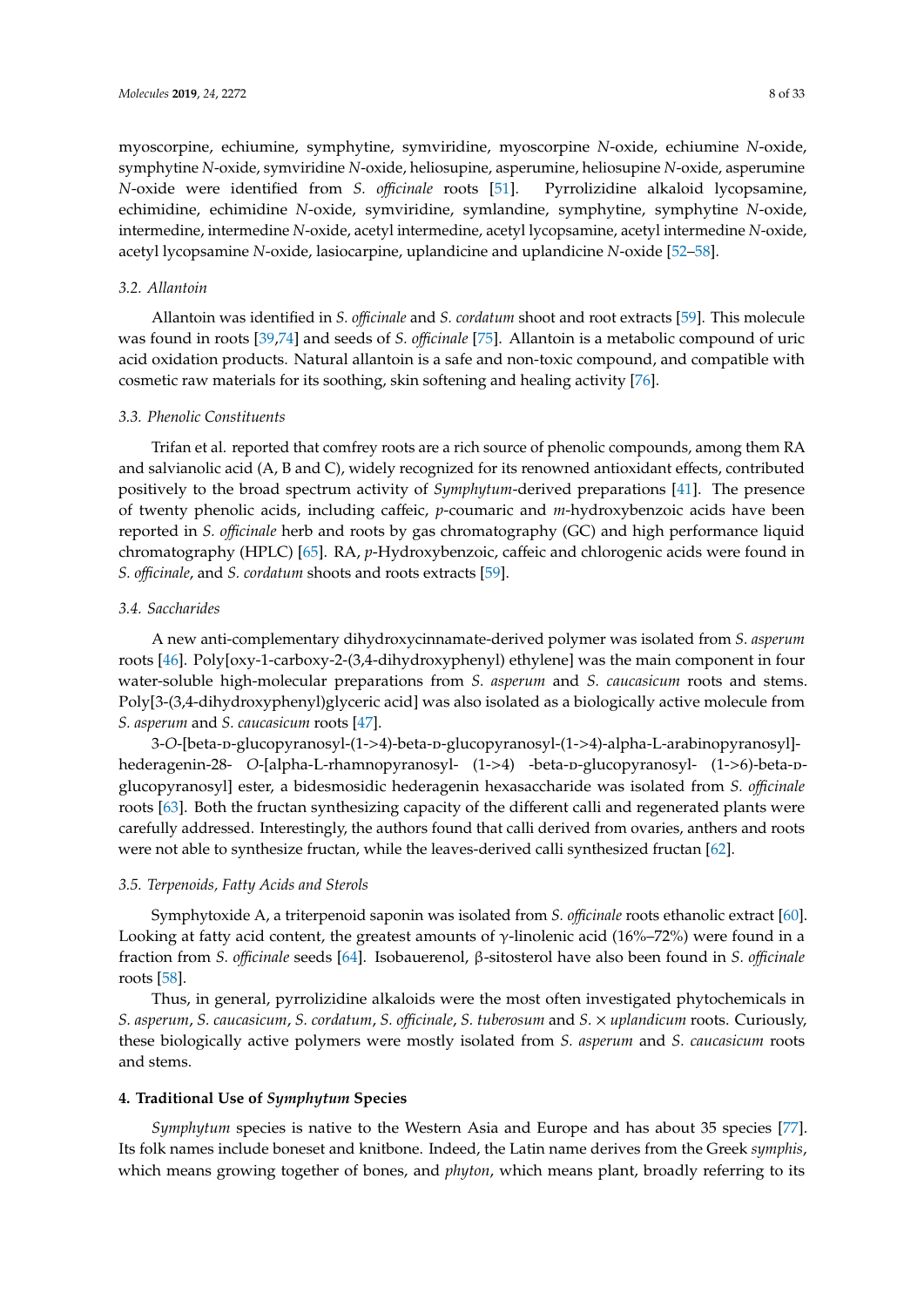ancient uses. The most common name of comfrey, knitbone, derives from its ability to improve sprains, burning and bruising when used externally. Indeed, *S. o*ffi*cinale* has been widely recommended for more than 2000 years, through internal and external preparations [\[78\]](#page-28-2), for healing various diseases [\[79\]](#page-28-3). Probably, the oldest use of comfrey was topical. For example, comfrey was a remedy for fractures, dislocations and contusions in ancient and medieval times [\[80\]](#page-28-4). The farmers used comfrey roots for ointments and tinctures preparation and leaves to treat sprains, contusions, swollen joints or indigestion [\[81\]](#page-28-5). *S. o*ffi*cinale* is used in Romania to treat several human and animal disorders [\[82\]](#page-28-6). *S. o*ffi*cinale* leaves and roots are externally (i.e., extracts, ointments or compress pastes) used to treat joint disorders, bruises, sprains, pulled muscles and ligaments, hemorrhoids, bone fractures, tendon damage, gastrointestinal (GI) tract ulcerations, lung congestion, joint inflammation and in wound healing promotion [\[3,](#page-24-2)[78\]](#page-28-2), inflammatory disorders of wounds, joints, distortions, hematomas and thrombophlebitis [\[5\]](#page-24-4). As infusions and extracts, these plants are used for internal applications in treating gastritis, gastroduodenal ulcers, and lung congestion [\[3,](#page-24-2)[77](#page-28-1)[,83\]](#page-28-7). In the German system of medicine, *S. o*ffi*cinale* has been used against skeletal muscle disease [\[77](#page-28-1)[,80\]](#page-28-4) while in Brazil, its infusion is used for GI problems (i.e., liver disturbances, gastritis and ulcers) [\[84\]](#page-28-8). In Mexico and Turkey aerial parts are used for the native treatment of rheumatism [\[85\]](#page-28-9) and gastrointestinal ulcers, respectively [\[77\]](#page-28-1). In USA, it is used for skin problems [\[86\]](#page-28-10). In Lithuania, roots are used through the form of teas or ointments for bone pain and contusions [\[87\]](#page-28-11). *S. o*ffi*cinale* and *S. tuberosum* root based clay balms are externally applied for bone breakages, sprains and rheumatism was reported in Navarra [\[88,](#page-28-12)[89\]](#page-28-13).

#### **5. Biological Activity of Comfrey**

There has been growing importance in searching safer and effective food preservatives and antimicrobial agents primarily derived from natural matrices towards finding new chemical structures for counteracting food spoilage and microbial resistance [\[90\]](#page-28-14). The widespread use of antibiotics in agriculture, medicine and veterinary has markedly triggered the development of increasingly resistant microbial strains, hampering the eradication of pathogenic microbes [\[91](#page-28-15)[–94\]](#page-28-16) consequently. There has been an increasing knowledge of how distinct plants and its derived extracts favor wound healing, including the ability to act as antimicrobials, antifungals, astringents and so on. Koll et al. attributed the therapeutic properties of *S. o*ffi*cinale*, mostly to the anti-inflammatory, analgesic and anti-exudative effects, as also to its ability to stimulate granulation and tissue regeneration [\[95\]](#page-28-17).

# *5.1. Potential Application as Food Preservatives*

Food preservatives are often used with the key purpose of preserving the foods' natural characteristics and appearance, and to increase its shelf value during storage. Thus, food preservation is of great interest as it resides in the role that foodborne disease plays in human health and well-being [\[96\]](#page-28-18). In 2010, the World Health Organization (WHO) stated that thirty-one global hazards (e.g., virus, bacteria, protozoa, helminths and chemicals) were responsible for causing 600 million foodborne illnesses and 420,000 deaths [\[97\]](#page-29-0).

Nowadays, conventional preservatives are synthetic chemical substances, which include some that are being re-evaluated, e.g., nitrates and nitrites by the corresponding authority due to their potential health risk [\[98\]](#page-29-1). In fact, over 60% of the population recognized to worry about the presence of food additives, including food preservatives in foods in 2010 [\[99\]](#page-29-2). For that reason, new natural compounds are being investigated to be used as food preservatives. This new trend is called biopreservation, which broadly conceives the application of plants, animals, microorganisms and/or their metabolites in the enhancement of food shelf life and food safety [\[100](#page-29-3)[,101\]](#page-29-4). In fact, traditionally, many plant-derived preservatives, e.g., vinegar, citrus fruit juices and some plant extracts have been employed to preserve foods for centuries [\[102\]](#page-29-5).

The access to these natural food preservatives increases in importance in developing countries where the resources to preserve foods is scarce. Their protective effect has been associated with their composition in bioactive compounds such as phytochemicals, which protect them against viruses,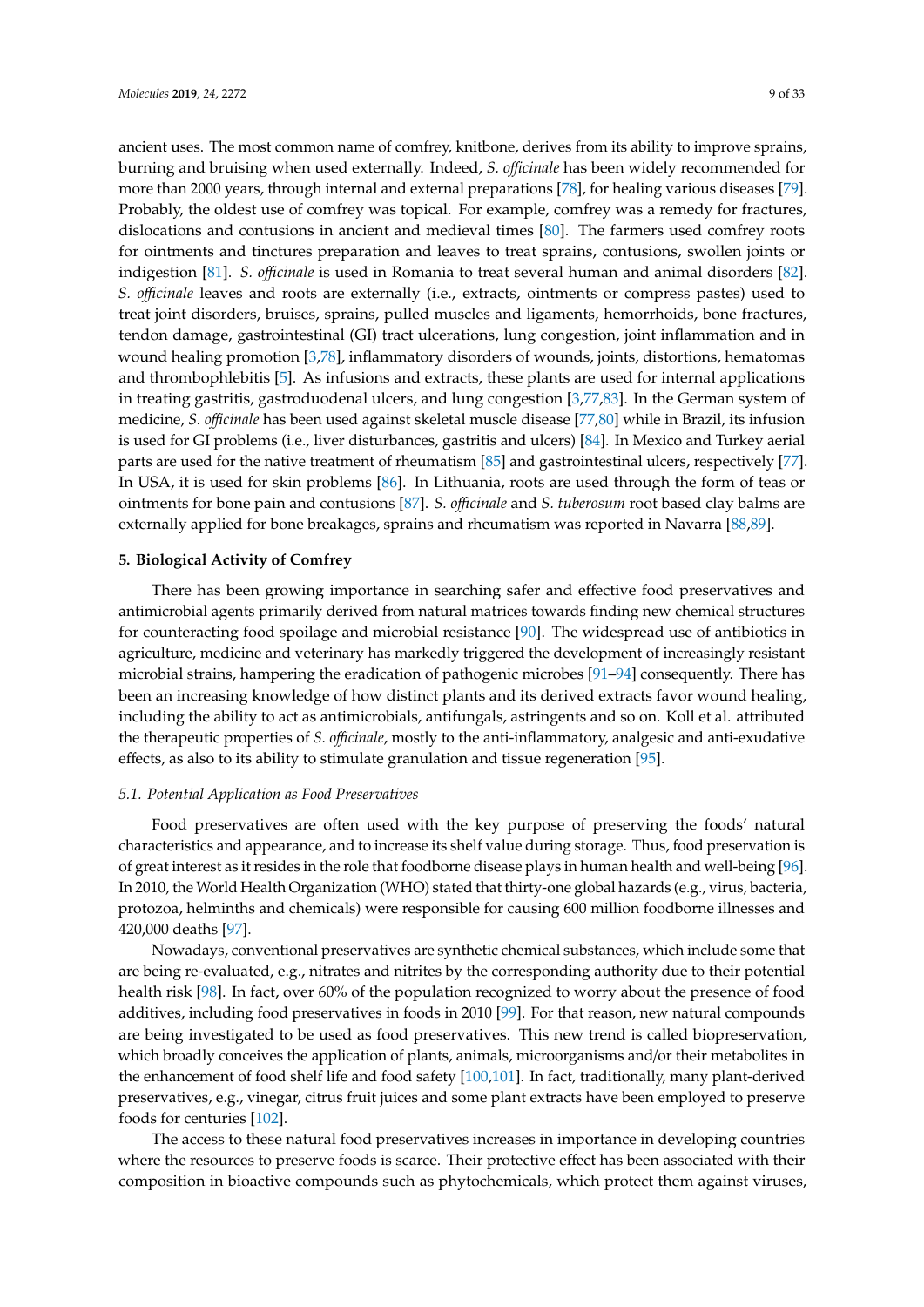bacteria or fungi. Despite *Symphytum* species, and especially *S. o*ffi*cinalis*, have been commonly employed as a topical anti-inflammatory  $[4]$ , there is a scarcity of information regarding the use of comfrey for food preservation. However, due to its chemical composition, which includes allantoin, polysaccharides, glycopeptides, amino acids, triterpene saponins, alkaloids or phenolic compounds, among others, they should not be discarded as potential food preservatives. The most known preservatives in foods are antimicrobial and antioxidants agents. In this regard, Table [3](#page-10-0) shows the antimicrobial, antifungal and antioxidant activities of comfrey.

Food antioxidants are mainly employed to protect food from oxidants, which can alter their organoleptic, texture and safety properties [\[103\]](#page-29-6). For that purpose, the European Food Safety Authority (EFSA) has approved several food antioxidants including ascorbates, tocopherols, gallates, erythrobates, butylates, lactates or rosemary [\[103\]](#page-29-6). Among the *Symphytum* species, one of the most studied is *S. o*ffi*cinale*. Specifically, *S. o*ffi*cinale* roots have been demonstrated to be a good source of phenolic compounds [\[74\]](#page-27-26). Sowa et al. also found five phenolic acids in an *S. o*ffi*cinale* root extract, including RA, which showed a high in vitro antioxidant activity [\[9\]](#page-25-0). In the agreement, Trifan et al. quantified several phenolic compounds in a comfrey root extracts including RA as the major one followed by salvianolic acids isomers. RA has been highlighted as the most abundant with about 8 mg  $g^{-1}$  extract [\[41\]](#page-26-11). In the same work, they showed higher antioxidant activity of a comfrey root extract compared to standard antioxidants through different methods, thus, evidencing that phenolic compounds seem to display a crucial role in comfrey root extract antioxidant effects [\[41\]](#page-26-11). Similarly, Neagu et al. described the higher antioxidant activity of comfrey extracts processed by ultrafiltration than ascorbic acid [\[39\]](#page-26-9), a common additive already used as a food preservative (E-300) [\[98\]](#page-29-1).

Within the food preservatives employed as antimicrobials are found sodium benzoate, calcium propionate and potassium sorbate, among others [\[102,](#page-29-5)[104\]](#page-29-7). On the other hand, the most recognized natural plant-derived antimicrobial compounds encompass phenolic compounds, essential oils or antimicrobial peptides [\[100,](#page-29-3)[105\]](#page-29-8). Nevertheless, alkaloids, naturally occurring organic compounds in plants, have shown to exert broad-spectrum antimicrobial effects [\[106–](#page-29-9)[108\]](#page-29-10). In this regard, alkaloids represent another group of important compounds described in *Symphytum* species [\[109\]](#page-29-11). Interestingly, they found higher concentrations in comfrey leaves than in other plant parts, and are precisely the leaves that have been traditionally consumed as a tea [\[73\]](#page-27-23). However, several studies showed that pyrrolizidine alkaloids could be hepatotoxic [\[110,](#page-29-12)[111\]](#page-29-13). They are not exclusively present in *Symphytum* species since they can be found in more than 300 plant species [\[40,](#page-26-10)[110\]](#page-29-12).

Interestingly, earlier studies have demonstrated that alkaloids isolated from *Symphytum sylvaticum* leaves and roots are effective against several fungal cultures in vitro, with the root alkaloid extract rich in echimidine-*N*-oxide being more protective against certain fungi than leaves [\[112\]](#page-29-14). Early studies also carried out with comfrey leaves with a high content of phenolic compounds calculated per unit of biomass than the leaves demonstrated to be effective against the germination of conidia and uredospore of pathogenic fungi when the aqueous extract was spraying wheat seedlings [\[20\]](#page-25-8). On the other hand, Savić et al. did not find any activity of a comfrey root aqueous extract against *Aspergillus niger* and *Candida albicans* [\[113\]](#page-29-15).

*Symphytum* species' antibacterial effect is scarcely explored so far. Sumathi et al. investigated the potential of several comfreys leaves extracts against several pathogenic strains, i.e., *Staphylococcus aureus, Bacillus subtilis, Pseudomonas aeruginosa, Salmonella typhi, Escherichia coli* and *Proteus vulgaris*. They found that comfrey leaves extract exhibited partial and strong inhibition against *S. aureus, B. subtilis, P. aeruginosa* and *S. typhi* [\[114\]](#page-29-16). Though authors did not attribute its effect to a specific group of compound, the antimicrobial mechanism of action of comfrey leaves might be due to its composition in phenolic compounds, which could act by interfering with bacterial cell permeability, binding to adhesins or inhibiting the DNA or RNA replication and transcription [\[100\]](#page-29-3). Whilst comfrey leaves also showed an inhibitory effect against *Bacillus cereus*; their roots extract presented a maximum inhibitory effect against *Proteus vulgaris* and *S. aureus* [\[115\]](#page-29-17). *E. coli* and *Salmonella typhimurium* were also highly sensitive to comfrey roots aqueous extract [\[113\]](#page-29-15). Contrarily to the results mentioned above,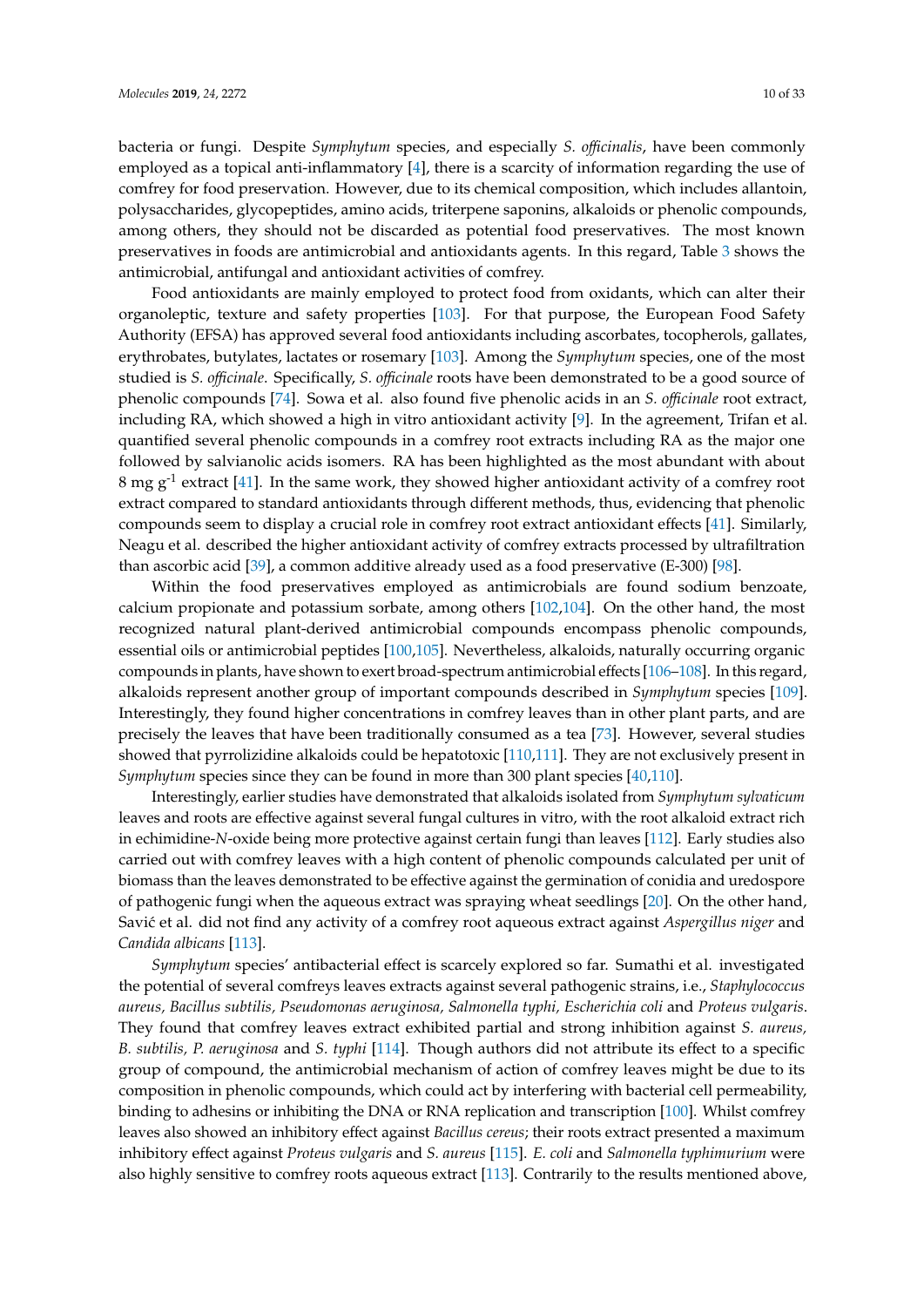Woods-Panzaru et al. did not find any antimicrobial activity against 34 microorganisms, including 24 bacteria and 10 fungi of 50 mg/mL of comfrey leaf extract [\[116\]](#page-29-18). Thus, the lack of conclusive and strictly focused studies on food microbial and fungal trigger the need for increasingly detailed researches to assess the real antifungal and antibacterial effects of comfrey roots and leaves. Despite the lack of comprehensive compositional studies, preliminary data suggests that this natural matrix contains a wide pool of bioactives for further use as food preservatives (Table [3\)](#page-10-0). Nevertheless, more studies are necessary to elucidate the full chemical composition of different *Symphytum* species, their bioactivity as well as their toxicity.

<span id="page-10-0"></span>

| <b>Species</b> | <b>Plant Part</b> | <b>Bioactive Compounds</b>                             | Bioactivity   | Effect                                                                                                                                                                                                                                                             | Reference        |
|----------------|-------------------|--------------------------------------------------------|---------------|--------------------------------------------------------------------------------------------------------------------------------------------------------------------------------------------------------------------------------------------------------------------|------------------|
| S. officinalis | Roots             | Phenolic compounds (flavonoids)                        | Antioxidant   | Higher in vitro antioxidant activity<br>than ascorbic acid                                                                                                                                                                                                         | $[39]$           |
| S. officinalis | Roots             | Phenolic acids                                         | Antioxidant   | High antioxidant activity of the<br>extract                                                                                                                                                                                                                        | $\left[9\right]$ |
| S. officinalis | Roots             | Poly[3-(3,4-dihydroxyphenyl)<br>glyceric acid]         | Antioxidant   | Interfere in the formation of active<br>oxygen species                                                                                                                                                                                                             | $[117]$          |
| S. officinalis | Roots             | Phenolic acids (rosmarinic and<br>caffeic acids)       | Antioxidant   | Scavenge free radicals, reducing<br>15-LO inhibition                                                                                                                                                                                                               | [41]             |
| S. officinalis | Leaves            | Phenolic compounds                                     | Antifungal    | Inhibit the germination of fungal<br>pathogens                                                                                                                                                                                                                     | [20]             |
| S. sylvaticum  | Roots/Leaves      | Alkaloid echimidine-N-oxide                            | Antifungal    | Strong activity against Epidermophyton<br>floccosum, Epidermophyton floccosum,<br>Nigrospora oryzae, Allefsheria boydii,<br>Pleuretus ostreatus, Stachbotrys atra,<br>Curvularia lunata and Drechslera<br>rostrata; moderately active against<br>Aspergillus niger | [112]            |
| S. officinalis | Leaves            | NA                                                     | Antibacterial | Partial and strong inhibition against<br>mainly Staphylococcus aureus, Bacillus<br>subtilis, Pseudomonas aeruginosa,<br>Salmonella typhi                                                                                                                           | $[115]$          |
| S. officinalis | Roots/Leaves      | NA                                                     | Antibacterial | Leaves-inhibitory effect against<br>Bacillus cereus; Roots-maximum<br>inhibitory effect against Proteus<br>vulgaris and Staphylococcus aureus                                                                                                                      | $[114]$          |
| S. officinalis | Roots             | Phenolic compounds (ellagic and<br>rosmarinic acids)   | Antibacterial | Inhibition against Escherichia coli<br>ATCC8739 and Salmonela typhimirium<br>ATCC6538                                                                                                                                                                              | [74]             |
|                |                   | 15-LO, 15-lipoxygenase; NA, Not available information. |               |                                                                                                                                                                                                                                                                    |                  |

#### **Table 3.** Bioactivities of different *Symphytum* species.

# *5.2. Antimicrobial Activities of Symphytum Species*

Traditional medicine has occupied a prestigious place in the search for effective strategies to treat various diseases, given the high rates of microorganisms with acquired resistance to the currently available antibiotics, as well as to discover new substances [\[118](#page-29-20)[–121\]](#page-30-0). In several countries, it is common to use plants and their parts in disease treatment, and WHO (2014) reported the important role of traditional medicine highlighting different forms and specific types of this medicine [\[122\]](#page-30-1). Comfrey is well recognized as useful for medicinal preparations, due to their healing and therapeutic properties. The present section assessed the possible antimicrobial activities of these plants by pre-clinical studies. Table [4](#page-11-0) summarizes the evidence regarding the in vitro antimicrobial activities of *Symphytum* species. The reported studies present the antimicrobial activities by measuring zone diameters of growth inhibition. Different solvents were used to obtain the corresponding extracts from the distinct plant parts. Overall, results indicated that comfrey extracts have potential antimicrobial effects on several bacterial strains tested, especially *S. aureus* as well as antifungal activity against *Bipolaris oryzae* [\[123\]](#page-30-2). Rocha et al. suggested a possible biological control of the endophytic strains from *S. o*ffi*cinale* leaves against *S. sclerotiorum* [\[124\]](#page-30-3). Moreover, Karavaev et al. stated that comfrey leaves extracts decreased the susceptibility to infection from *Erysiphe graminis* conidia and *Puccinia graminis* uredospores in wheat steam [\[20\]](#page-25-8). It should be highlighted that the effect of the investigated extracts results from a mix of compounds, including phenolic compounds (caffeic and chlorogenic acids, allantoin and luteolin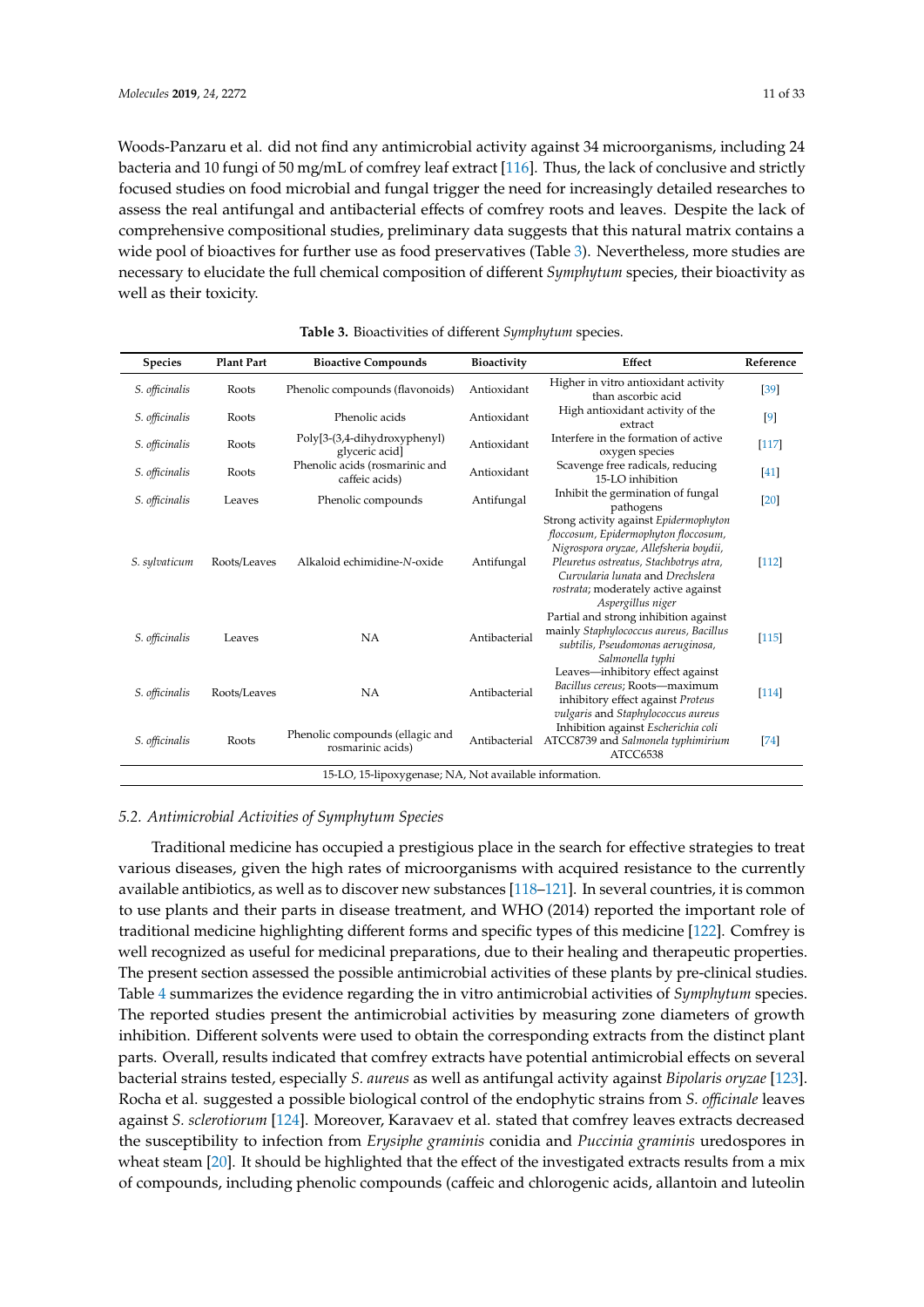glycoside), possibly due to the synergy between compounds, as well as with other bioactive molecules present in the whole plant.

<span id="page-11-0"></span>

| Microorganism                                                                                                                               | Test type                                               | <b>Plant Part</b>                                | Reference         |
|---------------------------------------------------------------------------------------------------------------------------------------------|---------------------------------------------------------|--------------------------------------------------|-------------------|
| Staphylococcus aureus, Bacillus subtilis,<br>Escherichia coli and Klebsiella pneumoniae                                                     | Inhibition zone diameter                                | Aerial propylene glycol<br>extracts              | $[125]$           |
| S. sclerotiorum                                                                                                                             | Antagonistic effect by<br>growth inhibition zones       | Endophytic fungi<br>isolated from leaves         | $[124]$           |
| Staphylococcus aureus; Pseudomonas<br>aeruginosa; Salmonella typhimurium;<br>Shigella sonnei; Klebsiella pneumoniae and<br>Escherichia coli | Inhibition zone diameter<br>more than 7 mm              | Leaves extract                                   | $[126]$           |
| No antimicrobial activity with 34<br>pathogenic bacterial and fungal isolates                                                               | Diameter of the zone of<br>inhibition                   | Aqueous leaves extract                           | $[116]$           |
| Staphylococcus aureus                                                                                                                       | Disc diffusion method                                   | Leaves                                           | $[127]$           |
| Staphylococcus aureus                                                                                                                       | Disc diffusion method                                   | Ethanolic plant extract                          | $[128]$           |
| Escherichia coli, Salmonella typhimurium                                                                                                    | Minimum inhibitory<br>concentration (MIC)               | Aqueous extract of root                          | $[129]$           |
| Bacillus cereus, Proteus vulgaris and<br>Staphylococcus aureus                                                                              | Disc diffusion method<br>Disc diffusion method          | Chloroform leaf extract<br>Methanol root extract | $[115]$           |
| Bacillus subtilis<br>Staphylococcus aureus, Bacillus subtilis,<br>Pseudomonas aeruginosa, Salmonella typhi                                  | Streak plate method                                     | Chloroform leaf extract<br>Ethanol leaf extract  | $[115]$           |
| Bipolaris oryzae                                                                                                                            | Antifungal activity by<br>Kirby-Bauer and<br>incubation | Plant aqueous extracts                           | $[123]$           |
| Erysiphe graminis conidia and Puccinia<br>graminis uredospores                                                                              | Wheat stem                                              | Leaves extract                                   | $\left[20\right]$ |

**Table 4.** Summary of the in vitro evidence of *Symphytum* species antimicrobial effects.

Some time ago, Dolganiuc et al. demonstrated an alternative modality to antimicrobial inhibition using *S. o*ffi*cinale* roots aqueous extract in mouse peritoneal macrophages through the activation of the cell respiratory burst and inhibition of catalase and superoxide dismutase (SOD) synthesis, among others [\[130\]](#page-30-9).

As aforementioned above and considering the great potential of some secondary metabolites to inhibit the growth of certain pathogens, the reviewed pre-clinical studies regarding comfrey antimicrobial activities allows us to summarize the following key points: i) Investigations on multiple bacteria and fungi to assess the spectrum activity of such plant parts extracts are needed; ii) single or pooled parts of the plants are to be assessed for their antibacterial activity at increasing doses and using different aqueous/organic solvent extracts; iii) isolation and chemical structure determination of bioactive compounds could improve the clinical intervention in infections treatment triggered by pathogenic multidrug-resistant bacteria and iv) the in vivo antimicrobial effect of comfrey alone should be demonstrated.

# *5.3. Antioxidant Activities of Symphytum Species*

A wide variety of reactive oxygen species (ROS) has been related as being in the genesis of human diseases (e.g., inflammation, autoimmune deceases, neurodegenerative disorders, viral infections, digestive system, among others), and are currently the focus of multiple studies and led to numerous advances [\[90,](#page-28-14)[131\]](#page-30-10). Various studies have reported that some scavengers react with ROS, through a direct or indirect manner, and defuse their reactivity to bounds oxidative damage [\[132\]](#page-30-11). Potential of natural compounds as antioxidant agents are the topic of current interest that is being studied by antioxidant properties in vitro and in biological systems [\[131\]](#page-30-10). Several natural antioxidants derived from plant sources have shown to act as active oxygen scavengers, free radical inhibitors or reducing agents [\[133\]](#page-30-12). Specifically, comfrey-derived products are largely applied in traditional medicine for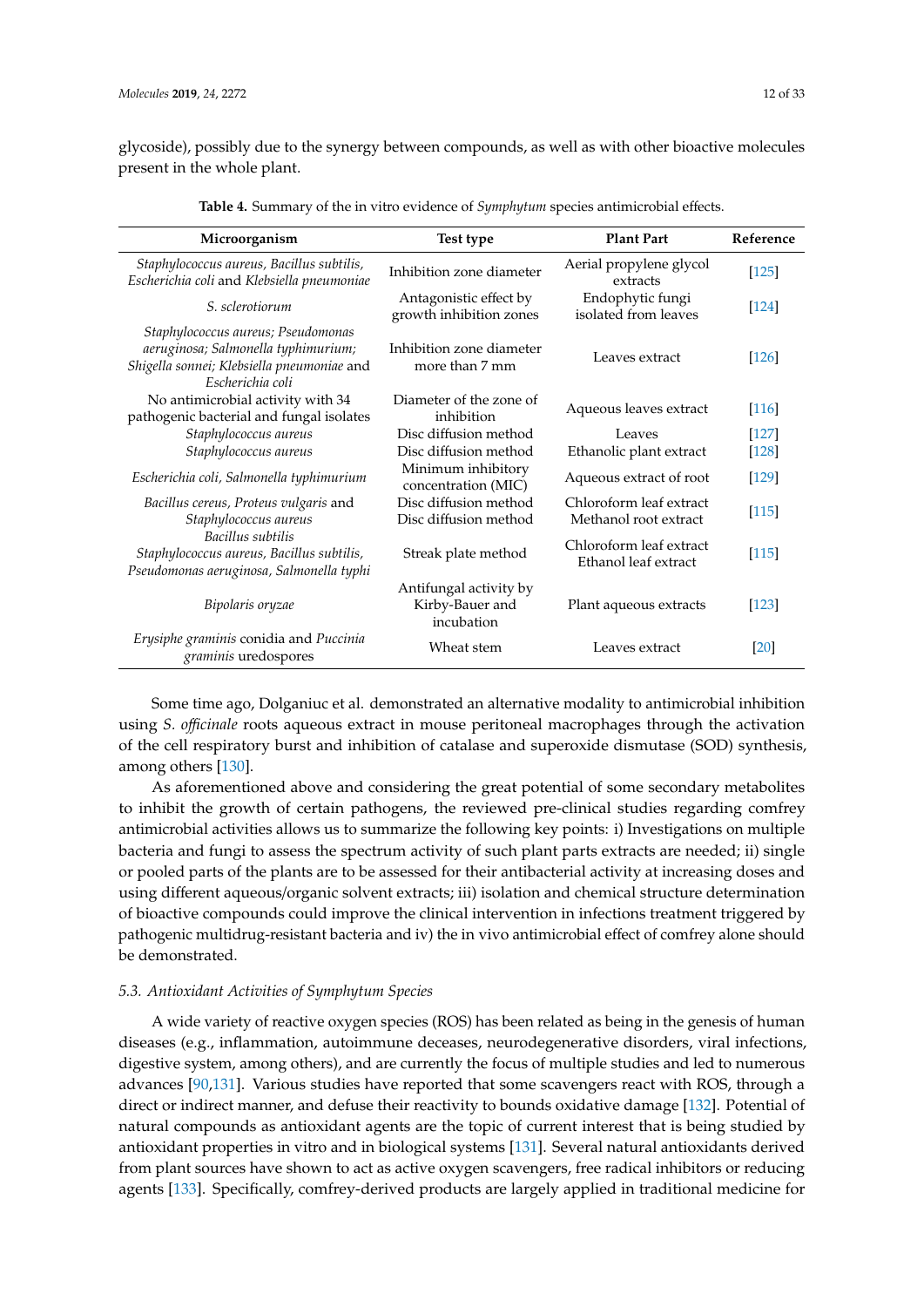<span id="page-12-0"></span>and some are listed in Table [5.](#page-12-0)

multiple pharmacological purposes. As they promote the immunological status, wound-healing, antioxidant effect and anti-inflammatory that oxidation mechanisms and free radicals can play a role in these process [\[42\]](#page-26-12). Several literatures have reported antioxidant activity of various *Symphytum*

| Symphytum spp.                | <b>Extract or Fraction</b>                                                        | <b>Experimental Model</b>                 | <b>Key Results</b>                   | Reference         |
|-------------------------------|-----------------------------------------------------------------------------------|-------------------------------------------|--------------------------------------|-------------------|
|                               |                                                                                   | <b>DPPH</b>                               | $0.72 \mu g/mL$                      |                   |
| S. asperum roots              |                                                                                   | Lipid Peroxidation                        | $0.01 \mu g/mL$                      |                   |
|                               | Water-soluble hydroxycinnamate-derived polymer                                    | HR scavenging                             | $\geq$ 100 μg/mL                     | $[132]$           |
|                               |                                                                                   | SO anion scavenging                       | $13.4 \mu g/mL$                      |                   |
|                               |                                                                                   | <b>DPPH</b>                               | $80.25 \mu g/mL$                     |                   |
|                               |                                                                                   | <b>ABTS</b>                               | $20.14 \mu g/mL$                     |                   |
| S. officinale root            | Ethanol extract 65%                                                               | <b>FRAP</b>                               | $32.75 \mu g/mL$                     | $[41]$            |
|                               |                                                                                   | 15-LO                                     | $63.68 \mu g/mL$                     |                   |
| S. officinale root            | Ethanolic concentrated extract                                                    | <b>DPPH</b>                               | 80% inhibition                       | $[134]$           |
| S. officinale root            |                                                                                   | <b>ABTS</b>                               | 9.61 TE μM                           |                   |
|                               | Hot water extraction $(25 \mu g)$                                                 | SOD activity                              | 48.98%                               | $[135]$           |
| S. officinale L leave         | Methanol extract                                                                  | <b>DPPH</b>                               | 119.96 μg/mL                         | $[136]$           |
|                               |                                                                                   | ABTS                                      | 193.65 μg/mL                         |                   |
|                               | Ethanolic extract                                                                 | <b>DPPH</b>                               | 39.97 μg/mL                          |                   |
| S. officinale leaves          |                                                                                   | SO scavenging                             | 190.76 μg/mL                         | $[77]$            |
|                               | Aqueous extract                                                                   | <b>DPPH</b>                               | $96.21 \mu g/mL$                     |                   |
|                               |                                                                                   | SO scavenging                             | 307.42 μg/mL                         |                   |
|                               | Concentrated ethanol extract                                                      | <b>DPPH</b>                               | 374.67 TE µM/g                       |                   |
| S. officinalis roots          |                                                                                   | ABTS                                      | 1152.01 TE μM/g                      | $\lceil 8 \rceil$ |
|                               | Concentrated methanol extract                                                     | <b>DPPH</b>                               | 207.81 TE μM/g                       |                   |
| S. caucasicum                 |                                                                                   | <b>ABTS</b>                               | 874.81 TE μM/g                       |                   |
| leaves                        | Ethanol extract                                                                   | <b>DPPH</b>                               | $27.5 \mu g/mL$                      | $[137]$           |
|                               |                                                                                   | <b>DPPH</b>                               | $0.985$ TE mM/g                      |                   |
| S. officinale root            | Ethanol/water extract Concentration 100 μg/ml                                     | FRAP                                      | $0.274$ AAE mM/g                     | $[9]$             |
|                               | Water extract Concentration 100 μg/ml                                             | <b>DPPH</b>                               | $0.288$ TE mM/g                      |                   |
|                               | Water soluble high-molecular-weight biopolymer<br>HP-et (Precipitated by ethanol) | <b>FRAP</b>                               | $0.065$ AAE mM/g                     |                   |
|                               |                                                                                   | $CL_{lum}$                                | 85.4 μg/mL                           |                   |
|                               |                                                                                   | OPZ-stimulated PMN                        | $125 \mu g/mL$                       |                   |
| S. officinale roots           | Water soluble high-molecular-weight biopolymer                                    | CL <sub>111C</sub>                        | 57.4 μg/mL                           | $[117]$           |
|                               | HP-ac (Precipitated by acetone)                                                   | OPZ-stimulated PMN<br>CL <sub>111C</sub>  | 88.4 μg/mL                           |                   |
|                               |                                                                                   | PMA-stimulated PMN                        | 97.8 μg/mL 70 μg/mL                  |                   |
|                               |                                                                                   | $CLluc$ in system                         | $1.5 \mu g/mL$                       |                   |
|                               |                                                                                   | HX/XO                                     | $0.7 \mu g/mL$                       |                   |
|                               |                                                                                   | $CL_{lum}$                                | 79.6 µg/mL                           |                   |
|                               |                                                                                   | (OPZ-activated PMNs)                      | $113.0 \mu g/mL$                     |                   |
| S. asperum roots<br>and stems | Roots water soluble fractions from the Stems<br>water-soluble fractions           | CL <sub>luc</sub>                         | 82.0 μg/mL                           | 48                |
|                               |                                                                                   | (OPZ-activated PMNs)                      | $66.5 \mu g/mL$                      |                   |
|                               |                                                                                   | CL <sub>luc</sub>                         | 74.6 μg/mL                           |                   |
|                               |                                                                                   | (PMA-activated PMNs)                      | $107.4 \mu g/mL$                     |                   |
|                               |                                                                                   | Cl <sub>luc</sub>                         | $2.0 \mu g/mL$                       |                   |
|                               |                                                                                   | (HX/XO system)                            | $0.75 \mu g/mL$                      |                   |
|                               |                                                                                   | $CL_{lum}$                                | $150.5 \mu g/mL$                     |                   |
| S. caucasicum roots           | Root Water-soluble fractions                                                      | (OPZ-activated PMNs)                      | $149.6 \mu g/mL$                     |                   |
| and stems                     | Stems Water-soluble fractions                                                     | CL <sub>luc</sub><br>(OPZ-activated PMNs) | $108.6 \mu g/mL$                     | <b>48</b>         |
|                               |                                                                                   | CL <sub>luc</sub>                         | $113.0 \mu g/mL$<br>$104.5 \mu g/mL$ |                   |
|                               |                                                                                   | (PMA-activated PMNs                       | $170.7 \mu g/mL$                     |                   |
|                               |                                                                                   | Cl <sub>luc</sub>                         | $3.2 \mu g/mL$                       |                   |
|                               |                                                                                   | (HX/XO system)                            | $3.0 \mu g/mL$                       |                   |
|                               |                                                                                   | $CL_{lum}$                                |                                      |                   |
| S. asperum leaves             | High molecular weight fractions                                                   | OPZ-stimulated PMN                        | $52.0 \mu g/mL$                      | $[10]$            |
|                               |                                                                                   | $CL_{\text{luc}}$                         | $27.0 \mu g/mL$                      |                   |
|                               |                                                                                   | OPZ-stimulated PMN                        |                                      |                   |
|                               |                                                                                   | $CLluc$ in system                         | $1.2 \mu g/mL$                       |                   |
|                               |                                                                                   | HX/XO                                     |                                      |                   |
|                               |                                                                                   | $CL_{lum}$                                | 58.0 μg/mL                           |                   |
| S. caucasicum                 | High molecular weight fractions                                                   | OPZ-stimulated PMN                        |                                      | $[10]$            |
| leaves                        |                                                                                   | CL <sub>luc</sub><br>OPZ-stimulated PMN   | $31.0 \mu g/mL$                      |                   |
|                               |                                                                                   | $CLluc$ in system                         |                                      |                   |
|                               |                                                                                   | HX/XO                                     | $1.5 \mu g/mL$                       |                   |

**Table 5.** Antioxidant effect of different *Symphytum* species.

species. Different plant parts including root, stem and leaves have investigated for antioxidant efficacy,

DPPH, 2,2-diphenyl-1-picrylhydrazyl; AOS, active oxygen species; PMN, polymorphonuclear neutrophils; CLlum, luminol-induced chemiluminescence; CLluc, lucigenin-induced chemiluminescence; OPZ, opsonized zymosan; FMA, phorbolmyristateacetate; SO, superoxide; SOD, superoxide dismutase; FRAP, ferric reducing ability of plasma; ABTS, 2,2'-azinobis-(3-ethylbenzothiazoline-6-sulfonic acid); HX–XO, Hypoxanthine–xanthine oxidase; HO, Hydroxyl radical; 15-LO, 15-Lipooxygenase; TE, Trolox equivalent; AAE, ascorbic acid equivalent.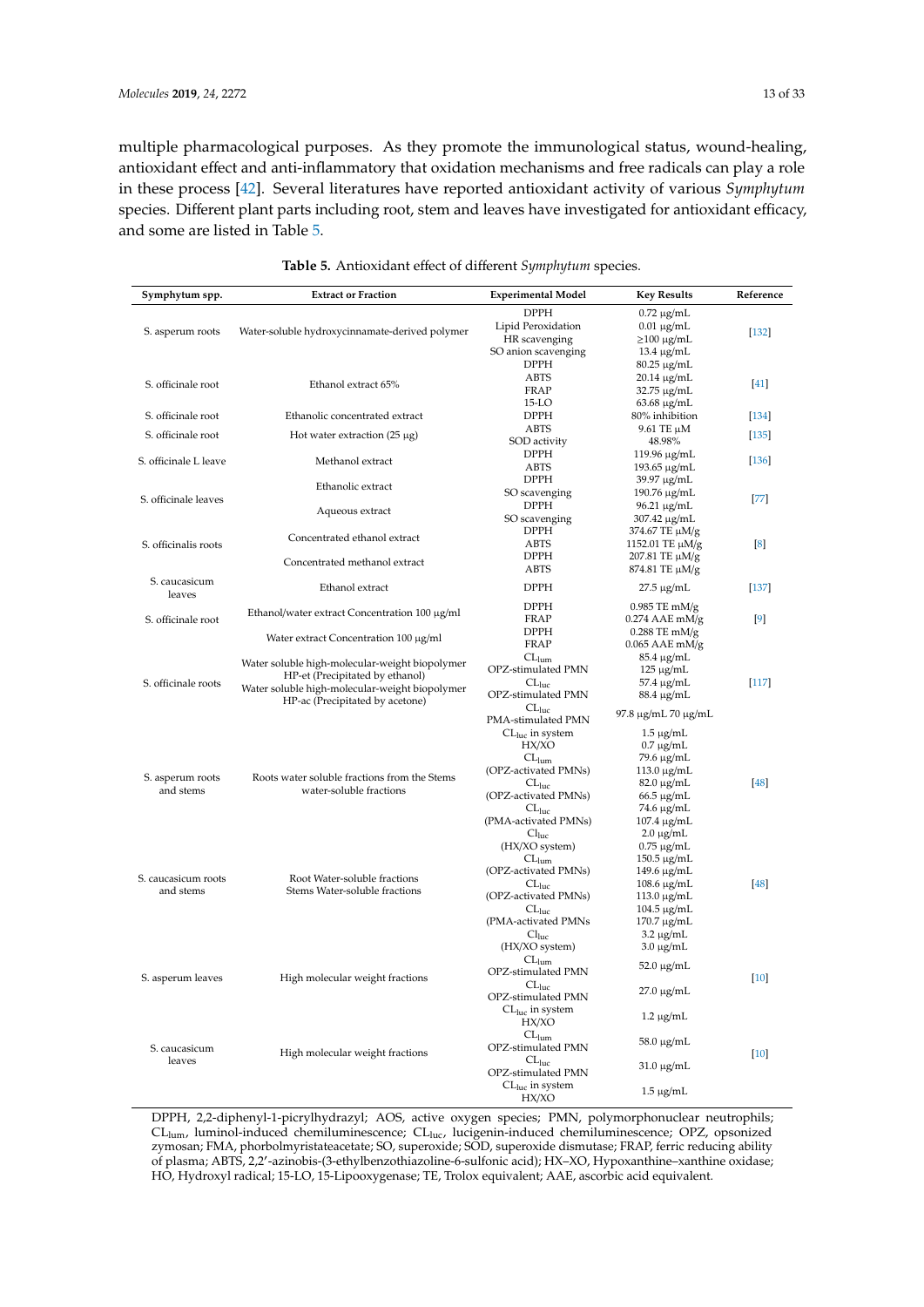Most of the studies have been done on *S. o*ffi*cinale* root and its components, namely on RA as a natural polyphenol antioxidant; allantoin as an anti-inflammatory and autoimmune enhancer agent and tannins as anti-inflammatory agents [\[41,](#page-26-11)[138\]](#page-31-0), and correlated with oxidative stress [\[39\]](#page-26-9). Indeed, different studies demonstrated the noteworthy antioxidant activities of comfrey extracts compared to known antioxidants [\[8\]](#page-24-7).

It has been proved that *S. o*ffi*cinale* polar extracts have higher amounts of polyphenols, and demonstrated higher antioxidant effects. The comparison of comfrey root ethanolic and aqueous extracts have demonstrated a higher radical scavenging activity to the ethanolic extract (as strong as ascorbic acid), composed of higher contents of phenolic compounds than the aqueous extract [\[77\]](#page-28-1). Similarly, Sowa et al. found a significant antioxidant effect of ethanol/water extract of comfrey root, which was linked to its high total phenolic content and high phenolic acids concentration, including RA, *p*-hydroxybenzoic, caffeic, chlorogenic and *p*-coumaric acids, but especially RA. While water extract had fewer phenolic acid and less antioxidant activity [\[9\]](#page-25-0). The same composition of phenolic acids have already been reported for concentrated root extract that showed increasing of active principle by micro and ultrafiltration of ethanolic extract, rose the DPPH inhibitory effect even higher than Trolox inhibition activity [\[134\]](#page-30-13). The association between phenolic compounds and radical scavenging effects was also confirmed by Neagu et al. via ABTS and DPPH methods. As concentrated extracts of *S. o*ffi*cinale* root were obtained through ultrafiltration contained more biologic active principles and showed high antioxidant activity (above 90% DPPH inhibition) [\[8\]](#page-24-7). Comfrey root has a rich pool of phenolic compounds with remarkable antioxidant effects. RA and salvianolic acid comprise the most often present, having the ability to scavenge free radicals and chelating metal ions as efficient antioxidants [\[41\]](#page-26-11). Polar extracts of *S. o*ffi*cinale* leaves also have revealed an antioxidant potential. Study on methanol/water, ethyl acetate and water extract proved methanol extract exhibited the highest polyphenols concentration and most power radical scavenging activity by ABTS and DPPH methods [\[136\]](#page-30-15). Antioxidant evaluation of the leaves extract in another study showed that DPPH and superoxide radical scavenging activity of the ethanolic extract is more than the aqueous extract, and was correlated with total phenolics content [\[77\]](#page-28-1). Some other researches show that the antioxidant activity of comfrey is associated with the phenolic polymers. Recently, naturally-occurring polysaccharides have gained pivotal attention among scientists due to their antioxidant and scavenger activities [\[139\]](#page-31-1). Several studies on scavenger activities of purified plants polysaccharides, crude polysaccharide extracts from different medicinal plants proved their noteworthy antioxidant activities as free radicals' scavenger, antioxidant enzymes enhancer, lipid oxidation inhibitor and advocated that plant carbohydrates and water-soluble polysaccharide complex fractions can be probed as novel antioxidants [\[139](#page-31-1)[,140\]](#page-31-2). Their antioxidant activity is depended on the chemical and monosaccharide composition and molecular weight, as the mentioned items affected their electron-donating ability. Duan et al. already reported that different extraction techniques lead to several differences in polysaccharides (Ps) characteristics, yield and antioxidative potential isolated from *S. o*ffi*cinale* aerial parts. Maximum extraction yield, smallest molecular weight, upper uronic acid content and best antioxidant capacity were found in Ps extracted by ultrasonic-assisted technique versus hot water extraction Ps that showed the lowest yield and antioxidant activity [\[141\]](#page-31-3).

Strong inhibition of DPPH radical and of non-enzymatic lipid peroxidation capacity in bovine brain extracts were reported to a water-soluble hydroxycinnamate-derived polymer from *S. asperum*, more prominent than that of quercetin, butylated hydroxytoluene (BHT), and ascorbic acid. The anti-lipoperoxidative evaluation showed a dose-dependent effect, where 10 ng of *S. asperum* polymer inhibited 50% of lipid damage, while the  $IC_{50}$  of quercetin as reference material is 2 µg/mL. It can be concluded that this polymer has an anti-peroxidant activity about 200 times higher than that of the standard [\[132\]](#page-30-11).

Among the two high-molecular-weight water-soluble biopolymers, the major one was poly[3-(3,4-dihydroxyphenyl) glyceric acid] or poly[oxy-1-carboxy-2-(3,4-dihydroxyphenyl) ethylene] isolated from *S. o*ffi*cinale* roots, and exhibited antioxidant effects by interfering in active oxygen species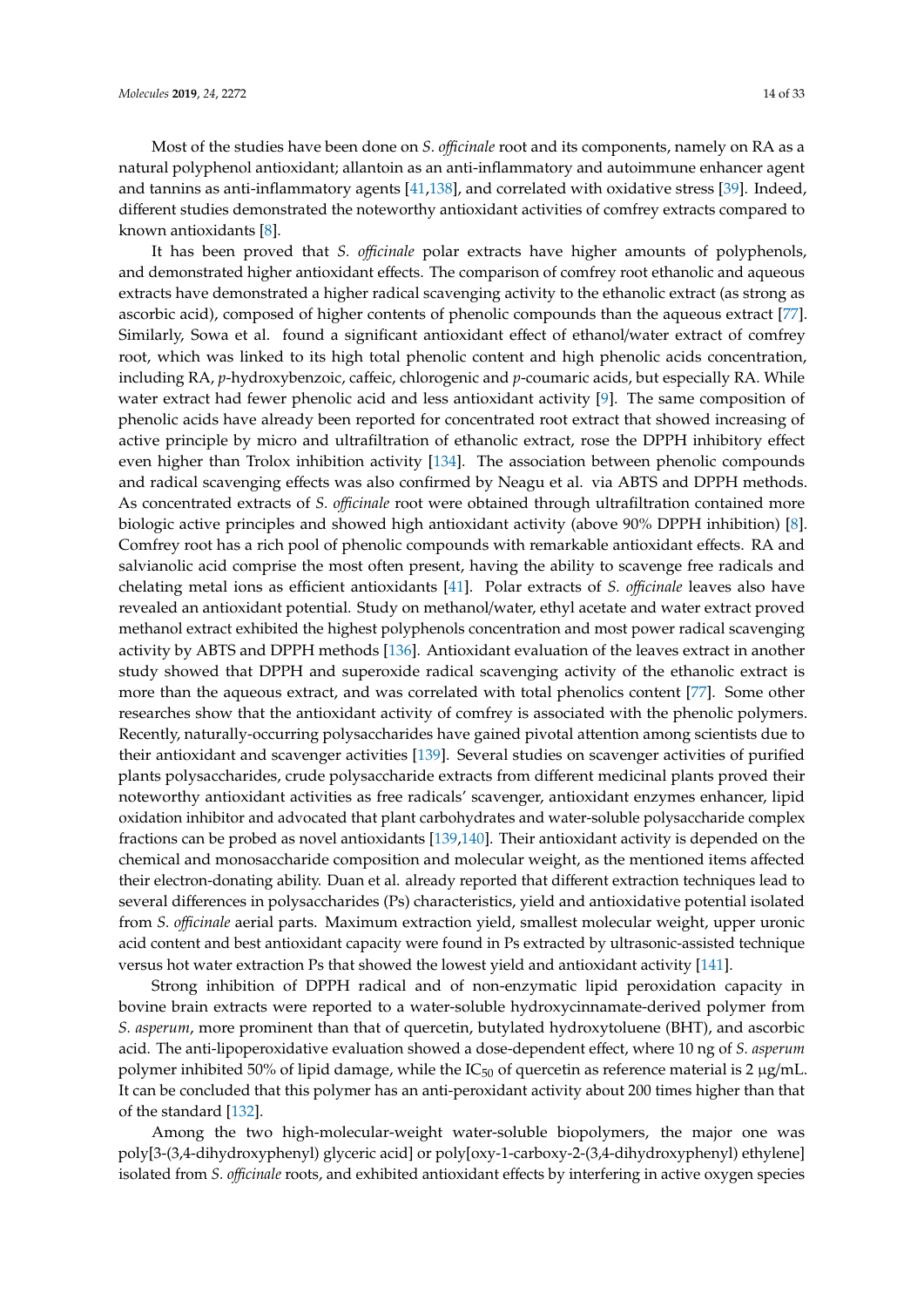(AOS) formation, by polymorphonuclear neutrophils (PMN) and AOS binding directly without PMNs cytotoxic effects [\[117\]](#page-29-19). The effect of phenolic polymer fractions from *S. asperum* and *S. caucasicum* roots and stems [\[48\]](#page-26-32) and leaves [\[10\]](#page-25-1) were studied by luminal and lucigenin induced chemiluminescence (CLlum and CLluc, respectively) test to evaluate their inhibition ability on ROS produced by human polymorphonuclear neutrophils (PMNs; activated by opsonized zymosan (OPZ) and phorbol-myristate acetate (PMA)) and also on CLluc in cell-free hypoxanthine–xanthine oxidase (HX/XO) system to assay superoxide anions scavenging ability. The results exhibited a noticeable antioxidant activity for all fractions, where the major one was poly[3-3,4-dihydroxyphenyl) glyceric acid] in roots and stem extracts [\[48\]](#page-26-32), already reported in the root of both *Symphytum* species [\[142\]](#page-31-4), although this polymer was not identified in the extract from leaves [\[10\]](#page-25-1).

In summary, comfrey has significant antioxidant effects, due to their bioactive compounds, and therefore, they can be considered as a factor affecting the healing process. Their pharmacologic effects, like anti-inflammatory and wound healing can also be justified by its antioxidant activity mechanisms.

## *5.4. Hepatoprotective E*ff*ect*

*S. o*ffi*cinale* ("black root" or in Italian "radice near") is a popular medicine in Moldova, commonly used for chronic hepatitis and hepatocirrhosis. The alcoholic extract of its roots was tested in vivo on 42 albino rats (180–240 g), orally administered at 0.4 g/kg/day during two weeks [\[143\]](#page-31-5). The chronic toxic hepatitis was induced by injection of 20 mL/kg tetrachloromethane twice a week for two months. The results obtained were compared to the standard drug Silibor (30 mg/kg/day) for two weeks. As for the main findings, *S. o*ffi*cinale* extract displayed similar or higher effects than Silibor, acting through decreasing lipodystrophy and limiting the conjunctive proliferation in the interlobular grooves.

#### *5.5. E*ff*ect on Musculoskeletal Disorders*

Oberbaum et al. induced bone fractures in guinea pigs and had shown that *S. o*ffi*cinale* could promote the healing of fractured bones. Indeed, after X-ray and histology analysis, the authors stated that the animals receiving either of the two *S. o*ffi*cinale* dilutions and irrespective of the mode of administration presented their new bones completely mineralized through the entire fracture site in 33% of the fractures [\[144\]](#page-31-6).

Araujo et al. reported that an emulsion containing 8% comfrey leaves extract triggered damaged tissue repair, improved collagen deposition and reduced cellular inflammatory infiltrate by 46% in an open wound in a rat model [\[145\]](#page-31-7).

#### *5.6. Wound Healing Activity*

Alkan et al. showed that *S. o*ffi*cinale* extracts have proliferative activity on 3T3 Swiss albino mouse fibroblast cells using MTT (3-[4,5-dimethylthiazol-2-yl]-2,5-diphenyl tetrazolium bromide) and neutral red uptake (NRU) assays, which seems to be beneficial for wound healing [\[77\]](#page-28-1). The Caucasian comfrey species, *S. asperum* and *S. caucasicum* have been mainly recommended in traditional medicine for fractures and wounds treatment, as they contain allantoin. Indeed, as previously reported, allantoin promotes cell division and connective tissues, bones and cartilages growth and, thus, it is responsible for wounds healing [\[146\]](#page-31-8). The extracts also contain hepatotoxic pyrrolizidine alkaloids, which markedly conditionate the internal use of comfrey. Barbakadze et al. assessed the in vitro (antioxidant and anti-complementary) and in vivo (rat models with wound and skin burn) pharmacological effects of allantoin and toxic pyrrolizidine alkaloids-free composition containing crude polysaccharides and a novel biopolymer from *S. asperum* roots—poly[3-(3,4-dihydroxyphenyl) glyceric acid] (PDGA), and found that PDGA exhibited a prominent antioxidant and anticomplementary activity, while polysaccharides displayed no detectable anti-complementary and antioxidant potential. An ointment preparation containing 2.5% crude polysaccharides and PDGA displayed prominent wound healing effects, by efficacy not yielding to 2.5% allantoin ointment. Thus, given the high degree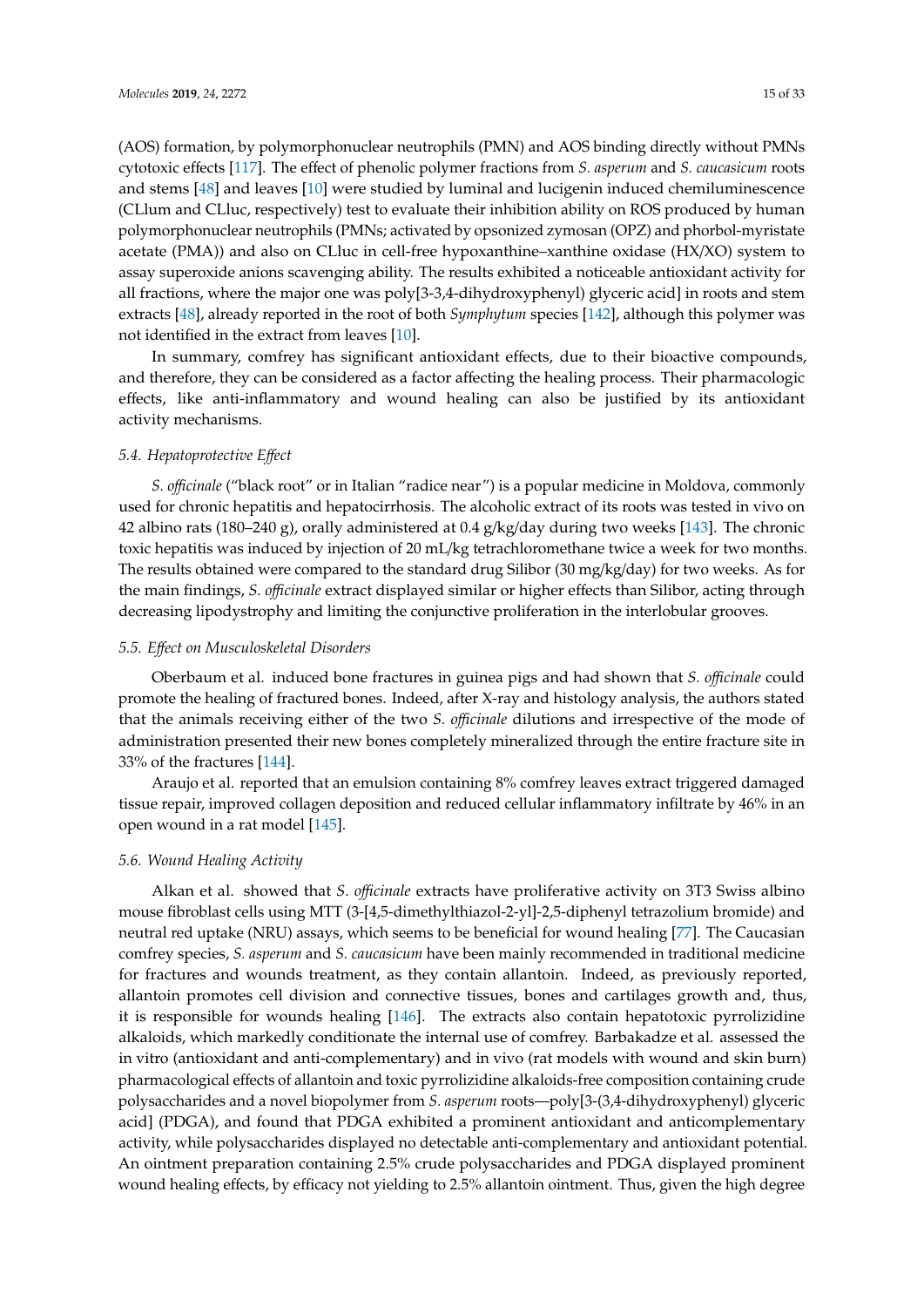of reliability observed for comfrey preparations, it is feasible to suppose that it may be used both with allantoin and PDGA [\[117\]](#page-29-19). Savić et al. assessed the in vitro bioactive effects of pure allantoin and comfrey roots-derived aqueous extract, standardized to the allantoin content. Pure allantoin (40 and 100 µg/ml) displayed mild inhibitory effects on epithelial (MDCK) and fibroblastic (L929) cell lines proliferation using an MTT test, although more prominent on MDCK cells. On the other hand, comfrey root-derived aqueous extract  $(>40 \mu g/ml)$  exerted pronounced stimulatory and inhibitory effects on L929 and MDCK cells proliferation, respectively. Thus, it is possible to infer that the botanical preparation derived from the aqueous extract has higher anti-irritant potential than pure allantoin. Furthermore, it was observed that creams exert a higher effect on hydration and erythema index (EI) compared with gels containing the same constituents. These findings indicated that comfrey root extracts bioactive effects are not only attributed to allantoin, but also other chemical constituents. Thus, comfrey extract containing topical preparations may confer a plus in the treatment of skin irritation [\[113\]](#page-29-15).

# *5.7. Anti-Inflammatory and Antinociceptive Activity*

Vostinaru et al. assessed the anti-inflammatory and antinociceptive effects of an *S. o*ffi*cinale* root extract, containing 74.77  $\mu$ g/mL RA. Carrageenan-induced rat paw edema was used to assess the hydro-glyceroalcoholic extract (500 mg/kg, orally) anti-inflammatory effect. This extract revealed to be able to trigger a 55.6% reduction in edema at 1 h after inflammation was induced. The antinociceptive effect, the extract caused 45.25% inhibition of acetic acid-induced abdominal constrictions in mice, and in Randall Selitto test in rats, the same dose administered orally led to a strong peripheral antinociceptive effect during the first 2 h post-administration, increasing the threshold pain by 58% [\[147\]](#page-31-9). A glycopeptide isolated from *S. o*ffi*cinale* roots aqueous extract also induced an antichloristic effect on carrageenan-induced rat paw edema in a dose-dependent manner, inhibiting prostaglandins and leukotrienes release, through decreasing phospholipase A2 expression [\[148\]](#page-31-10). Indeed, it has been stated that *S. o*ffi*cinale* anti-inflammatory activity is mostly attributed to its content in triterpenes, which inhibit different stages of inflammation (e.g., histamine release, cyclooxygenase (COX) and lipoxygenase (LOX) activity and nitric oxide production), and polyphenols responsible for triggering a selective COX-2 inhibition [\[149\]](#page-31-11).

#### **6. Clinical E**ff**ectiveness of** *Symphytum* **Species in Humans**

According to the European Scientific Cooperative on Phytotherapy Monograph (ESCOP) monograph, comfrey root is mostly recommended to be used for tendinitis, knee joint injuries, gonarthrosis, fractures and skin inflammation (ESCOP 2009). *Symphytum* species (most commonly *S. o*ffi*cinale* and *S.* × *uplandicum*) preparations have strong clinical records, which substantiate their longstanding traditional topical use in the treatment of musculoskeletal problems such as osteoarthritis (OA), back pain, ankle sprains, joint distortion, myalgia and rheumatism. Clinical effectiveness of the topical preparations containing either a pure extract from comfrey roots (known as *Symphyti* radix) or their combinations with marketed formulas has been well established through individual case reports, clinical trials and post-marketing surveillance (Table [6\)](#page-16-0).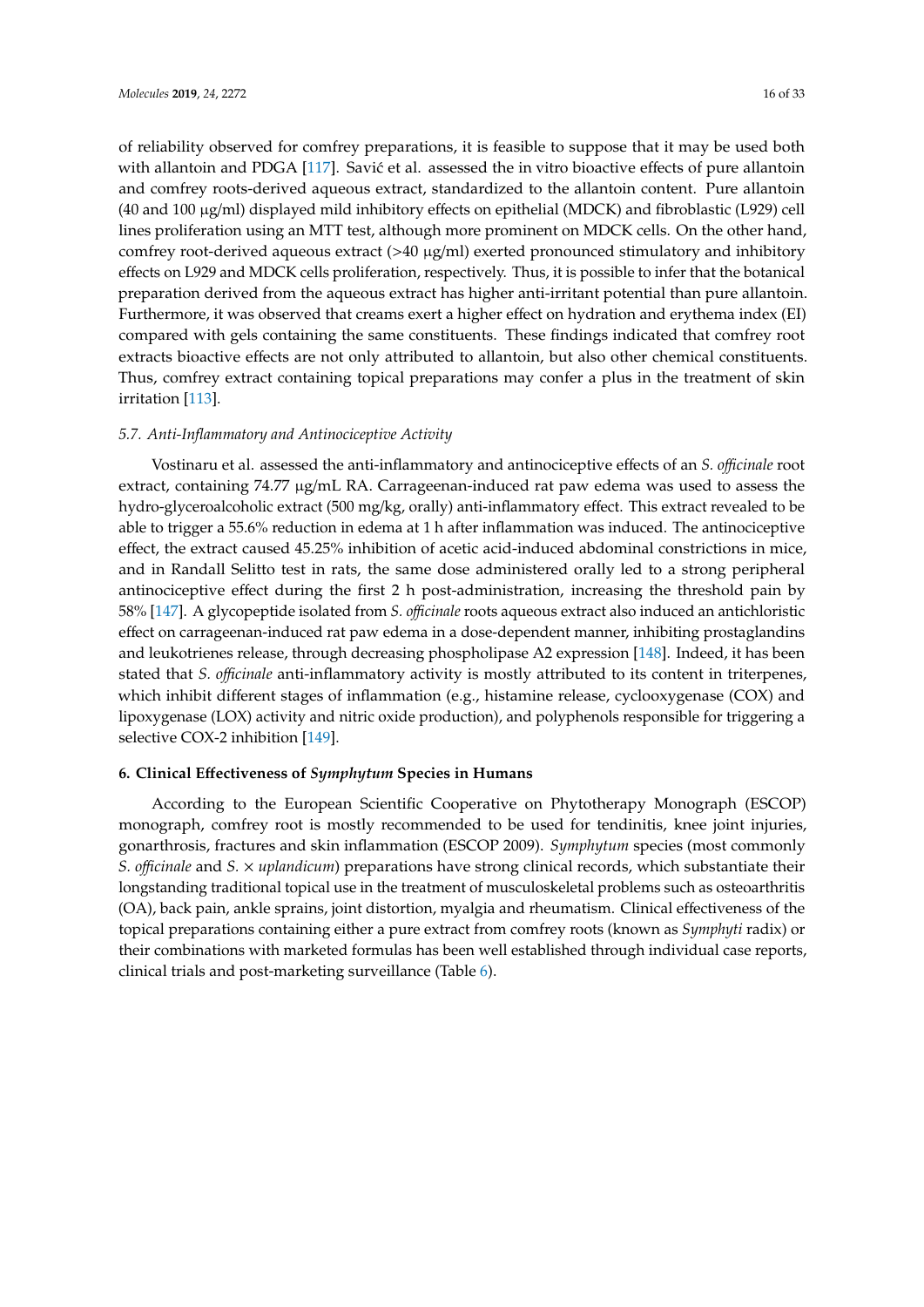<span id="page-16-0"></span>

| <b>Study Design</b>                                                                   | <b>Treatment</b>                                                                                                                                                                                               | <b>Diagnosis Patients</b>                           | <b>Key Effects</b>                                                                                                                                                                               | References |
|---------------------------------------------------------------------------------------|----------------------------------------------------------------------------------------------------------------------------------------------------------------------------------------------------------------|-----------------------------------------------------|--------------------------------------------------------------------------------------------------------------------------------------------------------------------------------------------------|------------|
| Clinical trial randomized<br>placebo-controlled                                       | Comfrey root-based cream containing<br>mistletoe or placebo<br>Duration: -                                                                                                                                     | OA knee<br>Adult $(n = 61)$                         | Greater reduction in morning/evening pain<br>(both 28%) and night pain (51%) in the<br>herbal group as compared to placebo                                                                       | $[150]$    |
| Clinical trial randomized<br>double-blind bi-center<br>placebo-controlled             | Comfrey root extract<br>$(1:2,$ ethanol 60%, $v/v$ , 35%)<br>Kytta-Salbe <sup>®</sup> f or placebo<br>Duration: 21 days                                                                                        | OA knee<br>Adult ( $n = 220$ )                      | Total score of pain at rest and pain on<br>movement improved by 54.7% in the<br>verum group, 10.7% in the placebo group                                                                          | $[151]$    |
| Clinical trial randomized<br>multicenter reference-controlled                         | Comfrey root-based cream containing<br>tannic acid and eucalyptus (4Jointz)<br>or reference cream with the only<br>Eucalyptus<br>Duration: 6 weeks                                                             | OA knee<br>Adult $(n = 43)$                         | Comfrey-based creams more effective in<br>relieving pain, stiffness and improving<br>daily function than the eucalyptus<br>reference cream                                                       | $[138]$    |
| Clinical trial randomized<br>bi-center double-blind<br>placebo-controlled             | Comfrey root-based cream containing the<br>tannic acid, aloe vera gel, eucalyptus oil,<br>frankincense oil (4Jointz)<br>or placebo<br>Duration: 12 weeks                                                       | OA knee<br>Adult ( $n = 133$ )                      | Pain scores significantly reduced in<br>4Jointz-received group compared to the<br>placebo group                                                                                                  | $[152]$    |
| Clinical trial randomized<br>double-blind multicenter<br>placebo-controlled           | Comfrey root extract (1:2, ethanol 60%,<br>$v/v$ , 35%), Kytta-Salbe®f or placebo<br>Duration: 5 days                                                                                                          | Back pain<br>Adult ( $n = 120$ )                    | Reduction in the intensity of the pain on<br>active standardized movement about 95.2%<br>in the verum group and 37.8% in the<br>placebo group                                                    | $[153]$    |
| Clinical trial randomized<br>multicenter double-blind<br>three-arm placebo-controlled | Comfrey root extract (1:2, ethanol 60%,<br>$v/v$ , 35%) with 1.2% methyl nicotinate<br>(combination cream: Kytta-Balsam Wf) or<br>reference with only 1.2% methyl<br>nicotinate or placebo<br>Duration: 5 days | Back pain<br>Adult ( $n = 379$ )                    | Combination cream and 1.2% methyl<br>nicotinate resulted in statistically<br>significant and clinically relevant<br>reductions in pain scores and increases in<br>tenderness compared to placebo | $[154]$    |
| Clinical trial randomized pilot<br>study placebo-controlled                           | Comfrey root ointment or placebo<br>Duration: 4 weeks                                                                                                                                                          | Rheumatism (different<br>forms)<br>Adult $(n = 41)$ | Clearly better efficacy of comfrey ointment<br>as compared to placebo, regarding<br>"tenderness on pressure" for patients with<br>epicondylitis and tendovaginitis                               | $[155]$    |
| Clinical trial randomized<br>double-blind multicenter<br>placebo-controlled           | Comfrey root extract (35%),<br>(Kytta-Salbe <sup>®</sup> f) or placebo<br>Duration: 8 days                                                                                                                     | Unilateral ankle sprains<br>Adult ( $n = 142$ )     | Comfrey treatment was clinically and<br>significantly superior regarding the<br>reduction of pain and ankle edema, ankle<br>mobility and a global efficacy                                       | [95]       |

**Table 6.** Clinical trials with *Symphytum* species.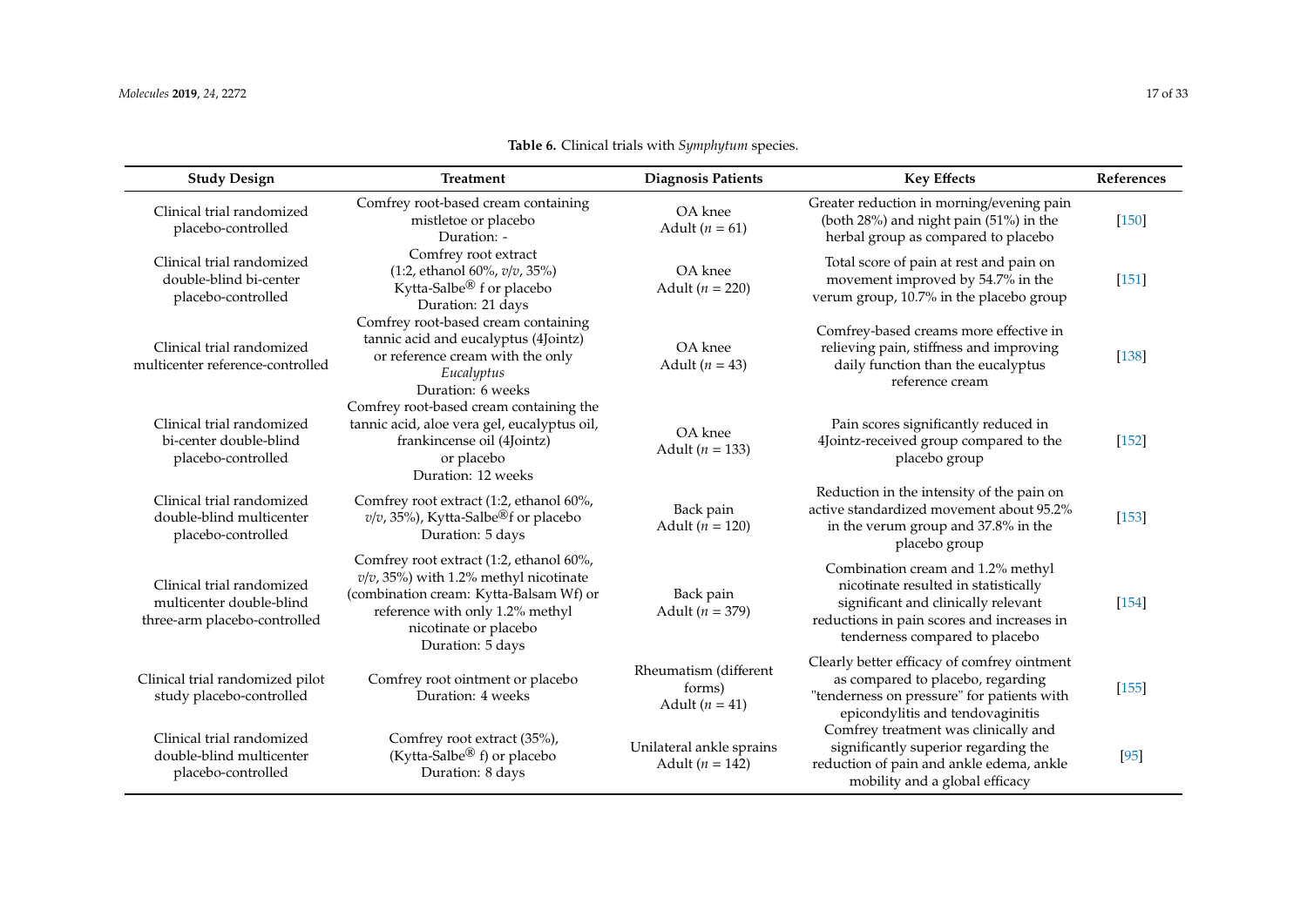| <b>Study Design</b>                                                                 | <b>Treatment</b>                                                                                                                                                            | <b>Diagnosis Patients</b>                                   | <b>Key Effects</b>                                                                                                                                                                                                                             | References |
|-------------------------------------------------------------------------------------|-----------------------------------------------------------------------------------------------------------------------------------------------------------------------------|-------------------------------------------------------------|------------------------------------------------------------------------------------------------------------------------------------------------------------------------------------------------------------------------------------------------|------------|
| Clinical trial randomized,<br>single-blind multicenter<br>parallel-group            | Comfrey root extract (35%),<br>(Kytta-Salbe® f) or diclofenac<br>Duration: 7 days                                                                                           | Unilateral ankle sprains<br>Adult ( $n = 164$ )             | Ankle swelling: Decreased 79.5% in the<br>comfrey root extract group, decreased<br>69.4% in the diclofenac group; pain on<br>pressure: Reduced 80.6% in the comfrey<br>root extract group, decreased 74.7% in the<br>diclofenac group.         | $[156]$    |
| Open uncontrolled                                                                   | Comfrey extract obtained from the aerial<br>parts of the plant<br>Duration: 14 days                                                                                         | Painful locomotor system<br>disorder<br>Adult ( $n = 105$ ) | Very effective results in the treatment of<br>subacute and chronic complaints<br>accompanied by functional symptoms like<br>swellings -excellent results in 90%-94 % of<br>patients                                                            | [80]       |
| Clinical trial randomized<br>double blind multicenter<br>reference-controlled       | 10% comfrey extract from the aerial parts<br>of Symphytum $\times$ uplandicum Nyman<br>(Traumaplant®) or reference with $1\%$<br>active ingredient<br>Duration: 14 days     | Ankle distortion<br>Adult ( $n = 203$ )                     | Reduction of pain on active motion, pain at<br>rest and functional impairment found to be<br>highly significant, and excellent efficacy in<br>85.6% of cases with verum compared to<br>65.7% of cases with reference                           | $[157]$    |
| Clinical trial<br>randomized<br>double-blind<br>multicenter<br>reference-controlled | 10% comfrey extract from the aerial parts<br>of Symphytum × uplandicum Nyman,<br>Traumaplant <sup>®</sup> or reference with $1\%$<br>active ingredient<br>Duration: 10 days | Myalgia<br>Adult ( $n = 215$ )                              | Pain on active motion, pain at rest and pain<br>on palpation were significantly better<br>reduced in the verum group compared to<br>the reference group, and no systemic<br>adverse effects                                                    | $[158]$    |
| Clinical trial<br>randomized<br>double-blind<br>reference-controlled                | 10% comfrey extract from the aerial parts<br>of Symphytum × uplandicum Nyman,<br>Traumaplant <sup>®</sup> or reference with 1%<br>active ingredient<br>Duration: 10 days    | Fresh abrasions<br>Adult ( $n = 278$ )                      | Significant and clinically relevant faster<br>initial reduction of wound size $(49\% \pm 19\%)$<br>versus $29\% \pm 13\%$ per day), and efficacy in<br>93.4% of cases of the verum group as<br>compared to reference group (61.7% of<br>cases) | $[159]$    |
| Open uncontrolled                                                                   | 10% comfrey extract from the aerial parts<br>of Symphytum × uplandicum Nyman,<br>Traumaplant <sup>®</sup><br>Duration: 9 days                                               | Blunt traumata<br>Children ( $n = 196$ )                    | Clear improvement in the range of 84.5% to<br>100% for every individual parameter such<br>as pain on palpitation, pain in motion,<br>functional impairment, edema and<br>hematoma                                                              | $[160]$    |

# **Table 6.** *Cont.*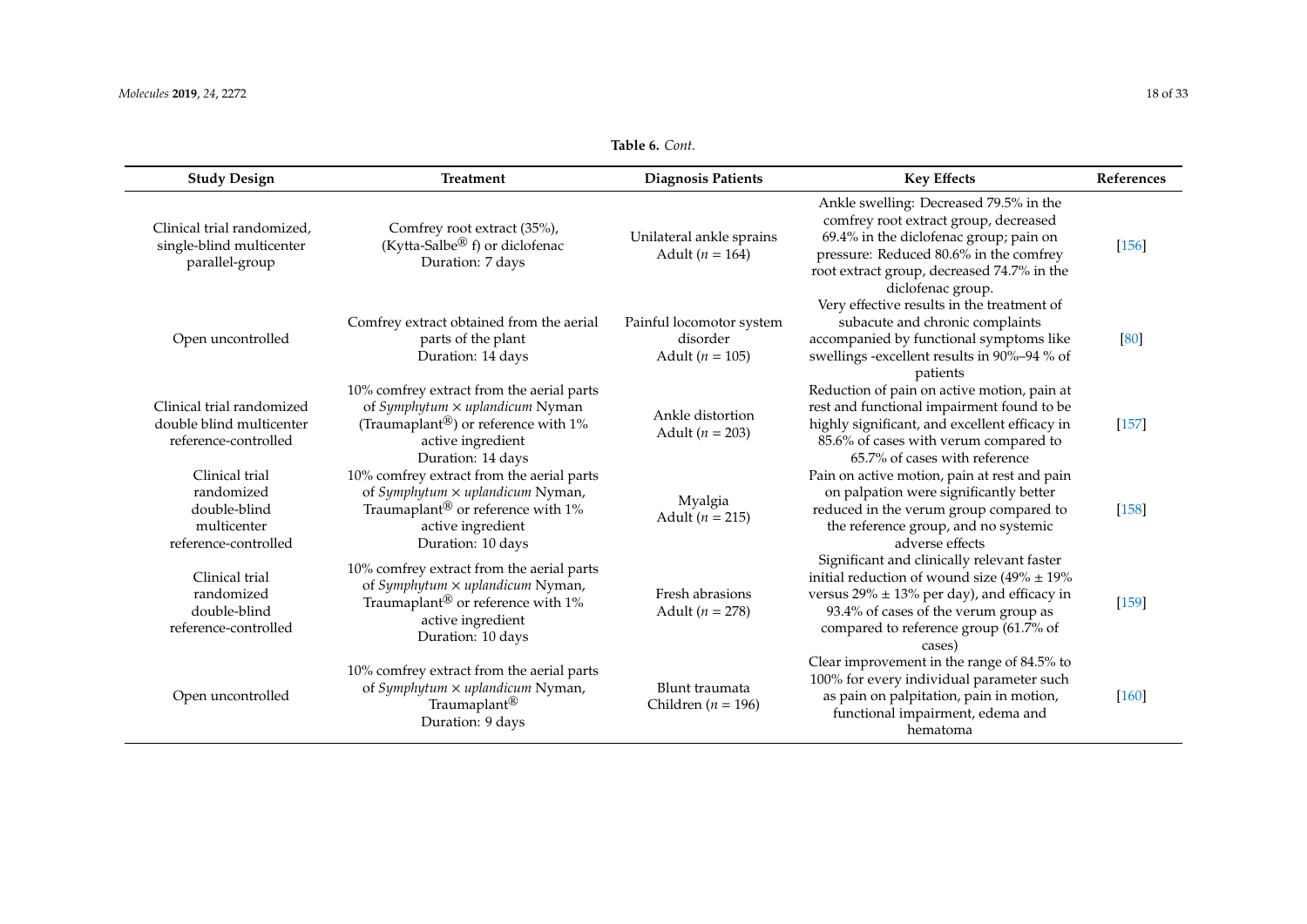# **Table 6.** *Cont.*

| <b>Study Design</b>                                                | <b>Treatment</b>                                                                                                                                                               | <b>Diagnosis Patients</b>                                   | <b>Key Effects</b>                                                                                                                                 | <b>References</b> |
|--------------------------------------------------------------------|--------------------------------------------------------------------------------------------------------------------------------------------------------------------------------|-------------------------------------------------------------|----------------------------------------------------------------------------------------------------------------------------------------------------|-------------------|
| Clinical trial randomized,<br>double-blind<br>reference-controlled | 10% comfrey extract from the aerial parts<br>of Symphytum $\times$ uplandicum Nyman,<br>Traumaplant <sup>®</sup> or reference with 1%<br>active ingredient<br>Duration: 9 days | Fresh abrasions<br>Children ( $n = 108$ )                   | Cream with higher active ingredient<br>concentration reached to 50% healing rate<br>0.9 days earlier than that of the lower<br>concentration cream | $[161]$           |
| Pharmacological<br>Trial                                           | 5% or 10% of a comfrey root extract (2:7,<br>50% ethanol) or diclofenac<br>$D$ uration: $-$                                                                                    | Experimentally-induced<br>UV-B erythema<br>Adult $(n = 28)$ | Greater anti-inflammatory potency of the<br>extract than diclofenac (or equal)                                                                     | [162]             |
| Open uncontrolled                                                  | 10% comfrey extract from the aerial parts<br>of Symphytum $\times$ uplandicum Nyman,<br>Traumaplant <sup>®</sup><br>Duration: 4 weeks                                          | Decubitus ulcers<br>Adult ( $n = 161$ )                     | 89.2% reduction in total decubitus area and<br>88% decrease in depth of the pressure ulcer                                                         | [163]             |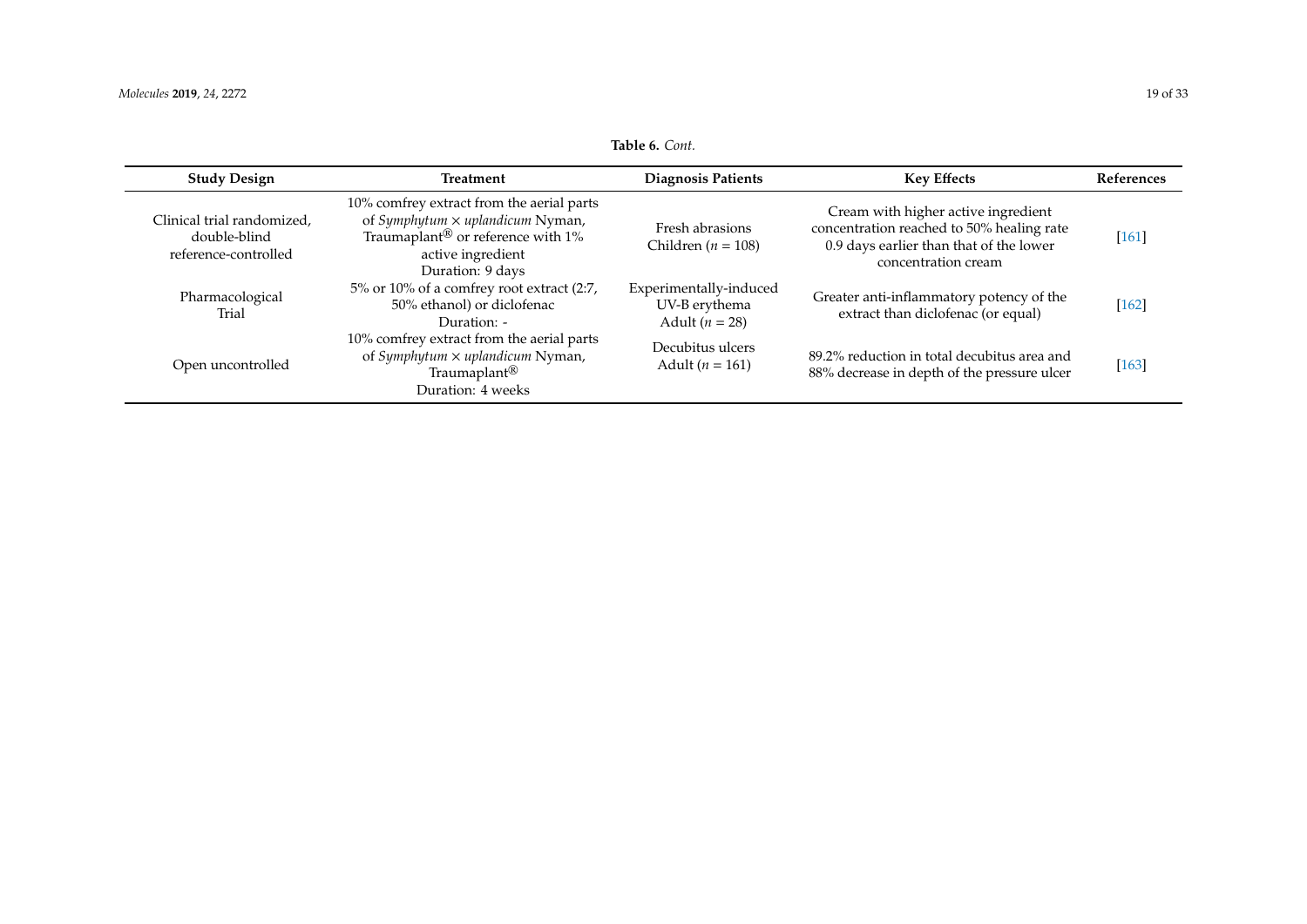# *6.1. Wound Healing*

# 6.1.1. Chronic Marginal Parodontopathies

Gafar et al. reported the antimicrobial, antimycotic and anti-inflammatory effects of propolis and *S. o*ffi*cinale* extracts-based original products in chronic marginal parodontopathies treatment [\[164\]](#page-32-6).

#### 6.1.2. Blunt Injuries

Blunt injuries are amongst the most common areas for topical application of comfrey, given its renowned anti-inflammatory and analgesic effects, and ability to stimulate granulation and tissue regeneration. The percutaneous efficacy of the aforementioned commercial product (Kytta-Salbe®f), composed of 35% liquid comfrey root extract was evaluated in the randomized, placebo-controlled trial on 142 patients with unilateral acute ankle sprains, over eight days [\[95\]](#page-28-17). Patients received four treatments/day. Comfrey-treated patients evidenced a significant amelioration with regards to the pain and ankle edema reduction, ankle mobility and global efficacy when compared with control patients. Under active treatment, there were no drug-related side effects. In general, this trial confirmed the promising analgesic, anti-inflammatory and anti-exudative effects, and good tolerance of the comfrey product.

#### 6.1.3. Acute Blunt Traumata

Fresh abrasions: A study design (randomized, double-blind clinical trial, verum vs. reference) was used to assess wound healing effects of the preparation (Traumaplant<sup>®</sup>) in 278 patients with fresh abrasions [\[159\]](#page-32-7). A faster and clinically relevant initial reduction in wound size (49%  $\pm$  19% vs. 29% ± 13%) was obtained in favor of verum, 2–3 days post-application. A good to very good efficacy was rated by physicians in 93.4% of cases in the verum group when compared to 61.7% of cases in the reference product-treated group. In the case of drug-related adverse reactions, none of the patients experienced problems for the 10 day observation period. Barna et al. further confirmed the wound healing potential of Traumaplant® preparation, topically applied, composed of 10% active ingredient isolated from *S.* × *uplandicum* Nyman aerial parts [\[161\]](#page-32-8). Data for evaluating the overall Traumaplant<sup>®</sup> efficacy and tolerability have also been available in children. Another study assessed the therapeutic applicability and safety of the product in 196 children (4–12 years) for acute blunt traumata treatment. A clear improvement, ranging from 84.5% to 100% was found for every individual parameter, such as pain on palpitation, pain in motion, functional impairment, edema and hematoma. Concomitantly, excellent tolerability and compliance were observed [\[160\]](#page-32-9). Later, the data from this non-interventional study were confirmed and extended with a randomized, controlled, double-blind clinical trial, composed of 108 children, from three to 12 years (*n* = 54/group) with fresh abrasions [\[161\]](#page-32-8). The design of the study included the comparison of the 10% extract (Traumaplant®) with a low dosed 1% reference. A healing rate of 50% was stated 0.9 days earlier in the high concentration-treated group when compared to the lower concentration group. Physicians and children/parents classified the efficacy of the 10% cream as better than that of the control preparation (1% formulation). No drug-related adverse effects or tolerability-related problems were reported. The findings of both observational and clinical studies in pediatric patients mentioned above demonstrated the effective and safe use of topical comfrey extract isolated from *Symphytum* aerial parts in a blunt traumata treatment. However, given safety concerns controlled/multi-center clinical trials are needed on the use of comfrey extracts in children.

# 6.1.4. Venous Ulcers

More recently, Oreščanin reported an achievement within two months under application of a topical treatment with Bioapifit<sup>®</sup>, a mix herbal wound healing ointment, in elderly with venous ulcers. The ointment applied resulted in strong wound healing, hemostatic, anti-inflammatory and antimicrobial potential [\[165\]](#page-32-10). The same author even suggested the alternative use of this herbal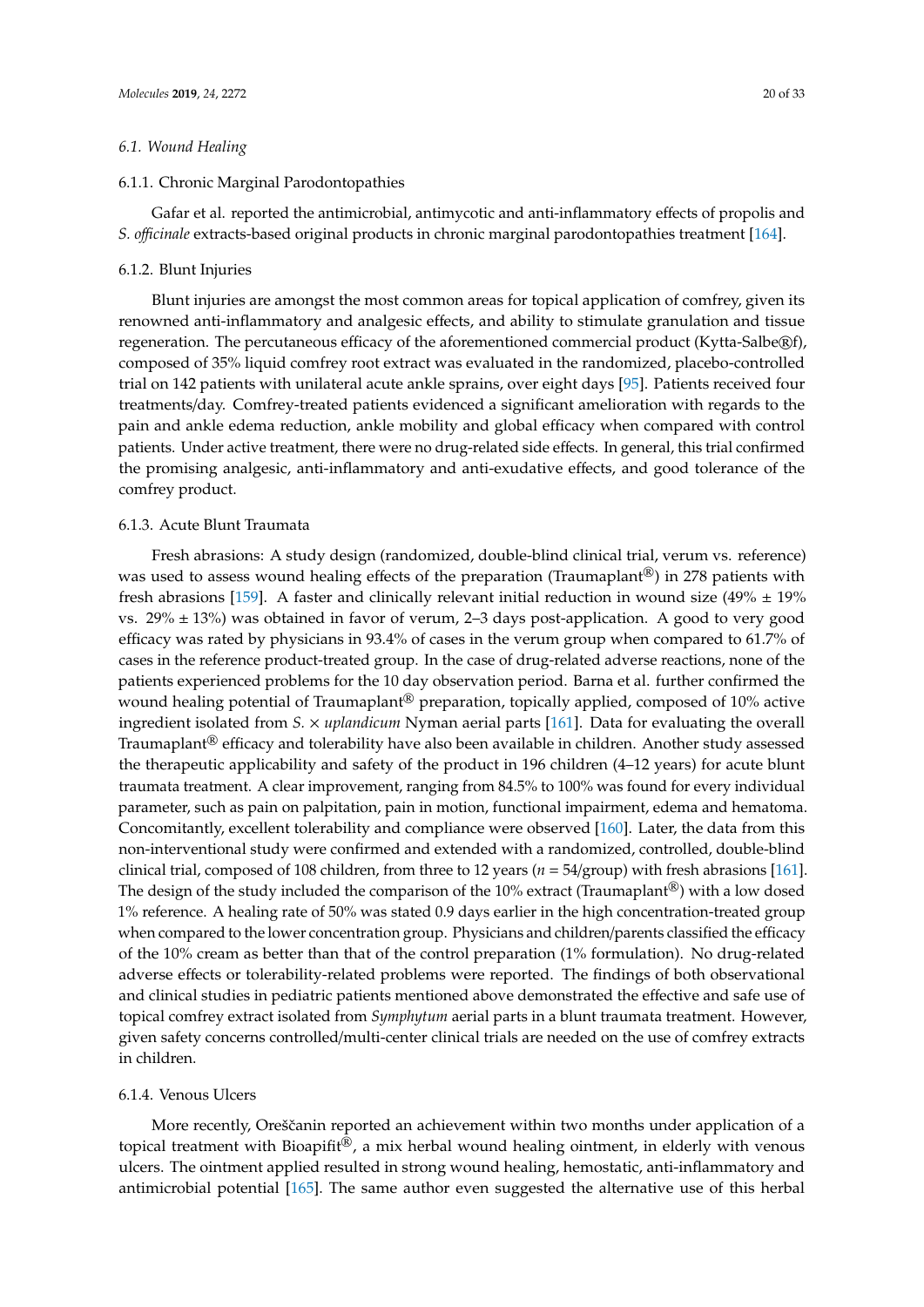preparation, instead of topical corticosteroids and immunomodulant therapy, in the treatment of mild-to-severe atopic dermatitis in infants/children. The ointment mentioned above resulted in complete and/or strict remission of symptomatology  $[165]$ . Ore sčanin attributed the observed effect to the ointment formulation, which contains in its composition substances with prominent emollient, anti-inflammatory, immunomodulatory, wound healing and antimicrobial potentialities, that simultaneously targeted various mechanisms involved in atopic dermatitis pathogenesis, in children [\[165\]](#page-32-10). In a pilot study, Binic´ et al. evaluated the healing and antimicrobial potential of herbal therapy on a venous leg ulcer. The topical treatment with Plantoderm<sup>®</sup> ointment counteracted the polymicrobial effects of *S aureus*, *P. aeruginosa*, *E coli* and *P mirabilis* in a non-infected venous leg ulcer [\[166\]](#page-32-11).

## 6.1.5. Squamous Endocervical Metaplasia

Oreščanin et al. tested the efficiency of newly developed herbal pessaries for the treatment of the squamous endocervical metaplasia in women aged 20–59 years [\[167\]](#page-32-12). The wound healing, anti-inflammatory, antimicrobial and antiviral effects of the pessaries could be due to the synergistic effect of pooled medicinal plants. In a more recent conference paper (2017), it was revealed that  $BIOAPIGYN^{\circledR}$  ointment application was effective in treating lower genital tract infections, involving *U. urealyticum* and *E. coli*, while no effects were stated against *M. hominis* and *Candida* species. The achievement goal was probably due to the significant pro and prebiotic effects and low pH of the ointment constituents [\[167\]](#page-32-12).

# 6.1.6. Skin Disorders

Comfrey plant-derived extract extracts have also been increasingly used for treating some skin diseases, including erythema, chronic varicose ulceration and decubital ulcers. Although there is a considerable amount of clinical and observational data assessing its effects in musculoskeletal diseases, the application of comfrey extracts in skin disorders is limited with experimental studies and individual case reports. In 29 volunteers, topical preparations with 5% or 10% comfrey root extract (2:7, 50% ethanol) were assessed for its healing effects in experimentally induced UV-B erythema [\[162\]](#page-32-13). The studied extracts revealed an anti-inflammatory potential similar or greater than that of diclofenac. Recently, the efficacy of 10% topical comfrey extract preparation (Traumaplant<sup>®</sup>) was evaluated in an open, prospective study with the involvement of 161 patients who were in the second and third stage of decubitus ulcers (pressure ulcers, intention-to-treat (ITT) population). The bandages with the cream were used for the application, being changed every 2–3 days during four weeks. The main parameters of efficacy included the sore area and wound depth (planimetrically in mm). Accordingly, in the case of the total decubitus area 89.2% reduction was observed and a similar result (88% reduction) was also obtained for pressure ulcer depth. Only two cases of local irritation were stated post-treatment period. Therefore, this study confirmed that comfrey extract is highly effective in pressure ulcers treatment and also it shows excellent skin compatibility in the case of open sores [\[163\]](#page-32-14). However, taking into consideration the general rule, more human studies are needed to justify both the efficacy and safety of comfrey extracts in treating skin problems.

# *6.2. Musculoskeletal Problems*

## 6.2.1. Osteoarthritis

Several clinical trials were carried out to assess the effect of different comfrey root preparations in osteoarthritis (OA)-related symptoms management. According to the World Health Organization, half of the worldwide population aged 65 years and over has OA, which is the most prevalent disorder of articulating joints in human and is restricting the quality of life. Therefore, pain reduction, joint's function preservation and restoration are important therapeutic objectives [\[168\]](#page-32-15). Other researchers studied the effect of comfrey root extract-based cream (10% or 20%), containing tannic acid and eucalyptus oil,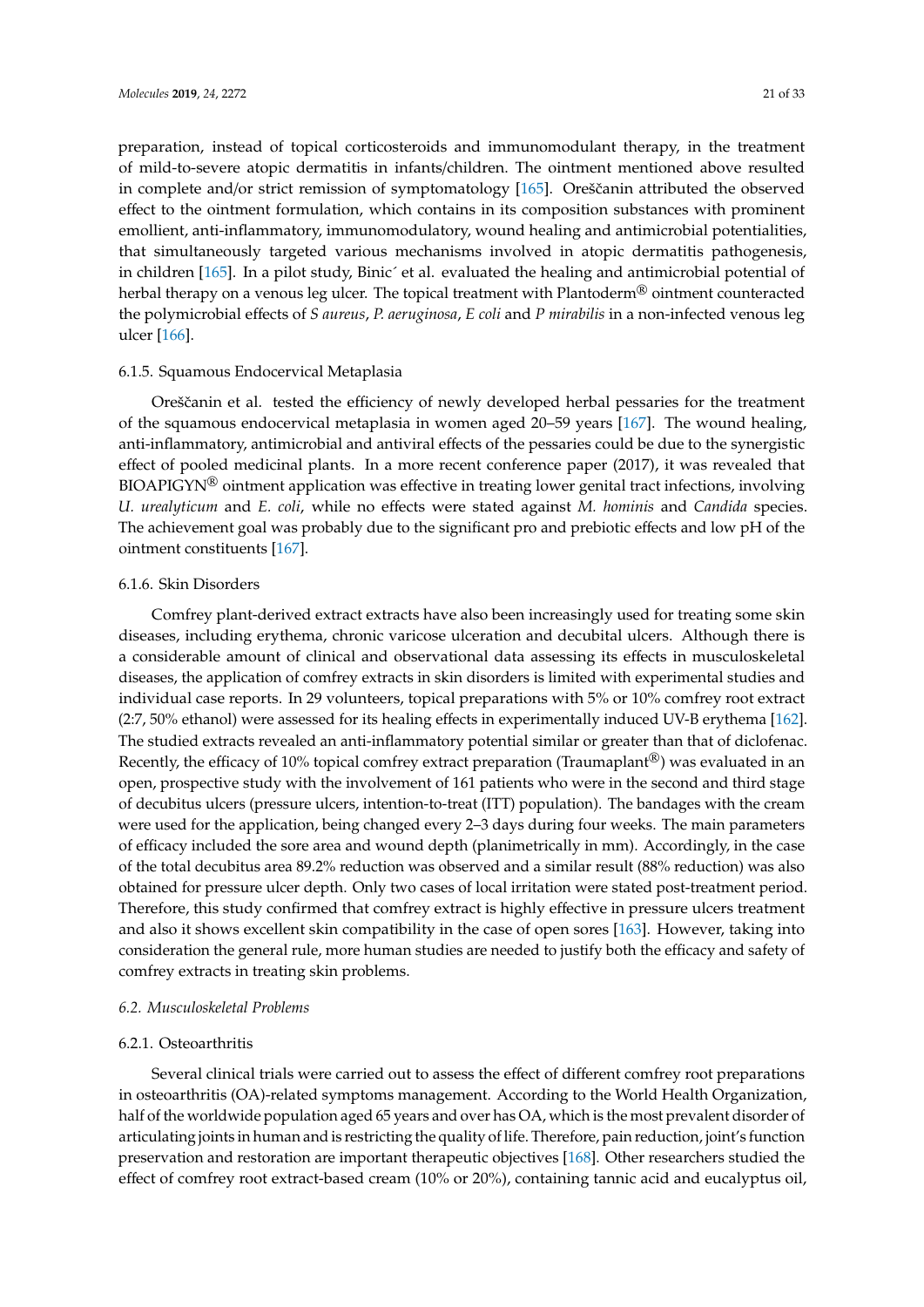when compared to a placebo cream and a standard cream, containing only eucalyptus in 43 subjects (45–83 years old), diagnosed with primary knee osteoarthritis. Participants used the extract-based cream for six weeks, three times daily and were assessed every two weeks over the treatment. Significant differences were stated in osteoarthritis index categories at *p* < 0.01 (pain, stiffness and physical functioning), confirming that the two concentrations of comfrey-based creams used were higher to that of the *Eucalyptus* reference cream. In each group, two participants evidenced temporary and minor adverse reactions, manifested as skin rash/itching, which were rapidly solved through modifying its use (Smith and Jacobson 2011). The earliest study was performed in 61 OA knee patients by using a cream formulation containing comfrey root extract (unknown species) and mistletoe. A significantly greater reduction was observed in morning/evening pain (both 28%) and night pain (51%) in the experimental group, receiving 1.7 g herbal preparation when compared to the placebo [\[150\]](#page-31-20). Another clinical trial was conducted over 21 days in 220 painful knee OA patients [\[151\]](#page-31-21). All patients received either a commercial preparation (Kytta-Salbe®) or a placebo cream three times/day. After the study period, pain in the verum group was reduced five times (reduced from moderate to mild) more than in the placebo group. The first target variable was VAS (visual analog scale: Total score of pain at rest and pain on movement) improved 54.7% in the verum group and only 10.7% in the placebo group. Regarding the second target variable— Western Ontario and McMaster Universities Arthritis Index (WOMAC) total score, which measures pain, stiffness and functional limitation, the verum group proved to be four times more effective than placebo. Overall, this study revealed to be well conducted, following the Good Clinical Practice-International Conference oh Harmonization (GCP-ICH) guidelines, and with regards to these findings, the short-term use of this product may be an effective treatment strategy for painful OA knee. Another randomized controlled, multicenter clinical trial conducted on 43 patients with OA knee included the application of the marketed comfrey-based botanical cream 4Jointz, composed of a blend of tannic acid and eucalyptus, three times/day for six weeks [\[138\]](#page-31-0). Two comfrey root extract-derived ointments, at distinct concentrations (10% and 20% strength by volume) were compared with a pseudo-placebo of eucalyptus, similar in color, texture and smell to the experimental ointments. Results were determined every two weeks during the treatment period. Both formulas were interesting in alleviating pain and stiffness and in improving daily function within the first two weeks of treatment. This amelioration was maintained every two-week assessment period, up to the end of the study, being both 10% and 20% comfrey-based creams higher in terms of efficacy than the eucalyptus reference cream. Two subjects evidenced temporary and minor adverse reactions, manifested as skin rash/itching, but were rapidly solved through modifying its application. In another placebo-controlled trial, a 4Jointz cream combination was assessed in 133 OA patients [\[152\]](#page-31-22). Several parameters were evaluated, such as pain, inflammation markers and cartilage breakdown, over 12 weeks. At the end of the study, pain scores were significantly diminished in the 4Jointz group when compared to the placebo. Scores were assessed using the VAS pain intensity and the Knee injury and Osteoarthritis Outcome Score (KOOS) pain scales. No significant changes were stated to IL-6 and CTX-2. Therefore, it can be inferred that 4Jointz topical treatment was able to reduce pain, although no effects were observed on inflammation or cartilage breakdown over the 12 weeks treatment. Overall, the findings of all these randomized, controlled clinical trials strengthen the efficient comfrey root extract used in the symptomatic relief of OA and also establish its place as an alternative option to other topical preparations [\[152\]](#page-31-22).

#### 6.2.2. Back Pain

Formulations containing comfrey root extracts have also been considered an effective alternative for back pain treatment, a very common health problem affecting physical performance and general well being worldwide. A clinical trial was conducted in 120 patients with acute upper and lower back pain over five days [\[153\]](#page-31-23). The patients were administered with 4 g of the licensed medicinal product (Kytta-Salbe® f-mentioned above) containing comfrey fluid root extract or placebo per application, three times a day. The trial included four visits. A pronounced difference was stated between comfrey root extract and placebo groups. During the trial, pain intensity on active standardized movement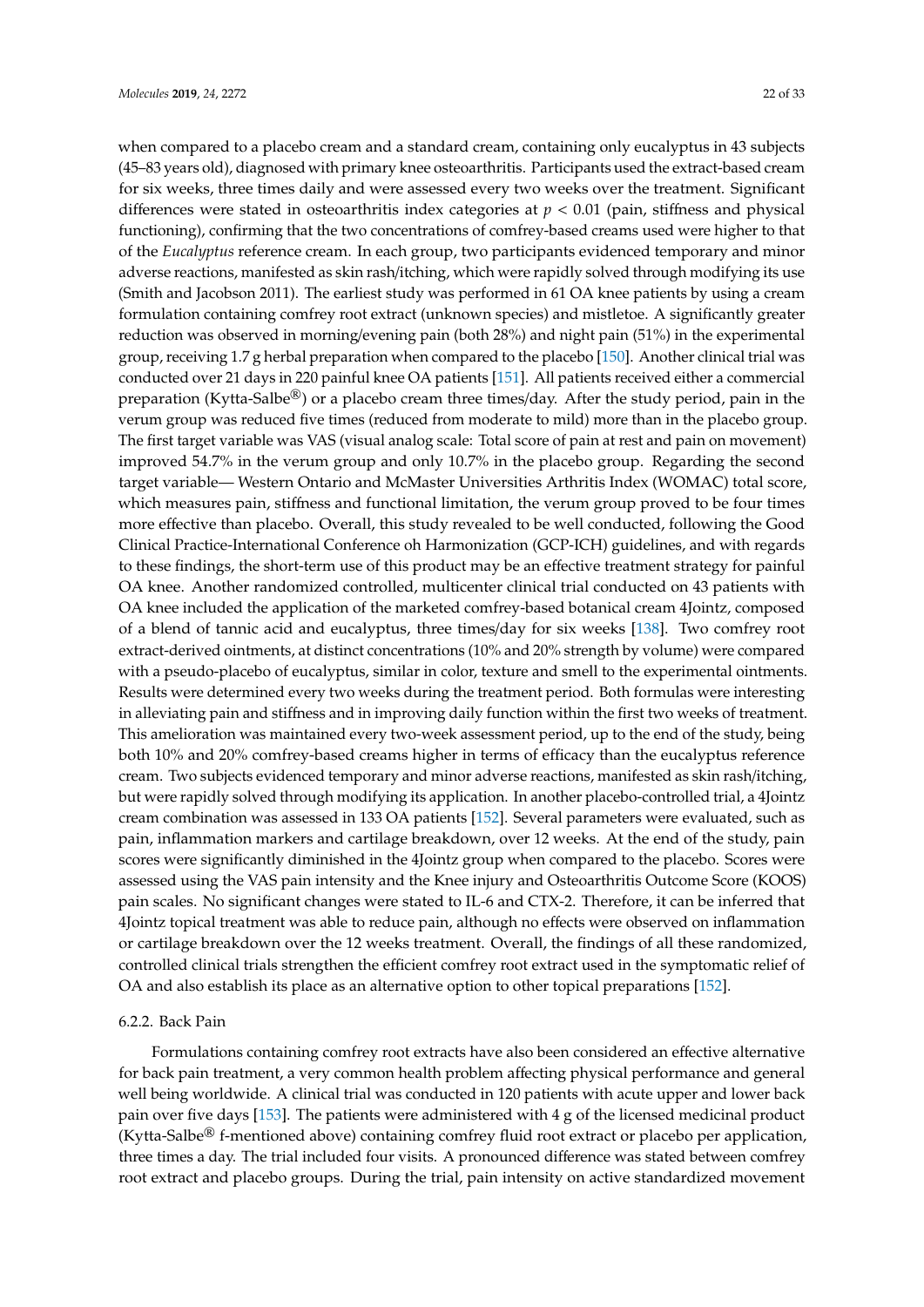decreased around 95.2% and 37.8% in the verum and placebo groups, respectively. With this study, a quick-acting effect of the comfrey root extract was also formerly addressed. In the comfrey group, the pain intensity was reduced by about 33% after 1 h. However, the rate of the decrease was just 12% in the placebo group. Comfrey root extract displayed a prominent ability to reduce acute back pain, being also free of serious adverse reactions. The combination of the same comfrey root extract cream with 1.2% methyl nicotinate (Kytta-Balsam Wf) was also investigated in a randomized, multicenter, three-arm, placebo-controlled trial [\[154\]](#page-31-24). The ability of this combination to relieve acute upper or lower back pain was compared with a single methyl nicotinate preparation or with a placebo cream in 379 patients who were administered by a cream three times/day over five days. It was demonstrated that patients treated with the topical combination of comfrey root extract and methyl nicotinate presented a more pronounced reduction in pain scores and increased tenderness. As a result, it was stated that methyl nicotinate contributed verily to product efficacy, even reducing the primary efficacy parameter by 31% when compared to the placebo group. The 22 drug-related adverse effects, which were classified as mild to moderate, occurred in combination and methyl nicotinate groups; however, none in the placebo group. Pancreatic insufficiency and recurrent depression were two series of adverse effects observed in the combination treatment group.

# 6.2.3. Epicondylitis, Tendovaginitis and Periarthritis

In one of the earliest randomized pilot studies, a comfrey root ointment (*n* = 20) or a placebo ointment ( $n = 21$ ) were administered for four weeks in patients suffering from several kinds of musculoskeletal rheumatism [\[155\]](#page-31-25). Patients pain was investigated using distinct clinical parameters, such as pressure' tenderness, pain at rest and on exercise. After two weeks, patients with epicondylitis and tendovaginitis and treated with the comfrey ointment presented a clearly better efficacy when compared to the placebo with regards to pressure's tenderness. However, periarthritis-treated patients did not evidence any positive effect in relation to the placebo, even after four weeks.

# 6.2.4. Acute Ankle Distortion

Predel et al. performed a clinical trial, aiming to assess the effect of a commercial product (Kytta-Salbe®-f), containing 35% liquid comfrey root extract (*n* = 82), or Diclofenac gel (*n* = 82), four times/day in patients with acute unilateral ankle sprains, over one week [\[156\]](#page-31-26). The authors strive to investigate both the efficacy and tolerability of percutaneous comfrey ointment application with that of a diclofenac gel, which crosses the skin barrier, reaching joints, muscles and synovial fluid and exerts locally a highly potent effect [\[169–](#page-32-16)[171\]](#page-32-17). In this study, the former variable of efficacy was determined as pressure-derived pain in the injured area. Secondary variables were defined as a joint circumference and individual pain sensation while resting and in movement. Considering both primary and secondary variables, comfrey extract displayed a more prominent effect than the diclofenac. After seven days of treatment, the ankle swelling decreased by 79.5% in the group treated with the comfrey root extract, while the decrease in the diclofenac group was 69.4%. Pain on pressure, measured by an algometer, also was reduced by 80.6% and 74.7% by the comfrey root extract and diclofenac group, respectively. By considering several different parameters, the re-evaluation of the trial according to the Committee for Proprietary Medicinal Products (CPMP) guidelines also exhibited the superiority of the comfrey preparation over the diclofenac gel [\[172\]](#page-32-18). Another clinical trial investigated both efficacy and safety of Traumaplant  $\mathcal{B}$  (containing 10% comfrey extract) in 203 patients with acute ankle distortion when compared with a reference product containing a 1% active ingredient [\[157\]](#page-31-27). Potentially toxic PAs were not present in the preparations for both verum and reference groups (detection limit <0.1 µg/g). In this study, reduction of pain on active motion and at rest, and a functional compromise was found to be more significant and clinically relevant at the 3rd, 4th and 7th day, using the highly concentrated product (*p* < 0.001). Swelling amelioration was also more significant on day 3–4, when compared to the reference product  $(p < 0.01)$ . Accordingly, the overall efficacy was determined as good to excellent in 85.6% and 65.7% of verum and reference cases, respectively, at the 3rd and 4th day. Tolerability was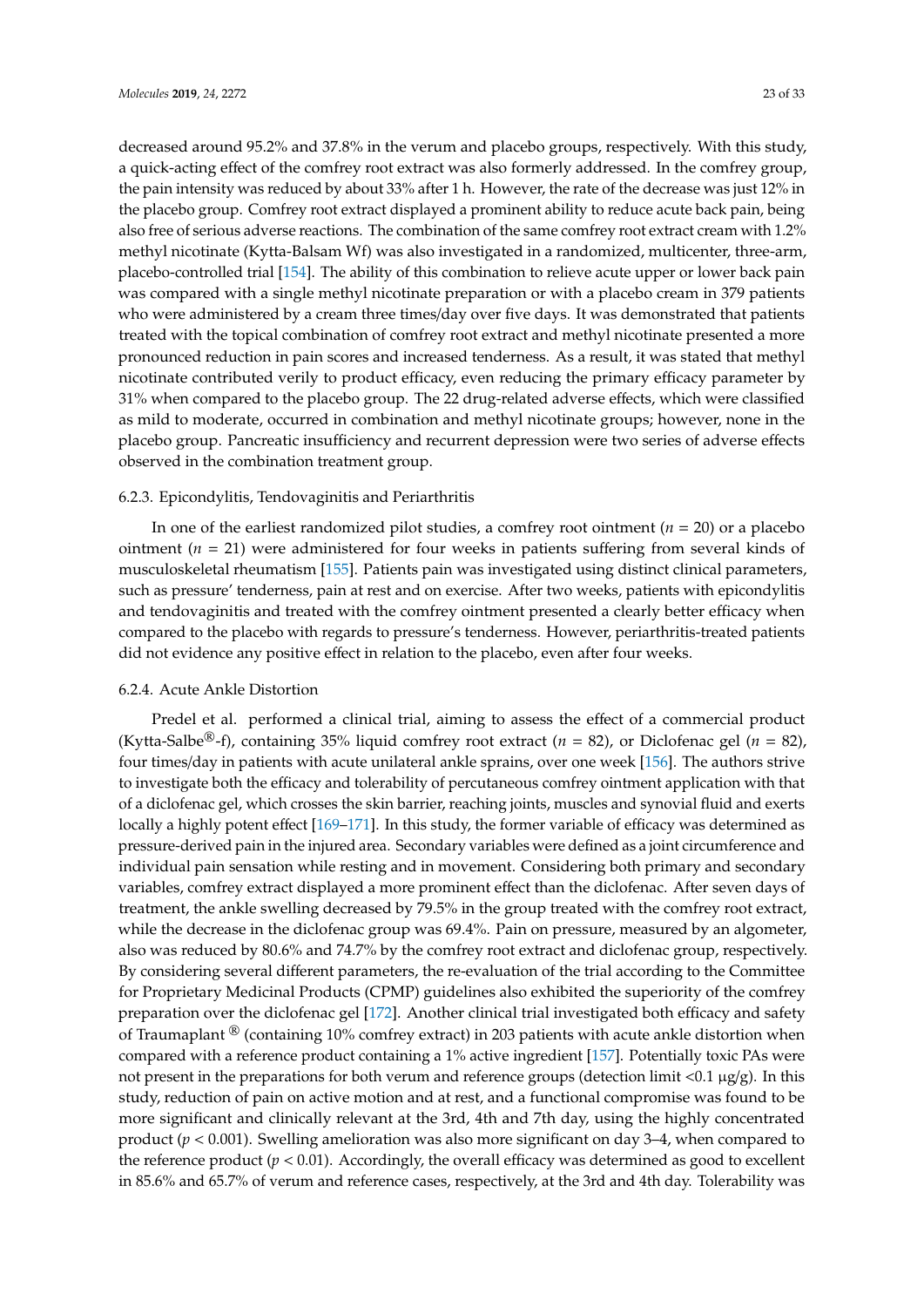found to be excellent. Overall, this study confirmed the positive benefit-risk ratio and underlined that a moderately high concentration of extract is needed to reach a great effect. In one such open, uncontrolled study, the effects of a comfrey aerial parts extract were investigated. The experimental ointment was applied in the locomotor system of 105 patients with painful disorders, twice a day. Very interesting results were stated in subacute and chronic complaints treatment, accompanied by functional symptoms reduction, like swellings (90%–94 % of patients). In half of the patients (57 out of 105), functional disturbances and pain were also completely resolved [\[80\]](#page-28-4).

#### 6.2.5. Myalgia

The above-mentioned topical product, Traumaplant<sup>®</sup> with 10% active ingredient, was assessed and compared for its effectiveness and tolerability in 215 patients with myalgia, with a reference product, with a 1% active ingredient [\[158\]](#page-32-19). Pain in motion was defined as the primary efficacy parameter, and pain at rest, pain on palpation and functional impairment as secondary efficacy parameters. Using Traumaplant® at a 10% active ingredient, pain on active motion, at rest and on palpation were significantly reduced when compared to the reference product. It was clinically evident that the high concentration of *Symphytum* active ingredients present in Traumaplant® was closely related to the rapid decrease in pain when compared with the reference product. With regards to overall tolerability, it was classified as excellent, as no systemic adverse effects were stated.

Data from all these randomized, controlled clinical trials established the efficient use of comfrey root extract in the treatment of musculoskeletal problems, providing evidence for being a more potent option compared with other topical treatments. Despite the effectiveness of comfrey root extract, there are some concerns related to its safety. Comfrey roots contain about 0.2%–0.4% pyrrolizidine alkaloids (PAs): Symphytine, lycopsamine/intermedine (diastereoisomers), acetyl-lycopsamine/acetyl-intermedine (diastereoisomers), myoscorpine, lasiocarpine, heliosupine, viridiflorine, echiumine, symlandine and echimidine [\[173](#page-32-20)[,174\]](#page-32-21). PAs may also be present in the comfrey plants as *N*-oxides forms. Both PAs and their *N*-oxides are biologically inactive compounds without any toxicity. However, in the body, they are metabolically activated by hepatic cytochrome P450 (CYPs) drug metabolizing enzymes, specifically CYP3A and CYP2B isoforms [\[40\]](#page-26-10). These reactions yield corresponding pyrrolic metabolites that can react with cellular macromolecules, such as proteins and DNA, triggering genotoxic and/or carcinogenic effects [\[175\]](#page-32-22). Although internal use of comfrey root extracts is traditionally recommended for rheumatoid arthritis, bronchitis, allergies, diarrhea, gastritis and gastroduodenal ulcers treatment, its efficacy and safety have never been assessed so far in controlled clinical trials.

Moreover, numerous case reports have shown that internal use of comfrey extracts are associated with severe hepatotoxicity particularly cirrhosis and ascites [\[40\]](#page-26-10). For this reason, comfrey used internally has not been recommended and was even restricted in the USA and Canada [\[176\]](#page-32-23). In most of the European countries such as Germany, France and England, comfrey root is just limited to external use. According to Commission E, the daily exposed dose should not exceed  $100 \mu g$  PA, with 1,2 unsaturated necine structure, including its N-oxides [\[176\]](#page-32-23). Although PAs percutaneous absorption is low [\[173\]](#page-32-20), the treatment duration should not be longer than 4–6 weeks/year [\[177\]](#page-32-24) and comfrey preparations application in skin cracked should be avoided. Most of the clinical trials above-mentioned were performed by using fully licensed medicinal products containing comfrey root extract, which is either PA-free or PA-depleted. The use of these processed root extracts has been proved to be safe with numerous controlled trials—the numbers of drug-related adverse reactions were very low and not serious. However, the use of traditional preparations with comfrey root extract may represent a potential health hazard. Since the total PAs concentrations in above-ground plant parts, especially in the leaves, are considerably lower (15–55 µg/g leaf) than the contents of roots (1380–8320 µg/g root), the use of aerial parts of the comfrey can be a safer alternative for self-medication [\[72\]](#page-27-22).

Overall, as previously reported by Frost et al. in a critical scoping review [\[3\]](#page-24-2), randomized and non-randomized controlled trials and observational studies have shown clear evidence of comfrey benefits in ankle distortion, back pain, abrasion wounds and osteoarthritis treatment, with few adverse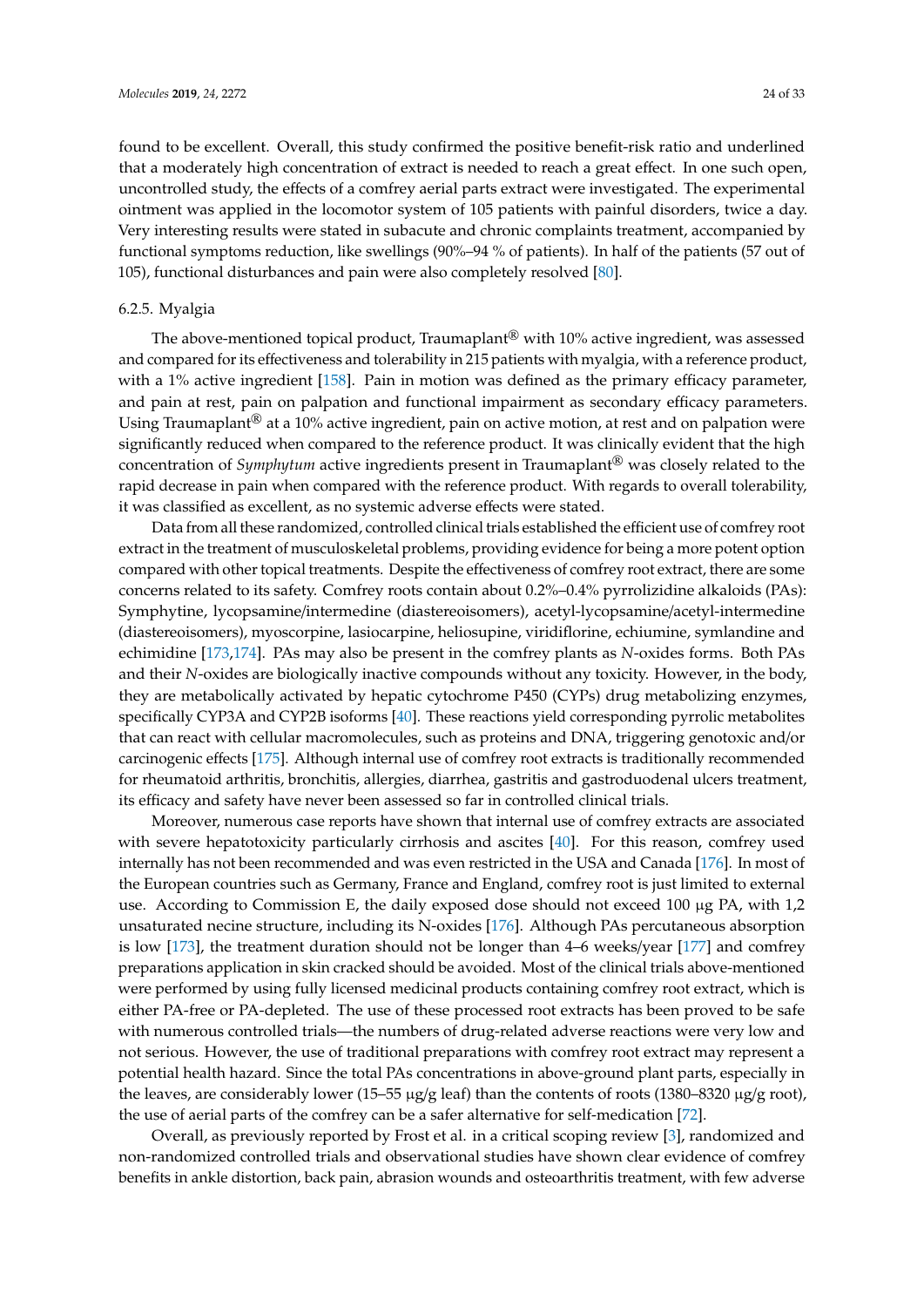events. Topical application has proven to be safe; however, more rigorous evaluations from clinical trials and observational data are required to substantiate the traditional topical use of *Symphytum* species for musculoskeletal and blunt affections. No or minor adverse effects were reported in these studies. However, it should be noted that most of the controlled clinical trials mentioned in this review were performed on fully licensed PA-depleted or PA-free medicinal products distributed on the markets. Therefore, patients who rely on traditional comfrey preparations should be aware of potential health hazards.

# **7. Conclusions and Future Perspectives**

Current reviews on *Symphytum* species deepen knowledge on evidence for a wide range of indications. However, most of the data are descriptive, with little information on research strategies or bias risks identified in each study. Another aspect related to *Symphytum* species focuses mainly on pyrrolizidine alkaloids toxic potential, though numbers of biologically active polymers, saccharides, phenolic compounds and terpenoids. Nevertheless, the currently available information is not enough to allow a precise evaluation of comfrey risks and potential benefits. However, ancient herbalists used them in a specific way with doses adequacy, as well as the synergistic use more than single plants, and now only pyrrolizidine-free extracts are used in topical preparations. In fact, it should be noted that only PA-depleted or PA-free extracts appear as fully licensed medicinal products. Although clinical trials sustain the folk topical application of *Symphytum* species in musculoskeletal and blunt injuries, with minor adverse effects, *Symphytum* was also still poorly investigated for its antimicrobial potency. Thus, further studies are needed to provide more in-depth data on *Symphytum* species antimicrobial spectrum, including either the single or pooled plant parts at increasing doses, and using distinct extraction solvents, in order to characterize the active natural products both in vitro and in vivo.

**Author Contributions:** All authors contributed to the manuscript; conceptualization B.S. and J.S.-R.; validation investigation, resources, data curation, writing, B.S., F.S., T.B.T., A.O., C.R.-P., S.M.E., E.A., T.H., M.B., I.S., C.B., K.A., S.S., K.N.K., C.D.-D., B.Ö., N.B., J.S.-R., P.V.T.F., W.C.C., and N.M.; review and editing B.S., J.S.-R., P.V.T.F., W.C.C., and N.M.; All the authors read and approved the final manuscript.

**Funding:** This research received no external funding.

**Acknowledgments:** N.M. would like to thank the Portuguese Foundation for Science and Technology (FCT–Portugal) for the Strategic project ref. UID/BIM/04293/2013 and "NORTE2020 - Programa Operacional Regional do Norte" (NORTE-01-0145-FEDER-000012).

**Conflicts of Interest:** The authors declare no conflict of interest.

# **References**

- <span id="page-24-0"></span>1. Schmelzer, G.; Gurib-Fakim, A. *Plant Resources of Tropical Africa: Medicinal Plants 1*; Backhuys Publishers CTA: Kerkwerve, The Netherlands, 2008.
- <span id="page-24-1"></span>2. Horinouchi, C.D.; Otuki, M.F. Botanical briefs: comfrey (Symphytum officinale). *Cutis* **2013**, *91*, 225–228. [\[PubMed\]](http://www.ncbi.nlm.nih.gov/pubmed/23772427)
- <span id="page-24-2"></span>3. Frost, R.; MacPherson, H.; O'Meara, S.M. A critical scoping review of external uses of comfrey (Symphytum spp.). *Complementary Ther. Med.* **2013**, *21*, 724–745. [\[CrossRef\]](http://dx.doi.org/10.1016/j.ctim.2013.09.009) [\[PubMed\]](http://www.ncbi.nlm.nih.gov/pubmed/24280482)
- <span id="page-24-3"></span>4. Staiger, C. Comfrey: A clinical overview. *Phytother. Res.* **2012**, *26*, 1441–1448. [\[CrossRef\]](http://dx.doi.org/10.1002/ptr.4612) [\[PubMed\]](http://www.ncbi.nlm.nih.gov/pubmed/22359388)
- <span id="page-24-4"></span>5. Riet-Correa, F.; Medeiros, R.; Tokarnia, C.; Dobereiner, J. Toxic plants for livestock in Brazil: Economic impact, toxic species, control measures and public health implications. In *Poisonous Plants: Global Research and Solutions*; Panter, K.E., Wierenga, T.L., Pfister, J.A., Eds.; CABI Press: Wallingford, UK, 2007; pp. 2–14.
- <span id="page-24-5"></span>6. Cameron, M.; Chrubasik, S. Topical herbal therapies for treating osteoarthritis. *Cochrane Database Syst. Rev.* **2013**, Cd010538. [\[CrossRef\]](http://dx.doi.org/10.1002/14651858.CD010538) [\[PubMed\]](http://www.ncbi.nlm.nih.gov/pubmed/23728701)
- <span id="page-24-6"></span>7. MacKay, D.; Miller, A.L. Nutritional support for wound healing. *Altern. Med. Rev.* **2003**, *8*, 359–377. [\[PubMed\]](http://www.ncbi.nlm.nih.gov/pubmed/14653765)
- <span id="page-24-7"></span>8. Neagu, E.; Paun, G.; Radu, G. Antioxidant capacity of some Symphytum officinalis extracts processed by ultrafiltration. *Rom. Biotechnol. Lett.* **2010**, *15*, 5505–5511.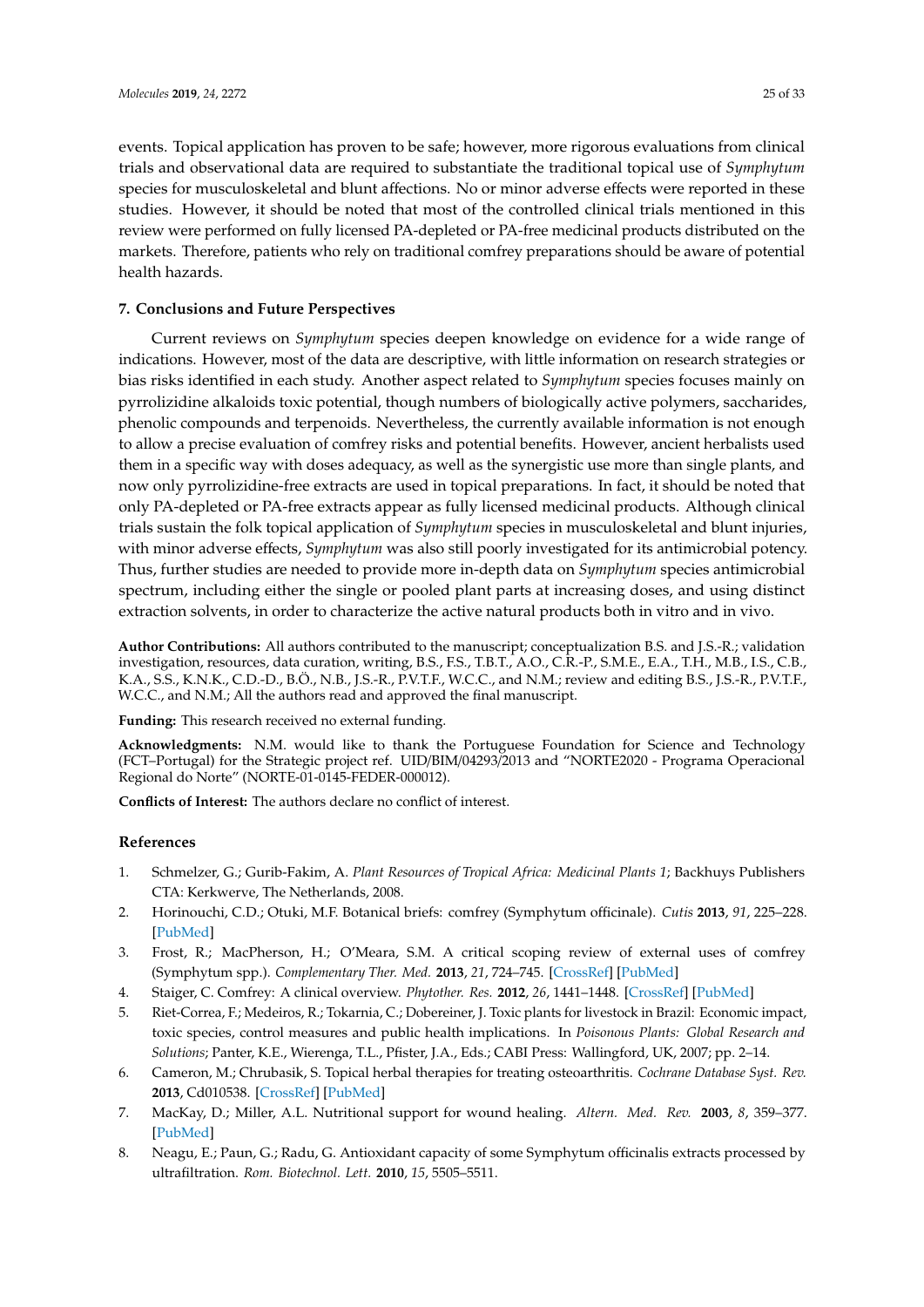- <span id="page-25-0"></span>9. Sowa, I.; Paduch, R.; Strzemski, M.; Zielińska, S.; Rydzik-Strzemska, E.; Sawicki, J.; Kocjan, R.; Polkowski, J.; Matkowski, A.; Latalski, M.; et al. Proliferative and antioxidant activity of Symphytum officinale root extract. *Nat. Prod. Res.* **2018**, *32*, 605–609. [\[CrossRef\]](http://dx.doi.org/10.1080/14786419.2017.1326492)
- <span id="page-25-1"></span>10. Barbakadze, V.; Mulkijanyan, K.; Merlani, M.M.; Gogilashvili, L.; Amiranashvili, L.; K. Shaburishvili, E. Extraction, composition and the antioxidant and anticomplement activities of high molecular weight fractions from the leaves of Symphytum asperum and S. caucasicum. *Pharm. Chem. J.* **2011**, *44*, 604–607. [\[CrossRef\]](http://dx.doi.org/10.1007/s11094-011-0527-9)
- <span id="page-25-2"></span>11. Chen, S.; Shang, H.; Yang, J.; Li, R.; Wu, H. Effects of different extraction techniques on physicochemical properties and activities of polysaccharides from comfrey (*Symphytum o*ffi*cinale* L.) root. *Ind. Crop. Prod.* **2018**, *121*, 18–25. [\[CrossRef\]](http://dx.doi.org/10.1016/j.indcrop.2018.04.063)
- <span id="page-25-3"></span>12. Brown, A.W.; Stegelmeier, B.L.; Colegate, S.M.; Gardner, D.R.; Panter, K.E.; Knoppel, E.L.; Hall, J.O. The comparative toxicity of a reduced, crude comfrey (*Symphytum o*ffi*cinale*) alkaloid extract and the pure, comfrey-derived pyrrolizidine alkaloids, lycopsamine and intermedine in chicks (Gallus gallus domesticus). *J. Appl. Toxicol.* **2016**, *36*, 716–725. [\[CrossRef\]](http://dx.doi.org/10.1002/jat.3205)
- 13. Kurucu, S.; Kartal, M.; Choudary, M.I.; Topcu, G. Pyrrolizidine Alkaloids from Symphytum sylvaticum Boiss. subsp. sepulcrale. (Boiss. & Bal.) Greuter & Burdet var. sepulcrale and Symphytum aintabicum Hub. - Mor. & Wickens. *Turk. J. Chem.* **2002**, *26*, 195–199.
- 14. Mei, N.; Guo, L.; Fu, P.P.; Fuscoe, J.C.; Luan, Y.; Chen, T. Metabolism, Genotoxicity, annd Carcinogenicity of Comfrey. *J. Toxicol. Environ. Health Part B* **2010**, *13*, 509–526. [\[CrossRef\]](http://dx.doi.org/10.1080/10937404.2010.509013) [\[PubMed\]](http://www.ncbi.nlm.nih.gov/pubmed/21170807)
- 15. Adeneye, A.A. 6 Subchronic and Chronic Toxicities of African Medicinal Plants. In *Toxicological Survey of African Medicinal Plants*; Kuete, V., Ed.; Elsevier: Amsterdam, The Netherlands, 2014. [\[CrossRef\]](http://dx.doi.org/10.1016/B978-0-12-800018-2.00006-6pp.99-133)
- <span id="page-25-4"></span>16. Kruse, L.H.; Stegemann, T.; Sievert, C.; Ober, D. Identification of a Second Site of Pyrrolizidine Alkaloid Biosynthesis in Comfrey to Boost Plant Defense in Floral Stage(). *Plant Physiol.* **2017**, *174*, 47–55. [\[CrossRef\]](http://dx.doi.org/10.1104/pp.17.00265) [\[PubMed\]](http://www.ncbi.nlm.nih.gov/pubmed/28275146)
- <span id="page-25-5"></span>17. Mazzocchi, A.; Montanaro, F. Observational study of the use of Symphytum 5CH in the management of pain and swelling after dental implant surgery. *Homeopathy* **2012**, *101*, 211–216. [\[CrossRef\]](http://dx.doi.org/10.1016/j.homp.2012.07.002) [\[PubMed\]](http://www.ncbi.nlm.nih.gov/pubmed/23089216)
- <span id="page-25-6"></span>18. Colegate, S.M.; Stegelmeier, B.L.; Edgar, J.A. 14 - Dietary exposure of livestock and humans to hepatotoxic natural products. In *Animal Feed Contamination*; Fink-Gremmels, J., Ed.; Woodhead Publishing: Amsterdam, The Netherlands, 2012. [\[CrossRef\]](http://dx.doi.org/10.1533/9780857093615.3.352pp.352-382)
- <span id="page-25-7"></span>19. Singh, H.; Du, J.; Singh, P.; Yi, T.H. Role of green silver nanoparticles synthesized from Symphytum officinale leaf extract in protection against UVB-induced photoaging. *J. Nanostructure Chem.* **2018**, *8*, 359–368. [\[CrossRef\]](http://dx.doi.org/10.1007/s40097-018-0281-6)
- <span id="page-25-8"></span>20. Karavaev, V.A.; Solntsev, M.K.; Iurina, T.P.; Iurina, E.V.; Poliakova, I.B.; Kuznetsov, A.M. Antifungal activity of aqueous extracts from the leaf of cowparsnip and comfrey. *Izv. Akad. Nauk. Seriia Biol.* **2001**, *4*, 435–441.
- <span id="page-25-9"></span>21. Pileggi, M.; Raiman, P.M.; Micheli, A.; Beatriz, S.; Bobalto, V. Antimicrobial Action and Endophytic interaction in *Symphytum o*ffi*cinale* L. *Publ. Uepg* **2002**, *8*, 47–55.
- <span id="page-25-10"></span>22. Avancini, C.; Wiest, J.M.; Dall'Agnol, R.; Haas, J.S.; von POSER, G.L. Antimicrobial activity of plants used in the prevention and control of bovine mastitis in Southern Brazil. *Lat. Am. J. Pharm.* **2008**, *27*, 894–899.
- <span id="page-25-11"></span>23. Rodrigues Oliveira, P.; Ramos Santos, F.; Ferreira Duarte, E.; Silva Guimarães, G.; Sartori Carvalho Mattos, N.; Minafra, C. Symbiotics and Aloe vera and Symphytum officinale extracts in broiler feed. *Semin.: Ciências Agrárias* **2016**, *37*, 2677. [\[CrossRef\]](http://dx.doi.org/10.5433/1679-0359.2016v37n4Supl1p2677)
- <span id="page-25-12"></span>24. Pawlowski, B. Symphytum L. and *Procopiania* Gusul. In *Flora of Europea*; Tutin, T., Heywood, V., Burges, H., Moore, N.A., Valentine, D.M., Walters, D.H., Webb, S.M., Eds.; Cambridge University Press: Cambridge, UK, 1972; Volume 3, pp. 103–106.
- <span id="page-25-13"></span>25. Peruzzi, L.; Garbari, F.; Bottega, S. Symphytum tanaicense (Boraginaceae) new for the Italian flora. *Willdenowia* **2001**, *31*, 33–41. [\[CrossRef\]](http://dx.doi.org/10.3372/wi.31.31102)
- <span id="page-25-14"></span>26. Tarıkahya, B. *The Revision of Turkish Symphytum L. (Boraginaceae) Genus*; Hacettepe University: Ankara, Turkey, 2010.
- <span id="page-25-15"></span>27. Hacıoğlu, B.T.; Erik, S. Phylogeny of Symphytum L.(Boraginaceae) with special emphasis on Turkish species. *Afr. J. Biotechnol.* **2011**, *10*, 15483–15493. [\[CrossRef\]](http://dx.doi.org/10.5897/AJB11.1094)
- <span id="page-25-16"></span>28. Teynor, T.M.; Putnam, D.H.; Doll, J.D.; Kelling, K.A.; Oelke, E.A.; Undersander, D.J.; Oplinger, E.S. *Comfrey - Alternative Field Crops Manual*; Minnesota Extension Service, University of Minnesota: Minneapolis, MN, USA, 1992.
- <span id="page-25-17"></span>29. Chittendon, F. *RHS Dictionary of Plants Plus Supplement*; Oxford University Press: Oxford, UK, 1956.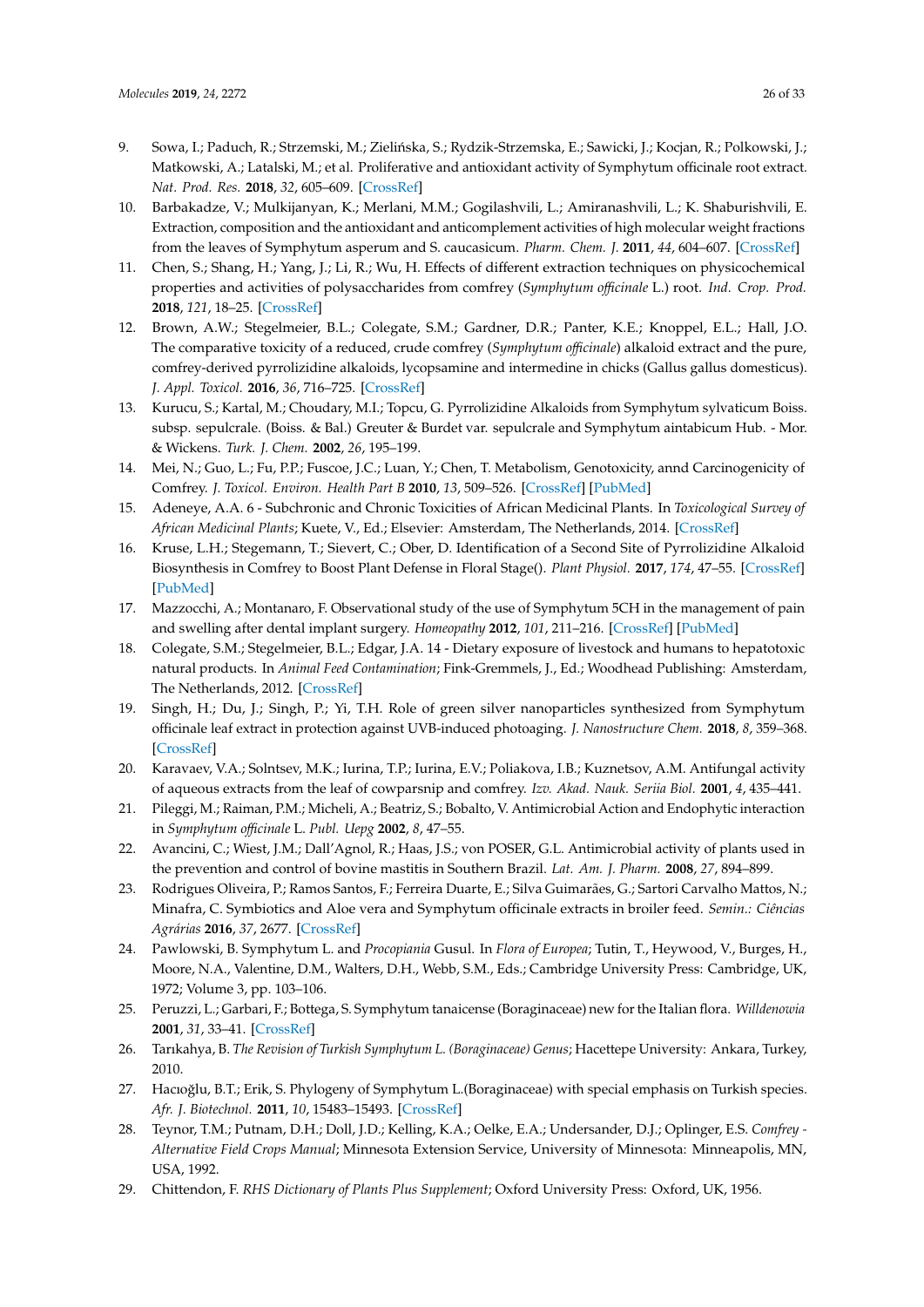- <span id="page-26-22"></span><span id="page-26-21"></span><span id="page-26-0"></span>30. Grieve, B. *A Modern Herbal*; Penguin: London, UK, 1984.
- <span id="page-26-1"></span>31. Huxley, A. *The New RHS Dictionary of Gardening*; MacMillan Press: London, UK, 1992.
- <span id="page-26-2"></span>32. Bogert, L.J.; Briggs, G.M.; Calloway, D.H. *Nutrition and physical fitness*; W.B. Saunders Co.: Philadelphia, PA, USA, 1973.
- <span id="page-26-3"></span>33. Harris, P.J.C.; Grove, C.G.; Havard, A.J. In vitro propagation of Symphytum species. *Sci. Hortic.* **1989**, *40*, 275–281. [\[CrossRef\]](http://dx.doi.org/10.1016/0304-4238(89)90101-5)
- <span id="page-26-13"></span><span id="page-26-4"></span>34. Robinson, R.G. *Comfrey—A Controversial Crop*; University of Minnesota. Agricultural Experiment Station: St. Paul, MN, USA, 1983.
- <span id="page-26-5"></span>35. Thoresen, E.M. *Symphytum o*ffi*cinale Common comfrey*; Szent Istvan University: Budapest, Hungary, 2013.
- <span id="page-26-6"></span>36. Bellardi, M.G.; Benni, A. The occurrence of alfalfa mosaic virus in Symphytum tuberosum L. *J. Plant Pathol.* **2005**, *87*, 75.
- <span id="page-26-14"></span><span id="page-26-7"></span>37. Juhl, V.M. Liste over vaertplanter for blad nematoden Aphelenchoides ritzemabosi. *Ugeskr. Agron. HortonomerForstkandidater Og Licent.* **1978**, *123*, 183–186.
- <span id="page-26-15"></span><span id="page-26-8"></span>38. Knight, K.W.; Barber, C.J.; Page, G.D. Plant-parasitic Nematodes of New Zealand Recorded by Host Association. *J. Nematol.* **1997**, *29*, 640–656. [\[PubMed\]](http://www.ncbi.nlm.nih.gov/pubmed/19274264)
- <span id="page-26-9"></span>39. Neagu, E.; PĂun, G.; Radu, L.G. Phytochemical study of some Symphytum officinalis extracts concentrated by membranous procedures. *Sci. Bull. -Univ. Politeh. Buchacharest* **2011**, 3–7.
- <span id="page-26-16"></span><span id="page-26-10"></span>40. Stickel, F.; Seitz, H.K. The efficacy and safety of comfrey. *Public Health Nutr.* **2000**, *3*, 501–508. [\[CrossRef\]](http://dx.doi.org/10.1017/S1368980000000586) [\[PubMed\]](http://www.ncbi.nlm.nih.gov/pubmed/11276298)
- <span id="page-26-11"></span>41. Trifan, A.; Opitz, S.E.W.; Josuran, R.; Grubelnik, A.; Esslinger, N.; Peter, S.; Bräm, S.; Meier, N.; Wolfram, E. Is comfrey root more than toxic pyrrolizidine alkaloids? Salvianolic acids among antioxidant polyphenols in comfrey (Symphytum officinale L.) roots. *Food Chem. Toxicol.* **2018**, *112*, 178–187. [\[CrossRef\]](http://dx.doi.org/10.1016/j.fct.2017.12.051)
- <span id="page-26-18"></span><span id="page-26-17"></span><span id="page-26-12"></span>42. Mulkijanyan, K.; Barbakadze, V.; Novikova, Z.; Sulakvelidze, M.; Gogilashvili, L.; Amiranashvili, L.; Merlani, M. Burn healing compositions from Caucasian species of comfrey (Symphytum L.). *Bull. Georg. Natl. Acad. Sci.* **2009**, *3*, 114–117.
- <span id="page-26-24"></span><span id="page-26-19"></span>43. Roeder, l.E.; Bourauel, T.; Neuberger, V. Symviridine, a new pyrrolizidine alkaloid from *Symphytum* species. *Phytochemistry* **1992**, *31*, 4041–4042. [\[CrossRef\]](http://dx.doi.org/10.1016/S0031-9422(00)97585-X)
- <span id="page-26-25"></span>44. Roeder, E. Medicinal plants in Europe containing pyrrolizidine alkaloids. *Pharmazie* **1995**, *50*, 83–98. [\[PubMed\]](http://www.ncbi.nlm.nih.gov/pubmed/7700976)
- <span id="page-26-23"></span><span id="page-26-20"></span>45. Onduso, S.O. *Determination of levels of pyrrolizidine alkaloids in Symphytum asperum Lepech growing in selected parts of Keniya*; Kenyatta University: Nairobi, Kenia, 2014.
- <span id="page-26-30"></span>46. Barbakadze, V.V.; Kemertelidze, E.P.; Shashkov, A.S.; Usov, A.I. Structure of a new anticomplementary dihydroxycinnamate-derived polymer from *Symphytum asperum* (Boraginaceae). *Mendeleev Commun.* **2000**, *10*, 148–149. [\[CrossRef\]](http://dx.doi.org/10.1070/MC2000v010n04ABEH001295)
- <span id="page-26-31"></span>47. Barbakadze, V.; Kemertelidze, E.; Targamadze, I.; Mulkijanyan, K.; Shashkov, A.S.; Usov, A.I. Poly[3-(3,4-dihydroxyphenyl)glyceric acid], a new biologically active polymer from *Symphytum asperum* Lepech. and *S. caucasicum* Bieb. (Boraginaceae). *Molecules* **2005**, *10*, 1135–1144. [\[CrossRef\]](http://dx.doi.org/10.3390/10091135) [\[PubMed\]](http://www.ncbi.nlm.nih.gov/pubmed/18007379)
- <span id="page-26-32"></span>48. Barbakadze, V.V.; Kemertelidze, E.P.; Mulkijanyan, K.G.; Van Den Berg, A.J.J.; Beukelman, C.J.; Van Den Worm, E.; Quarles Van Ufford, H.C.; Usov, A.I. Antioxidant and anticomplement activity of poly[3-(3,4-dihydroxyphenyl) glyceric acid] from *Symphytum asperum* and *Symphytum caucasicum* plants. *Pharm. Chem. J.* **2007**, *41*, 14–16. [\[CrossRef\]](http://dx.doi.org/10.1007/s11094-007-0004-7)
- <span id="page-26-26"></span>49. Melkumova, Z.V.; Telezhenetskaya, M.V.; Yunusov, S.Y.; Manko, I.V. Refinement of the structure of asperumine. *Chem. Nat. Compd.* **1974**, *10*, 483–485. [\[CrossRef\]](http://dx.doi.org/10.1007/BF00563814)
- <span id="page-26-27"></span>50. Mroczek, T.; Ndjoko-Ioset, K.; Głowniak, K.; Mietkiewicz-Capała, A.; Hostettmann, K. Investigation of *Symphytum cordatum* alkaloids by liquid–liquid partitioning, thin-layer chromatography and liquid chromatography–ion-trap mass spectrometry. *Anal. Chim. Acta* **2006**, *566*, 157–166. [\[CrossRef\]](http://dx.doi.org/10.1016/j.aca.2006.03.016)
- <span id="page-26-28"></span>51. Avula, B.; Sagi, S.; Wang, Y.H.; Zweigenbaum, J.; Wang, M.; Khan, I.A. Characterization and screening of pyrrolizidine alkaloids and N-oxides from botanicals and dietary supplements using UHPLC-high resolution mass spectrometry. *Food Chem.* **2015**, *178*, 136–148. [\[CrossRef\]](http://dx.doi.org/10.1016/j.foodchem.2015.01.053) [\[PubMed\]](http://www.ncbi.nlm.nih.gov/pubmed/25704694)
- <span id="page-26-29"></span>52. Liu, F.; Wan, S.Y.; Jiang, Z.; Li, S.F.Y.; Ong, E.S.; Osorio, J.C.C. Determination of pyrrolizidine alkaloids in comfrey by liquid chromatography–electrospray ionization mass spectrometry. *Talanta* **2009**, *80*, 916–923. [\[CrossRef\]](http://dx.doi.org/10.1016/j.talanta.2009.08.020)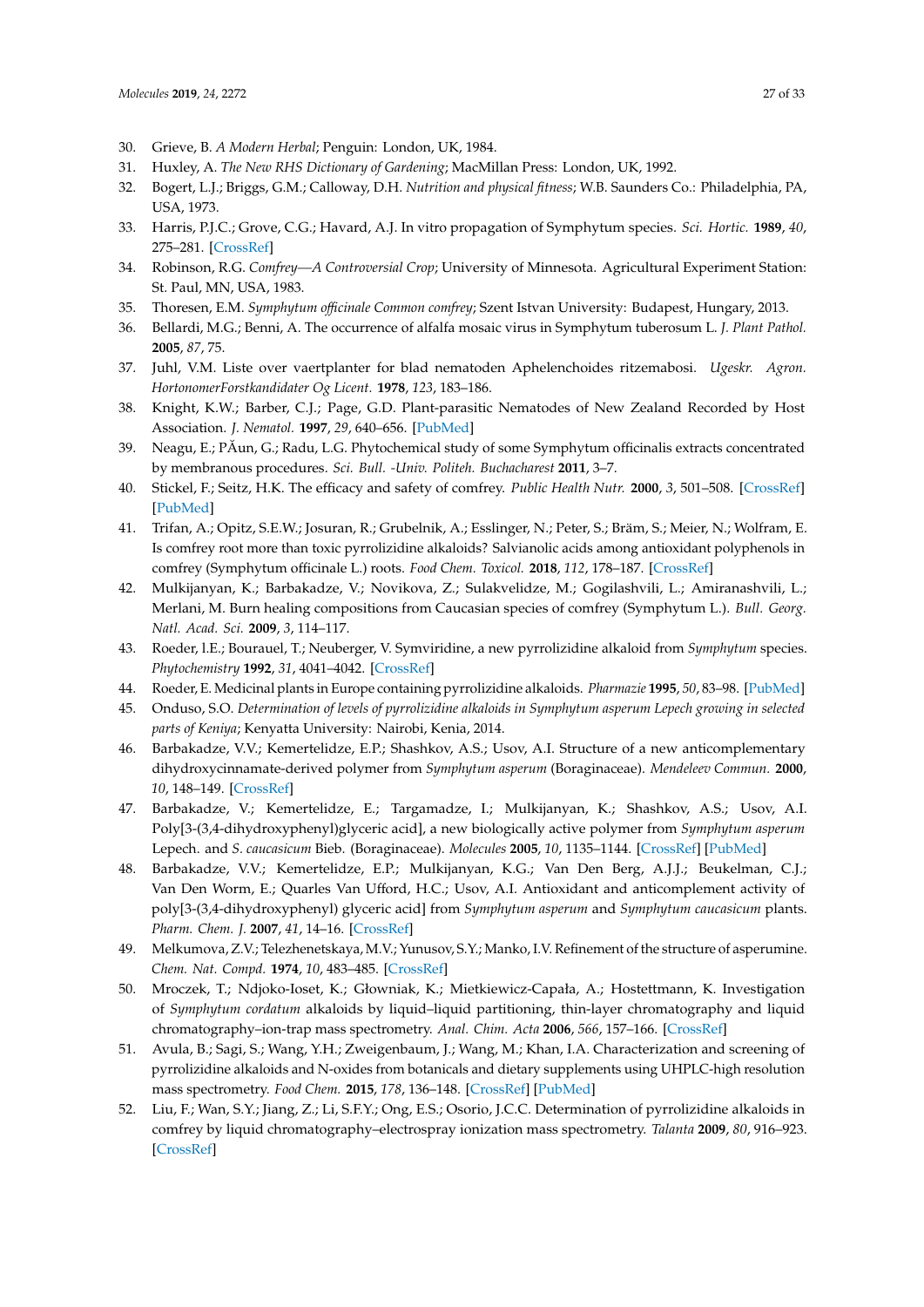- <span id="page-27-9"></span><span id="page-27-8"></span><span id="page-27-7"></span><span id="page-27-6"></span><span id="page-27-5"></span><span id="page-27-4"></span><span id="page-27-3"></span><span id="page-27-2"></span><span id="page-27-1"></span><span id="page-27-0"></span>53. Kim, N.C.; Oberlies, N.H.; Brine, D.R.; Handy, R.W.; Wani, M.C.; Wall, M.E. Isolation of symlandine from the roots of common comfrey (*Symphytum o*ffi*cinale*) using countercurrent chromatography. *J. Nat. Prod.* **2001**, *64*, 251–253. [\[CrossRef\]](http://dx.doi.org/10.1021/np0004653)
- <span id="page-27-10"></span>54. Janeš, D.; Kreft, S. TLC densitometric method for screening of lycopsamine in comfrey root (*Symphytum o*ffi*cinale* L.) extracts using retrorsine as a reference compound. *Acta. Pharm.* **2014**, *64*, 503–508. [\[CrossRef\]](http://dx.doi.org/10.2478/acph-2014-0031)
- <span id="page-27-11"></span>55. Janes, D.; Kalamar, B.; Kreft, S. Improved method for isolation of lycopsamine from roots of comfrey (*Symphytum o*ffi*cinale*). *Nat. Prod. Commun.* **2012**, *7*, 861–862. [\[PubMed\]](http://www.ncbi.nlm.nih.gov/pubmed/22908565)
- <span id="page-27-12"></span>56. Brauchli, J.; Lüthy, J.; Zweifel, U.; Schlatter, C. Pyrrolizidine alkaloids from *Symphytum o*ffi*cinale* L. and their percutaneous absorption in rats. *Experientia* **1982**, *38*, 1085–1087. [\[CrossRef\]](http://dx.doi.org/10.1007/BF01955382) [\[PubMed\]](http://www.ncbi.nlm.nih.gov/pubmed/7128756)
- <span id="page-27-19"></span><span id="page-27-13"></span>57. Altamirano, J.C.; Gratz, S.R.; Wolnik, K.A. Investigation of pyrrolizidine alkaloids and their N-oxides in commercial comfrey-containing products and botanical materials by liquid chromatography electrospray ionization mass spectrometry. *J. Aoac Int.* **2005**, *88*, 406–412. [\[PubMed\]](http://www.ncbi.nlm.nih.gov/pubmed/15859063)
- <span id="page-27-24"></span><span id="page-27-14"></span>58. Tsutomu, F.; Hikich, M. Alkaloids and triterpenoids of *Symphytum o*ffi*cinale*. *Phytochemistry* **1971**, *10*, 2217–2220. [\[CrossRef\]](http://dx.doi.org/10.1016/S0031-9422(00)97225-X)
- <span id="page-27-25"></span>59. Dresler, S.; Szymczak, G.; Wojcik, M. Comparison of some secondary metabolite content in the seventeen species of the Boraginaceae family. *Pharm. Biol.* **2017**, *55*, 691–695. [\[CrossRef\]](http://dx.doi.org/10.1080/13880209.2016.1265986) [\[PubMed\]](http://www.ncbi.nlm.nih.gov/pubmed/28140740)
- <span id="page-27-31"></span>60. Ahmad, V.U.; Noorwala, M.; Mohammad, F.V.; Sener, B.; Aftab, K. Symphytoxide A, a triterpenoid saponin from the roots of *Symphytum o*ffi*cinale*. *Phytochemistry* **1993**, *32*, 1003–1006. [\[CrossRef\]](http://dx.doi.org/10.1016/0031-9422(93)85244-L)
- 61. Haaß, D.; Abou-Mandour, A.A.; Blaschek, W.; Franz, G.; Czygan, F.C. he influence of phytohormones on growth, organ differentiation and fructan production in callus of *Symphytum o*ffi*cinale* L. *Plant Cell Rep.* **1991**, *10*, 421–424.
- <span id="page-27-30"></span>62. Abou-Mandour, A.A.; Czygan, F.C.; Haaß, D.; Franz, G. Fructan synthesis in tissue cultures of *Symphytum o*ffi*cinale* L.: initiation, differentiation, and metabolic activity. *Planta Med* **1987**, *53*, 482–487. [\[CrossRef\]](http://dx.doi.org/10.1055/s-2006-962778)
- <span id="page-27-29"></span>63. Mohammad, F.V.; Noorwala, M.; Ahmad, V.U.; Sener, B. A bidesmosidic hederagenin hexasaccharide from the roots of *Symphytum o*ffi*cinale*. *Phytochemistry* **1995**, *40*, 213–218. [\[CrossRef\]](http://dx.doi.org/10.1016/0031-9422(95)00246-4)
- <span id="page-27-32"></span>64. Yunusova, S.G.; Lyashenko, S.S.; Fedorov, N.I.; Fedorov, N.I.; Denisenko, O.N. Lipids and lipophilic constituents of comfrey (*Symphytum o*ffi*cinale* L.) seeds. *Pharm. Chem. J.* **2017**, *50*, 728–731. [\[CrossRef\]](http://dx.doi.org/10.1007/s11094-017-1521-7)
- <span id="page-27-28"></span>65. Grabias, B.; Swiatek, L. Phenolic acids in Symphytum officinale L. *Pharmaceutical and Pharmacological Letters* **1998**, *8*, 81–83.
- <span id="page-27-18"></span>66. Ulubelen, A.; Öcal, F. Alkaloids and other compounds of *Symphytum tuberosum*. *Phytochemistry* **1977**, *16*, 499–500. [\[CrossRef\]](http://dx.doi.org/10.1016/S0031-9422(00)94343-7)
- <span id="page-27-20"></span>67. Culvenor, C.C.J.; Edgar, J.A.; Frahn, J.L.; Smith, L.W. The alkaloids of *Symphytum* × *uplandicum* (Russian comfrey). *Aust. J. Chem.* **1980**, *33*, 1105–1113. [\[CrossRef\]](http://dx.doi.org/10.1071/CH9801105)
- <span id="page-27-15"></span>68. Tamariz, J.; Burgueño-Tapia, E.; Vázquez, M.A.; Delgado, F. Pyrrolizidine Alkaloids. In The Alkaloids. *Chem. Biol.* **2018**, *80*, 1–314.
- <span id="page-27-16"></span>69. Chou, M.W.; Fu, P.P. Formation of DHP-derived DNA adducts in vivo from dietary supplements and Chinese herbal plant extracts containing carcinogenic pyrrolizidine alkaloids. *Toxicol Ind Health* **2006**, *22*, 321–327. [\[CrossRef\]](http://dx.doi.org/10.1177/0748233706071765) [\[PubMed\]](http://www.ncbi.nlm.nih.gov/pubmed/17120530)
- <span id="page-27-17"></span>70. Gomes,M.F.P.L.; Massoco, C.O.; Xavier, J.G.; Bonamin, L.V. Comfrey (*Symphytum o*ffi*cinale* L.) and experimental hepatic carcinogenesis: a short-term carcinogenesis model study. *eCAM* **2010**, *7*, 197–202. [\[CrossRef\]](http://dx.doi.org/10.1093/ecam/nem172)
- <span id="page-27-21"></span>71. Mutterlein, R.; Arnorld, C.G. Investigations concerning the content and the pattern of pyrrolizidine alkaloids in *Symphytum o*ffi*cinale* L. (comfrey). *Pharm Ztg Wiss* **1993**, *138*, 119–125.
- <span id="page-27-22"></span>72. Couet, C.E.; Crews, C.; Hanley, A.B. Analysis, separation, and bioassay of pyrrolizidine alkaloids from comfrey (*Symphytum o*ffi*cinale*). *Nat Toxins.* **1996**, *4*, 163–167. [\[CrossRef\]](http://dx.doi.org/10.1002/19960404NT3)
- <span id="page-27-23"></span>73. Oberlies, N.H.; Kim, N.C.; Brine, D.R.; Collins, B.J.; Handy, R.W.; Sparacino, C.M.; Wani, M.C.; Wall, M.E. Analysis of herbal teas made from the leaves of comfrey (*Symphytum o*ffi*cinale*): reduction of N-oxides results in order of magnitude increases in the measurable concentration of pyrrolizidine alkaloids. *Public Health Nutr.* **2004**, *7*, 919–924. [\[CrossRef\]](http://dx.doi.org/10.1079/PHN2004624)
- <span id="page-27-26"></span>74. Savić, V.L.; Nikolić, V.D.; Arsić, I.A.; Stanojević, L.P.; Najman, S.J.; Stojanović, S.; Mladenović-Ranisavljević, I. Comparative Study of the Biological Activity of Allantoin and Aqueous Extract of the Comfrey Root. *Phytother. Res.* **2015**, *29*, 1117–1122. [\[CrossRef\]](http://dx.doi.org/10.1002/ptr.5356)
- <span id="page-27-27"></span>75. Al-Nimer, M.S.; Wahbee, Z. Ultraviolet light assisted extraction of flavonoids and allantoin from aqueous and alcoholic extracts of *Symphytum o*ffi*cinale*. *J. Intercult. Ethnopharmacol.* **2017**, *6*, 280–285. [\[CrossRef\]](http://dx.doi.org/10.5455/jice.20170630092831) [\[PubMed\]](http://www.ncbi.nlm.nih.gov/pubmed/28894626)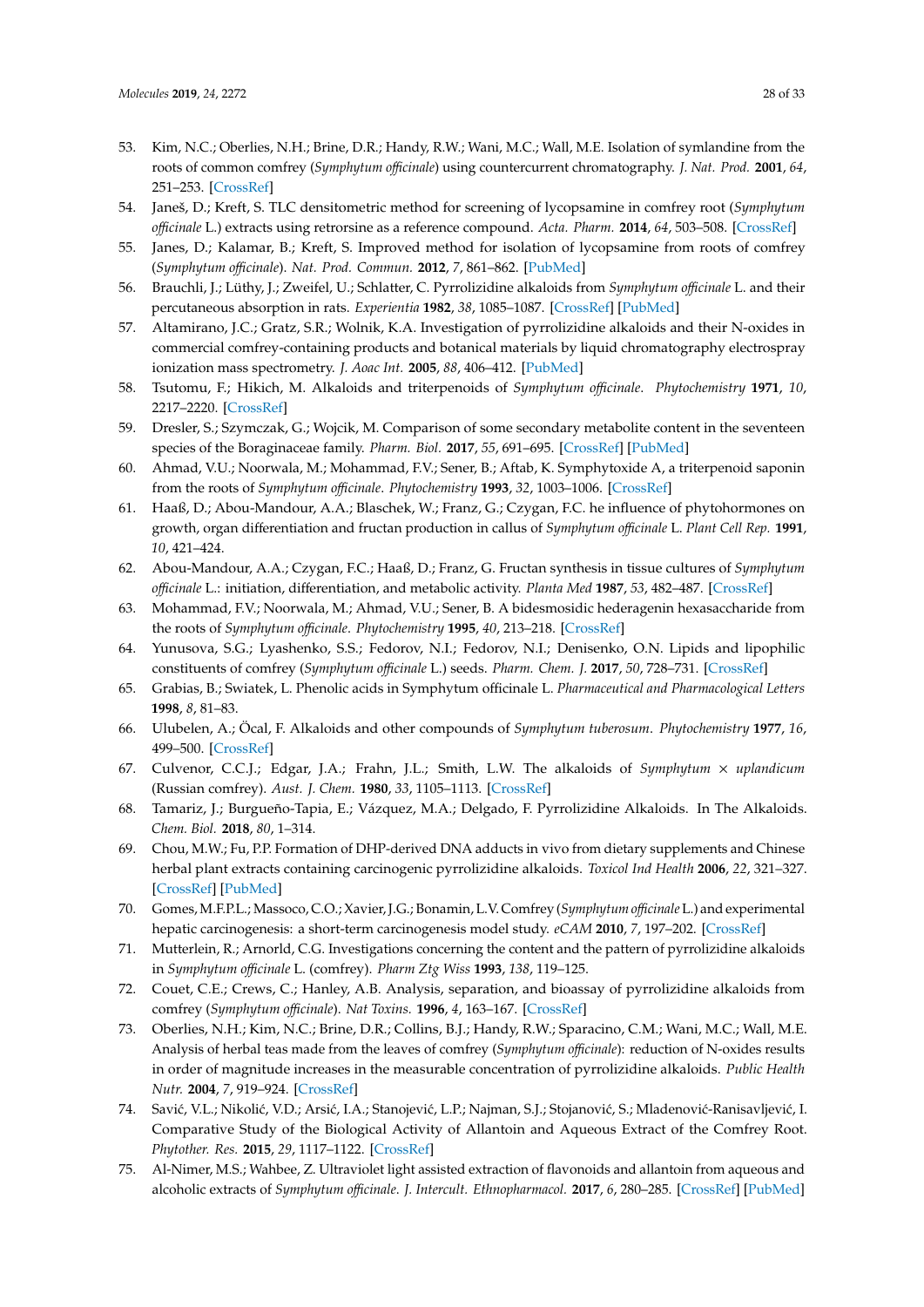- <span id="page-28-20"></span><span id="page-28-0"></span>76. Becker, L.C.; Bergfeld, W.F.; Belsito, D.V.; Klaassen, C.D.; Marks, J.G.; Shank, R.C.; Slaga, T.J.; Snyder, P.W.; Andersen, F.A. Final report of the safety assessment of allantoin and its related complexes. *Int. J. Toxicol.* **2010**, *29*, 84S–97S. [\[CrossRef\]](http://dx.doi.org/10.1177/1091581810362805) [\[PubMed\]](http://www.ncbi.nlm.nih.gov/pubmed/20448269)
- <span id="page-28-1"></span>77. Alkan, F.U.; Anlas, C.; Ustuner, O.; Bakırel, T.; Sari, A.B. Antioxidant and proliferative effects of aqueous and ethanolic extracts of Symphytum officinale on 3T3 Swiss albino mouse fibroblast cell line. *Asian J. Plant Sci. Res.* **2014**, *4*, 62–68.
- <span id="page-28-2"></span>78. Rode, D. Comfrey toxicity revisited. *Trends Pharmacol. Sci.* **2002**, *23*, 497–499. [\[CrossRef\]](http://dx.doi.org/10.1016/S0165-6147(02)02106-5)
- <span id="page-28-3"></span>79. Merlani, M.; Barbakadze, V.; Amiranashvili, L.; Gogilashvili, L.; Yannakopoulou, E.; Papadopoulos, K.; Chankvetadze, B. Enantioselective synthesis and antioxidant activity of 3-(3,4-dihydroxyphenyl)-glyceric acid–basic monomeric moiety of a biologically active polyether from Symphytum asperum and S. caucasicum. *Chirality* **2010**, *22*, 717–725. [\[CrossRef\]](http://dx.doi.org/10.1002/chir.20823) [\[PubMed\]](http://www.ncbi.nlm.nih.gov/pubmed/20143412)
- <span id="page-28-4"></span>80. Kucera, M.; Kálal, J.; Polesna, Z. Effects ofSymphytum ointment on muscular symptoms and functional locomotor disturbances. *Adv. Ther.* **2000**, *17*, 204–211. [\[CrossRef\]](http://dx.doi.org/10.1007/BF02850297) [\[PubMed\]](http://www.ncbi.nlm.nih.gov/pubmed/11185060)
- <span id="page-28-5"></span>81. Schmid, K.; Ivemeyer, S.; Vogl, C.; Klarer, F.; Meier, B.; Hamburger, M.; Walkenhorst, M. Traditional use of herbal remedies in livestock by farmers in 3 Swiss cantons (Aargau, Zurich, Schaffhausen). *Forschende Komplementarmedizin (2006)* **2012**, *19*, 125–136. [\[CrossRef\]](http://dx.doi.org/10.1159/000339336) [\[PubMed\]](http://www.ncbi.nlm.nih.gov/pubmed/22759727)
- <span id="page-28-6"></span>82. Neagu, E.; Moroeanu, V.; Radu, G. Concentration of Symphytum officinale extracts with cytostatic activity by tangential flow ultrafiltration. *Roum. Biotechnol. Lett.* **2008**, *13*, 4008–4013.
- <span id="page-28-7"></span>83. Staiger, C. Comfrey root: from tradition to modern clinical trials. *Wien Med Wochenschr* **2013**, *163*, 58–64. [\[CrossRef\]](http://dx.doi.org/10.1007/s10354-012-0162-4)
- <span id="page-28-8"></span>84. De Albuquerque, U.P.; Monteiro, J.M.; Ramos, M.A.; de Amorim, E.L. Medicinal and magic plants from a public market in northeastern Brazil. *J. Ethnopharmacol.* **2007**, *110*, 76–91. [\[CrossRef\]](http://dx.doi.org/10.1016/j.jep.2006.09.010)
- <span id="page-28-9"></span>85. Aceves-Avila, F.J.; Medina, F.; Fraga, A. Herbal therapies in rheumatology: the persistence of ancient medical practices. *Clin. Exp. Rheumatol.* **2001**, *19*, 177–183. [\[PubMed\]](http://www.ncbi.nlm.nih.gov/pubmed/11326480)
- <span id="page-28-19"></span><span id="page-28-10"></span>86. Smith, N.; Shin, D.B.; Brauer, J.A.; Mao, J.; Gelfand, J.M. Use of complementary and alternative medicine among adults with skin disease: results from a national survey. *J. Am. Acad. Dermatol.* **2009**, *60*, 419–425. [\[CrossRef\]](http://dx.doi.org/10.1016/j.jaad.2008.11.905) [\[PubMed\]](http://www.ncbi.nlm.nih.gov/pubmed/19157642)
- <span id="page-28-11"></span>87. Petkeviciute, Z.; Savickiene, N.; Savickas, A.; Bernatoniene, J.; Simaitiene, Z.; Kalveniene, Z.; Lazauskas, R.; Mekas, T.A. Urban ethnobotany study in Samogitia region, Lithuania. *J. Med. Plants Res.* **2010**, *4*, 064–071.
- <span id="page-28-12"></span>88. Cavero, R.Y.; Akerreta, S.; Calvo, M.I. Pharmaceutical ethnobotany in Northern Navarra (Iberian Peninsula). *J. Ethnopharmacol.* **2011**, *133*, 138–146. [\[CrossRef\]](http://dx.doi.org/10.1016/j.jep.2010.09.019)
- <span id="page-28-13"></span>89. Cavero, R.Y.; Calvo, M.I. Medicinal plants used for musculoskeletal disorders in Navarra and their pharmacological validation. *J. Ethnopharmacol.* **2015**, *168*, 255–259. [\[CrossRef\]](http://dx.doi.org/10.1016/j.jep.2015.03.078) [\[PubMed\]](http://www.ncbi.nlm.nih.gov/pubmed/25862964)
- <span id="page-28-14"></span>90. Sharifi-Rad, M.; Nazaruk, J.; Polito, L.; Morais-Braga, M.; Rocha, J.; Coutinho, H.; Salehi, B.; Tabanelli, G.; Montanari, C.; Del, M.M.C. *Matricaria* genus as a source of antimicrobial agents: From farm to pharmacy and food applications. *Microbiol. Res.* **2018**, *215*, 76–88. [\[CrossRef\]](http://dx.doi.org/10.1016/j.micres.2018.06.010)
- <span id="page-28-15"></span>91. Kapil, A.J.I.J.M.R. The challenge of antibiotic resistance: need to contemplate. *Ind. J. Med. Res.* **2005**, *121*, 83–91.
- 92. Lewis, K.; Ausubel, F.M.J.N.B. Prospects for plant-derived antibacterials. *Nature Biotechnol.* **2006**, *24*, 1504. [\[CrossRef\]](http://dx.doi.org/10.1038/nbt1206-1504)
- 93. Leach, M. A critical review of natural therapies in wound management. *Ostomy*/*Wound Manag.* **2004**, *50*, 36–40.
- <span id="page-28-16"></span>94. Sharifi-Rad, J.; Sharifi-Rad, M.; Salehi, B.; Iriti, M.; Roointan, A.; Mnayer, D.; Soltani-Nejad, A.; Afshari, A. In vitro and in vivo assessment of free radical scavenging and antioxidant activities of *Veronica persica* Poir. *Cell. Mol. Biol. (Noisy-Le-GrandFr. )* **2018**, *64*, 57–64. [\[CrossRef\]](http://dx.doi.org/10.14715/cmb/2018.64.8.9)
- <span id="page-28-17"></span>95. Koll, R.; Buhr, M.; Dieter, R.; Pabst, H.; Predel, H.-G.; Petrowicz, O.; Giannetti, B.; Klingenburg, S.; Staiger, C. Efficacy and tolerance of a comfrey root extract (Extr. Rad. Symphyti) in the treatment of ankle distorsions: results of a multicenter, randomized, placebo-controlled, double-blind study. *Phytomedicine* **2004**, *11*, 470–477. [\[CrossRef\]](http://dx.doi.org/10.1016/j.phymed.2004.02.001) [\[PubMed\]](http://www.ncbi.nlm.nih.gov/pubmed/15500257)
- <span id="page-28-18"></span>96. Salehi, B.; Valussi, M.; Jugran, A.K.; Martorell, M.; Ramírez-Alarcón, K.; Stojanović-Radić, Z.Z.; Antolak, H.; Kręgiel, D.; Mileski, K.S.; Sharifi-Rad, M. *Nepeta* Species: From Farm to Food applications and Phytotherapy. *Trends Food Sci. Technol.* **2018**, *80*, 104–122. [\[CrossRef\]](http://dx.doi.org/10.1016/j.tifs.2018.07.030)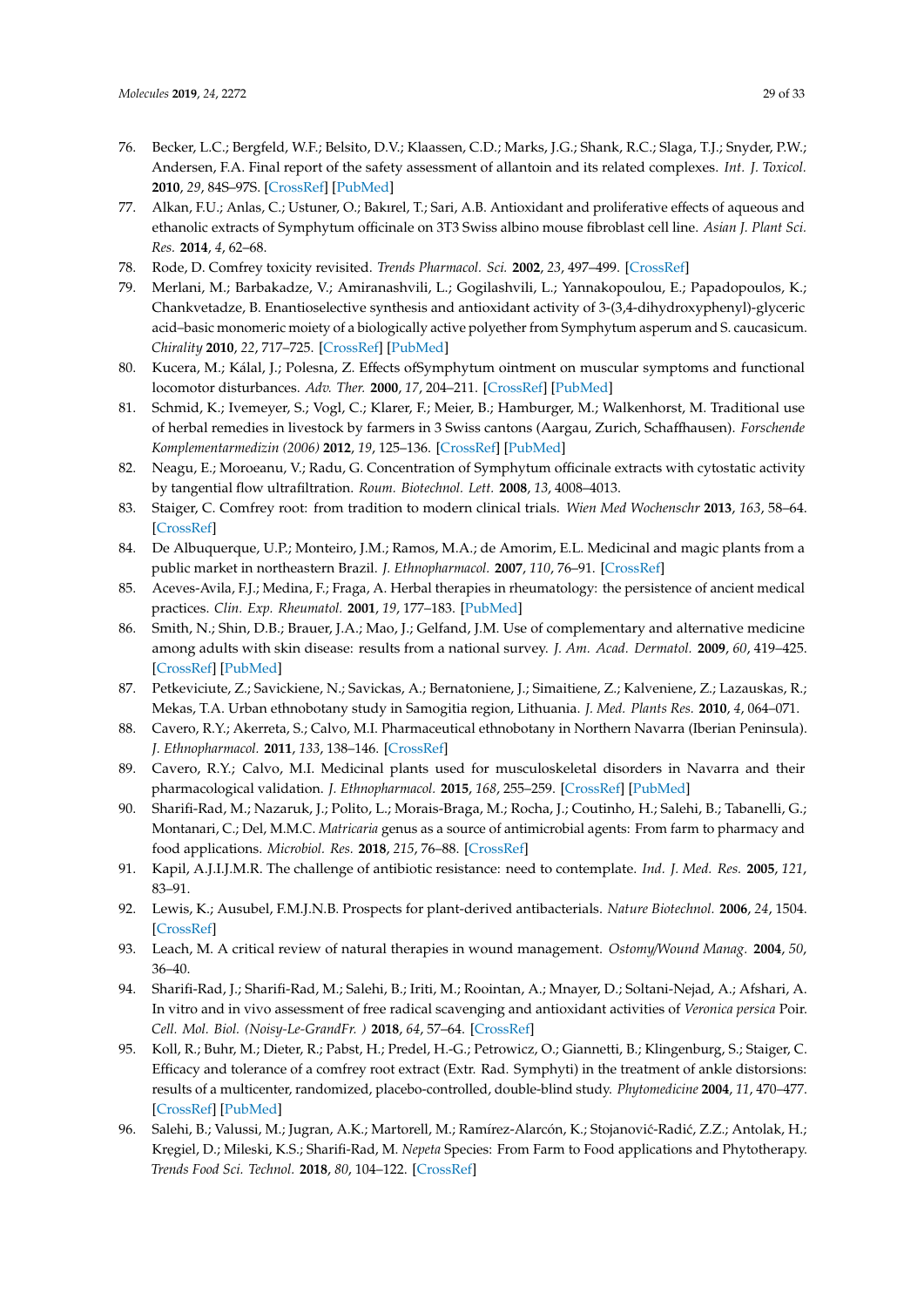- <span id="page-29-0"></span>97. WHO. *WHO estimates of the global burden of foodborne diseases. 2007-2015*; World Health Organization: Geneva, Switzerland, 2015.
- <span id="page-29-1"></span>98. EFSA. Scientific Opinion on the re-evaluation of ascorbic acid (E 300), sodium ascorbate (E 301) and calcium ascorbate (E 302) as food additives. *Efsa J.* **2015**, *13*, 4087. [\[CrossRef\]](http://dx.doi.org/10.2903/j.efsa.2015.4087)
- <span id="page-29-2"></span>99. EFSA, T.r.-E.v.o.E.s.f.a.A.i.S., 2018. The re-'E'valuation of Europe's food additives. Available online: https://[www.efsa.europa.eu](https://www.efsa.europa.eu/en/press/news/120130b)/en/press/news/120130b (accessed on 1 September 2018).
- <span id="page-29-3"></span>100. Lee, N.K.; Paik, H.D. Status, Antimicrobial Mechanism, and Regulation of Natural Preservatives in Livestock Food Systems. *Korean J. Food Sci. Anim. Resour.* **2016**, *36*, 547–557. [\[CrossRef\]](http://dx.doi.org/10.5851/kosfa.2016.36.4.547)
- <span id="page-29-4"></span>101. Settanni, L.; Corsetti, A. Application of bacteriocins in vegetable food biopreservation. *Int. J. Food Microbiol.* **2008**, *121*, 123–138. [\[CrossRef\]](http://dx.doi.org/10.1016/j.ijfoodmicro.2007.09.001)
- <span id="page-29-5"></span>102. MacDonald, R.; Reitmeier, C. *Understanding Food Systems: Agriculture, Food Science, and Nutrition in the United States*; Academic Press: Cambridge, MA, USA, 2017.
- <span id="page-29-6"></span>103. Carocho, M.; Morales, P.; Ferreira, I.C.F.R. Antioxidants: Reviewing the chemistry, food applications, legislation and role as preservatives. *Trends Food Sci. Technol.* **2018**, *71*, 107–120. [\[CrossRef\]](http://dx.doi.org/10.1016/j.tifs.2017.11.008)
- <span id="page-29-7"></span>104. Wedzicha, B.L. PRESERVATIVES | Classifications and Properties. **2013**. [\[CrossRef\]](http://dx.doi.org/10.1016/B0-12-227055-X/00969-X)
- <span id="page-29-8"></span>105. Sharifi-Rad, J.; Soufi, L.; Ayatollahi, S.; Iriti, M.; Sharifi-Rad, M.; Varoni, E.M.; Shahri, F.; Esposito, S.; Kuhestani, K. Anti-bacterial effect of essential oil from *Xanthium strumarium* against shiga toxin-producing *Escherichia coli*. *Cell. Mol. Biol.* **2016**, *62*, 69–74.
- <span id="page-29-9"></span>106. Erdemoglu, N.; Ozkan, S.; Tosun, F. Alkaloid profile and antimicrobial activity of Lupinus angustifolius L. alkaloid extract. *Phytochem. Rev.* **2007**, *6*, 197–201. [\[CrossRef\]](http://dx.doi.org/10.1007/s11101-006-9055-8)
- 107. Morteza-Semnani, K.; Amin, G.; Shidfar, M.; Hadizadeh, H.; Shafiee, A. Antifungal activity of the methanolic extract and alkaloids of *Glaucium oxylobum*. *Fitoterapia* **2003**, *74*, 493–496. [\[CrossRef\]](http://dx.doi.org/10.1016/S0367-326X(03)00113-8)
- <span id="page-29-10"></span>108. Slobodníková, L.; KoSt'álová, D.; Labudová, D.; Kotulová, D.; Kettmann, V. Antimicrobial activity of Mahonia aquifolium crude extract and its major isolated alkaloids. *Phytother. Res.: Int. J. Devoted Pharmacol. Toxicol. Eval. Nat. Prod. Deriv.* **2004**, *18*, 674–676. [\[CrossRef\]](http://dx.doi.org/10.1002/ptr.1517) [\[PubMed\]](http://www.ncbi.nlm.nih.gov/pubmed/15476315)
- <span id="page-29-11"></span>109. Wuilloud, J.C.; Gratz, S.R.; Gamble, B.M.; Wolnik, K.A. Simultaneous analysis of hepatotoxic pyrrolizidine alkaloids and N-oxides in comfrey root by LC-ion trap mass spectrometry. *Analyst* **2004**, *129*, 150–156. [\[CrossRef\]](http://dx.doi.org/10.1039/b311030c) [\[PubMed\]](http://www.ncbi.nlm.nih.gov/pubmed/14752559)
- <span id="page-29-12"></span>110. Ma, C.; Liu, Y.; Zhu, L.; Ji, H.; Song, X.; Guo, H.; Yi, T. Determination and regulation of hepatotoxic pyrrolizidine alkaloids in food: A critical review of recent research. Food and Chemical Toxicology. *Food Chem. Toxicol.* **2018**, *119*, 50–60. [\[CrossRef\]](http://dx.doi.org/10.1016/j.fct.2018.05.037) [\[PubMed\]](http://www.ncbi.nlm.nih.gov/pubmed/29772268)
- <span id="page-29-13"></span>111. Neuman, M.G.; Cohen, L.; Opris, M.; Nanau, R.M.; Jeong, H. Hepatotoxicity of pyrrolizidine alkaloids. *J. Pharm. Pharm. Sci.* **2015**, *18*, 825–843. [\[CrossRef\]](http://dx.doi.org/10.18433/J3BG7J) [\[PubMed\]](http://www.ncbi.nlm.nih.gov/pubmed/26626258)
- <span id="page-29-14"></span>112. Kartal, M.; Kurucu, S.; Choudary, M.I. Antifungal activities of different extracts and echimidine-N-oxide from *Symphytum sylvaticum* Boiss subsp. sepulcrale (Boiss. & Bal.) Greuter & Burdet var. Sepulcrale. *Turk. J. Med Sci.* **2001**, *31*, 487–492.
- <span id="page-29-15"></span>113. Savić, V.L.; Savić, S.R.; Nikolić, V.D.; Nikolić, L.B.; Najman, S.J.; Lazarević, J.S.; Đorđević, A.S. The identification and quantification of bioactive compounds from the aqueous extract of comfrey root by UHPLC-DAD-HESI-MS method and its microbial activity. *Hem. Ind.* **2015**, *69*, 1–8. [\[CrossRef\]](http://dx.doi.org/10.2298/HEMIND131202013S)
- <span id="page-29-16"></span>114. Sumathi, S.; Kumar, S.S.; Bai, A.; Glory, L. Evaluation of Phytochemical Constituents and Antibacterial Activities of Symphytum officinale L. *J. Pure Appl. Microbiol.* **2011**, *5*, 323–328.
- <span id="page-29-17"></span>115. Sumathi, S. Antibacterial Activity of the plant extract of *Symphytum o*ffi*cinale* L. against selected pathogenic bacteria. *Int. J. Res. Pharm. Sci.* **2016**, *2*, 92–94.
- <span id="page-29-18"></span>116. Woods-Panzaru, S.; Nelson, D.; McCollum, G.; Ballard, L.M.; Millar, B.C.; Maeda, Y.; Goldsmith, C.E.; Rooney, P.J.; Loughrey, A.; Rao, J.R.; et al. An examination of antibacterial and antifungal properties of constituents described in traditional Ulster cures and remedies. *Ulst. Med J.* **2009**, *78*, 13–15.
- <span id="page-29-19"></span>117. Barbakadze, V.; Van Den Berg, A.; Beukelman, C.; Kemmink, J.; van Ufford, H.Q. Poly [3-(3, 4-dihydroxyphenyl) glyceric acid] from Symphytum officinale roots and its biological activity. *Chem. Nat. Compd.* **2009**, *45*, 6–10. [\[CrossRef\]](http://dx.doi.org/10.1007/s10600-009-9221-5)
- <span id="page-29-20"></span>118. Sharifi-Rad, M.; Fokou, P.; Sharopov, F.; Martorell, M.; Ademiluyi, A.; Rajkovic, J.; Salehi, B.; Martins, N.; Iriti, M.; Sharifi-Rad, J.J.M. Antiulcer agents: From plant extracts to phytochemicals in healing promotion. *Molecules* **2018**, *23*, 1751. [\[CrossRef\]](http://dx.doi.org/10.3390/molecules23071751) [\[PubMed\]](http://www.ncbi.nlm.nih.gov/pubmed/30018251)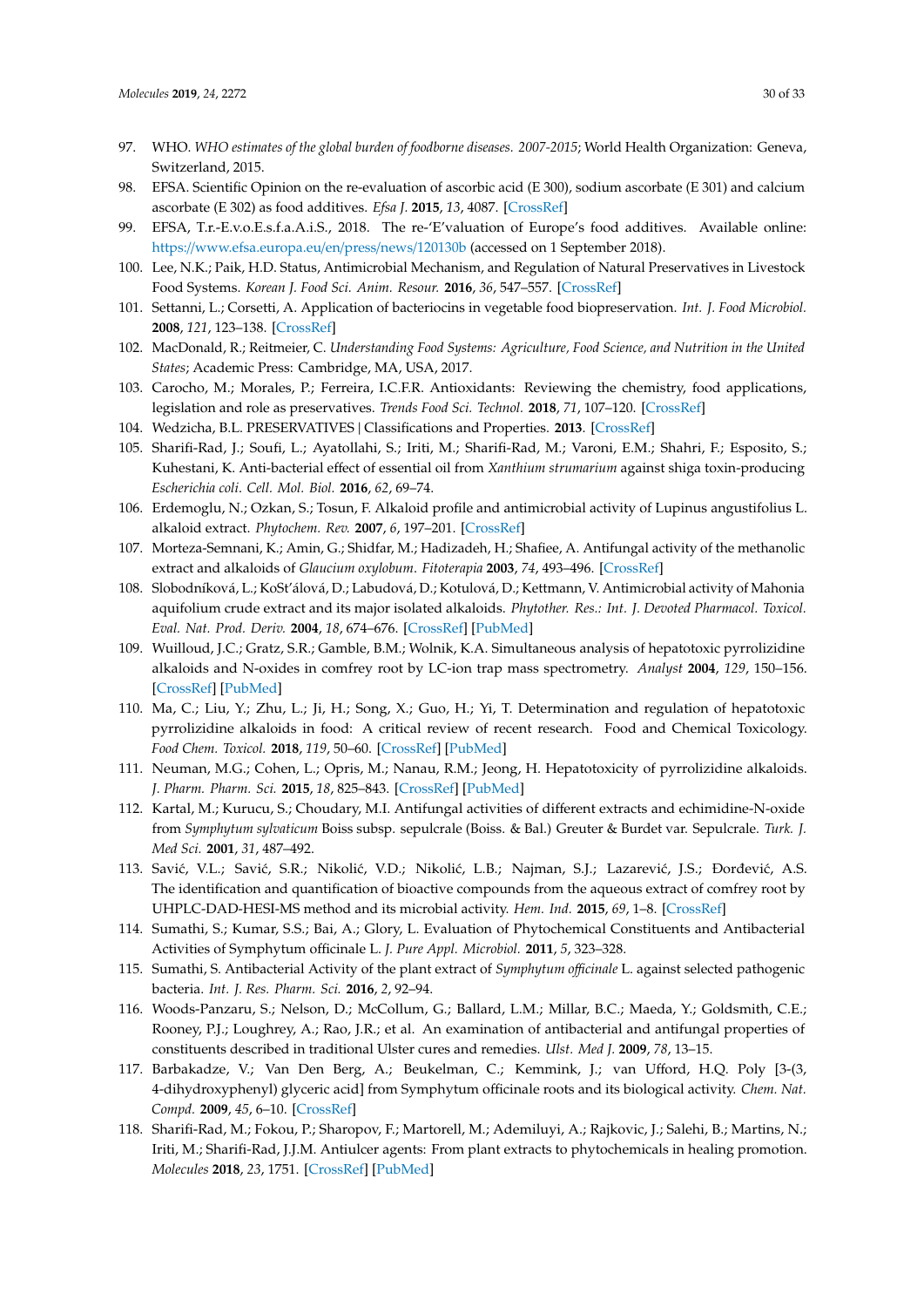- 119. Prakash, A.M.; Sharifi-Rad, M.; Shariati, M.; Mabkhot, Y.; Al-Showiman, S.; Rauf, A.; Salehi, B.; Župunski, M.; Gusain, P.; Sharifi-Rad, J. Bioactive compounds and health benefits of edible Rumex species-A review. *Cell. Mol. Biol. (Noisy-Le-GrandFr.)* **2018**, *64*, 27–34. [\[CrossRef\]](http://dx.doi.org/10.14715/cmb/2018.64.8.5)
- 120. Prakash Mishra, A.; Saklani, S.; Salehi, B.; Parcha, V.; Sharifi-Rad, M.; Milella, L.; Iriti, M.; Sharifi-Rad, J.; Srivastava, M. *Satyrium nepalense*, a high altitude medicinal orchid of Indian Himalayan region: Chemical profile and biological activities of tuber extracts. *Cell. Mol. Biol. (Noisy-Le-GrandFr.)* **2018**, *64*, 35–43. [\[CrossRef\]](http://dx.doi.org/10.14715/cmb/2018.64.8.6)
- <span id="page-30-0"></span>121. Abdolshahi, A.; Naybandi-Atashi, S.; Heydari-Majd, M.; Salehi, B.; Kobarfard, F.; Ayatollahi, S.; Ata, A.; Tabanelli, G.; Sharifi-Rad, M.; Montanari, C. Antibacterial activity of some Lamiaceae species against *Staphylococcus aureus* in yoghurt-based drink (Doogh). *Cell. Mol. Biol. (Noisy-Le-GrandFr.)* **2018**, *64*, 71–77. [\[CrossRef\]](http://dx.doi.org/10.14715/cmb/2018.64.8.11)
- <span id="page-30-1"></span>122. WHO. WHO Traditional Medicine Strategy 2014-2023. World Health Organization: 2014. Available online: <http:llapps.who.int7irislbitstream710665l92455l1l9789241506090eng.pdf?ua> (accessed on 18 June 2019).
- <span id="page-30-2"></span>123. Knaak, N.; Dias da Silva, L.; Finger Andreis, T.; Mariana Fiuza, L. Chemical characterization and anti-fungal activity of plant extracts and essential oils on the *Bipolaris oryzae* and *Gerlachia oryzae* phytopathogens. *Australas. Plant Pathol.* **2013**, *42*, 469–475. [\[CrossRef\]](http://dx.doi.org/10.1007/s13313-013-0220-4)
- <span id="page-30-3"></span>124. Rocha, R.; Eleutério da Luz, D.; Engels, C.; Pileggi, S.; de Souza Jaccoud Filho, D.; Matiello, R.; Pileggi, M. Selection of endophytic fungi from comfrey *(Symphytum o*ffi*cinale* L.) for *in vitro* biological control of the phytopathogen *Sclerotinia sclerotiorum* (Lib.). *Braz. J. Microbiol.* **2009**, *40*, 73–78. [\[CrossRef\]](http://dx.doi.org/10.1590/S1517-83822009000100011) [\[PubMed\]](http://www.ncbi.nlm.nih.gov/pubmed/24031320)
- <span id="page-30-4"></span>125. Cvetkovic, D.; Stanojević, L.; Kundaković, T.; Zlatkovic, S.; Nikolić, G. Antioxidant and antimicrobial activity of a new generation phyto-gel. *Adv. Technol.* **2015**, *4*, 11–18. [\[CrossRef\]](http://dx.doi.org/10.5937/savteh1502011C)
- <span id="page-30-5"></span>126. Bouzada, M.L.M.; Fabri, R.L.; Nogueira, M.; Konno, T.U.P.; Duarte, G.G.; Scio, E. Antibacterial, cytotoxic and phytochemical screening of some traditional medicinal plants in Brazil. *Pharm. Biol.* **2009**, *47*, 44–52. [\[CrossRef\]](http://dx.doi.org/10.1080/13880200802411771)
- <span id="page-30-6"></span>127. Borchardt, J.R.; Wyse, D.L.; Sheaffer, C.C.; Kauppi, K.L.; Ehlke, R.G.F.N.J.; Biesboer, D.D.; Bey, R.F. Antimicrobial activity of native and naturalized plants of Minnesota and Wisconsin. *J. Med. Plants Res.* **2008**, *2*, 098–110.
- <span id="page-30-7"></span>128. Onofre, N.A.; Magalhães, L.P.M.; Amaral, J.P.D.; Yara, R.; Lima, C.S.A.; Sena, K.X.F.R. Antimicrobial activity of plants used in manufacture of traditional phytotherapics in community centres of Recife metropolitan region. *Exp. Pathol. Health Sci.* **2016**, *8*, 23–24.
- <span id="page-30-8"></span>129. Savic, V.; Nikolic, V.; Stanojevic, L.; Ilic, D.; Stankovic, B. Extraction kinetics and antioxidant activity of an aqueous extract from comfrey root (*Symphytum o*ffi*cinale* L.). *Adv. Technol.* **2012**, *1*, 41–47.
- <span id="page-30-9"></span>130. Dolganiuc, A.; Radu, L.; Olinescu, A. The effect of products of plant and microbial origin on phagocytic function and on the release of oxygen free radicals by mouse peritoneal macrophages. *Bacteriol Virusol Parazitol Epidemiol* **1997**, *42*, 65–69. [\[PubMed\]](http://www.ncbi.nlm.nih.gov/pubmed/9235147)
- <span id="page-30-10"></span>131. Repetto, M.; Llesuy, S. Antioxidant properties of natural compounds used in popular medicine for gastric ulcers. *Braz. J. Med Biol. Res.* **2002**, *35*, 523–534. [\[CrossRef\]](http://dx.doi.org/10.1590/S0100-879X2002000500003) [\[PubMed\]](http://www.ncbi.nlm.nih.gov/pubmed/12011936)
- <span id="page-30-11"></span>132. Barthomeuf, C.; Debiton, E.; Barbakadze, V.; Kemertelidze, E. Evaluation of the dietetic and therapeutic potential of a high molecular weight hydroxycinnamate-derived polymer from Symphytum asperum Lepech. Regarding its antioxidant, antilipoperoxidant, antiinflammatory, and cytotoxic properties. *J. Agric. Food Chem.* **2001**, *49*, 3942–3946. [\[CrossRef\]](http://dx.doi.org/10.1021/jf010189d) [\[PubMed\]](http://www.ncbi.nlm.nih.gov/pubmed/11513693)
- <span id="page-30-12"></span>133. Oktay, M.; Yildirim, A.; Bilaloglu, V.; Gülçin, I. Antioxidant activity of different parts of isgin (Rheum ribes L.). *Asian J. Chem.* **2007**, *19*, 3047.
- <span id="page-30-13"></span>134. Paun, G.; Neagu, E.; Litescu, S.C.; Rotinberg, P.; Radu, G.L. Application of membrane processes for the concentration of Symphytum officinale and Geranium robertianum extracts to obtain compounds with high anti-oxidative activity. *J. Serb. Chem. Soc.* **2012**, 77.
- <span id="page-30-14"></span>135. Thring, T.S.; Hili, P.; Naughton, D.P. Anti-collagenase, anti-elastase and anti-oxidant activities of extracts from 21 plants. *Bmc Complementary Altern. Med.* **2009**, *9*, 27. [\[CrossRef\]](http://dx.doi.org/10.1186/1472-6882-9-27)
- <span id="page-30-15"></span>136. Nossa González, D.L.; Pérez, T.; Verónica, Y.; Núñez, R.; Elías, W. Determination of polyphenols and antioxidant activity of polar extracts of comfrey (Symphytum officinale L). *Rev. Cuba. De Plantas Med.* **2016**, *21*, 125–132.
- <span id="page-30-16"></span>137. Badridze, G.; Kacharava, N.; Chkhubianishvili, E.; Rapava, L.; Kikvidze, M.; Chigladze, L.; Chanishvili, S. Content of antioxidants in leaves of some plants of Tbilisi environs. *Bull. Georg. Natl. Acad. Sci* **2013**, 7.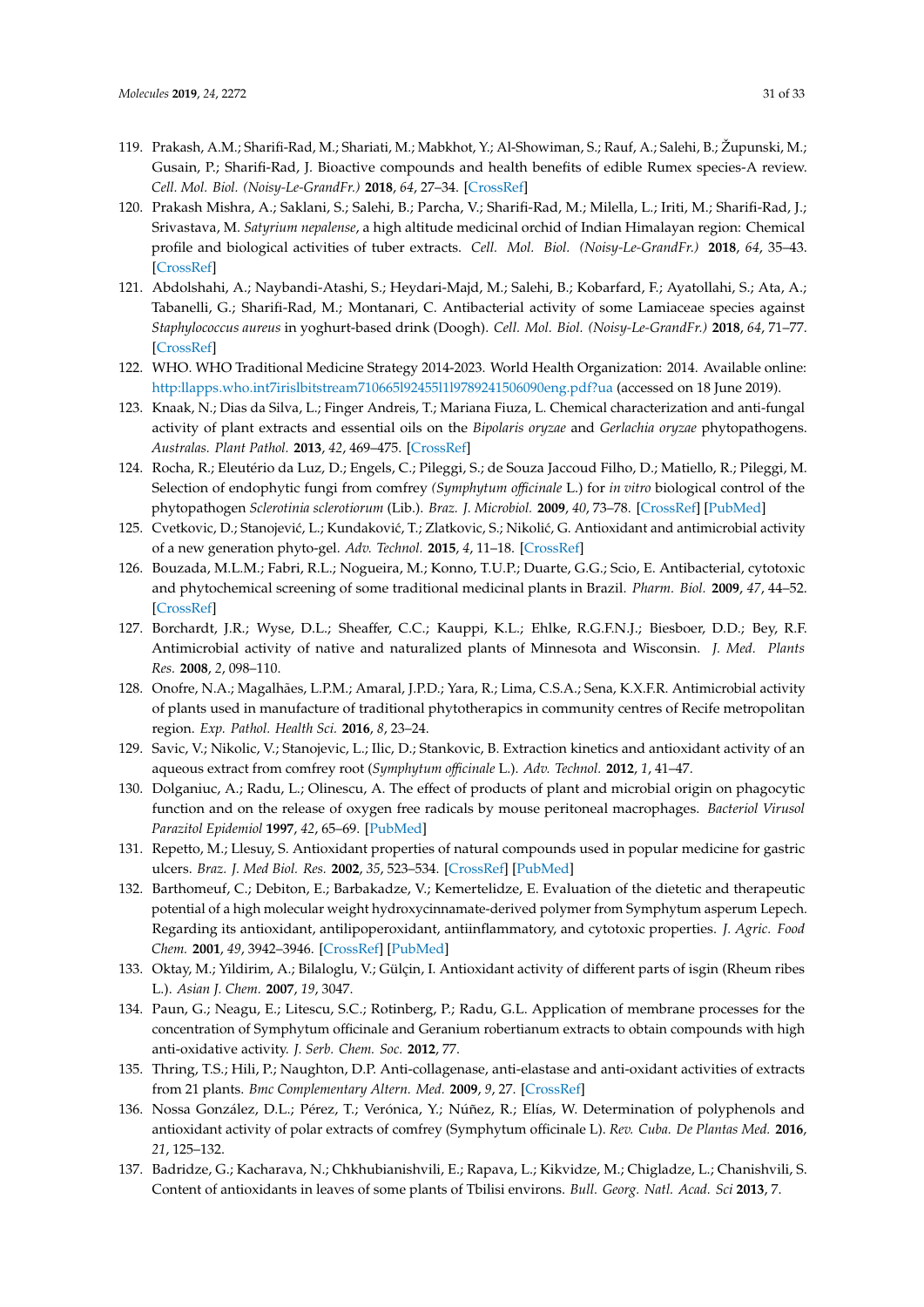- <span id="page-31-14"></span><span id="page-31-0"></span>138. Smith, D.B.; Jacobson, B.H. Effect of a blend of comfrey root extract (Symphytum officinale L.) and tannic acid creams in the treatment of osteoarthritis of the knee: randomized, placebo-controlled, double-blind, multiclinical trials. *J. Chiropr. Med.* **2011**, *10*, 147–156. [\[CrossRef\]](http://dx.doi.org/10.1016/j.jcm.2011.01.003)
- <span id="page-31-1"></span>139. Liu, C.; Chang, J.; Zhang, L.; Zhang, J.; Li, S. Purification and antioxidant activity of a polysaccharide from bulbs of Fritillaria ussuriensis Maxim. *Int. J. Biol. Macromol.* **2012**, *50*, 1075–1080. [\[CrossRef\]](http://dx.doi.org/10.1016/j.ijbiomac.2012.03.006)
- <span id="page-31-2"></span>140. Pielesz, A. Vibrational spectroscopy and electrophoresis as a "golden means" in monitoring of polysaccharides in medical plant and gels. *Spectrochim. Acta-Part A: Mol. Biomol. Spectrosc.* **2012**, *93*, 63–69. [\[CrossRef\]](http://dx.doi.org/10.1016/j.saa.2012.03.003) [\[PubMed\]](http://www.ncbi.nlm.nih.gov/pubmed/22465769)
- <span id="page-31-12"></span><span id="page-31-3"></span>141. Duan, M.; Shang, H.; Chen, S.; Li, R.; Wu, H. Physicochemical properties and activities of comfrey polysaccharides extracted by different techniques. *Int. J. Biol. Macromol.* **2018**, *115*, 876–882. [\[CrossRef\]](http://dx.doi.org/10.1016/j.ijbiomac.2018.04.188) [\[PubMed\]](http://www.ncbi.nlm.nih.gov/pubmed/29727640)
- <span id="page-31-13"></span><span id="page-31-4"></span>142. Barbakadze, V.V.; Kemertelidze, E.P.; Targamadze, I.L.; Shashkov, A.S.; Usov, A.I. Poly[3-(3,4-dihydroxyphenyl)glyceric acid]: A new biologically active polymer from two comfrey species Symphytum asperum and S. caucasicum (Boraginaceae). *Russ. J. Bioorganic Chem.* **2002**, *28*, 326–330. [\[CrossRef\]](http://dx.doi.org/10.1023/A:1019552110312)
- <span id="page-31-15"></span><span id="page-31-5"></span>143. Matcovschi, C.; Calistru, Z.; Cojocaru, M.; Vaˆlcu, S. Symphytum officinale (L) gaertn — A prospective hepatoprotective and hepatoregenerative plant. *Pharmacol. Res.* **1995**, *31*, 91. [\[CrossRef\]](http://dx.doi.org/10.1016/1043-6618(95)86625-6)
- <span id="page-31-6"></span>144. Oberbaum, M.; Yakovlev, E.; Kaufman, D.; Shoshan, S. Effect of Arnica montana and Symphytum officinalis on bone healing in guinea pigs. *Br. Homeopath. J.* **1994**, *83*, 90. [\[CrossRef\]](http://dx.doi.org/10.1016/S0007-0785(94)80017-0)
- <span id="page-31-7"></span>145. Araujo, L.U.; Reis, P.G.; Barbosa, L.C.; Saude-Guimaraes, D.A.; Grabe-Guimaraes, A.; Mosqueira, V.C.; Carneiro, C.M.; Silva-Barcellos, N.M. In vivo wound healing effects of Symphytum officinale L. leaves extract in different topical formulations. *Pharmazie* **2012**, *67*, 355–360. [\[PubMed\]](http://www.ncbi.nlm.nih.gov/pubmed/22570943)
- <span id="page-31-16"></span><span id="page-31-8"></span>146. Kommission, E. Monographie *Symphyti radix* (Beinwellwurzel). *Bundesanzeiger* **1990**, 318.
- <span id="page-31-9"></span>147. Vostinaru, O.; Conea, S.; Mogosan, C.; Toma, C.; Borza, C.; Vlase, L. Anti-inflammatory and antinociceptive effect of Symphytum officinale root. *Rom. Biotechnol. Lett.* **2017**.
- <span id="page-31-17"></span><span id="page-31-10"></span>148. Hiermann, A.; Writzel, M. Antiphlogistic glycopeptide from the roots of Symphytum officinale. *Pharm. Pharmacol. Lett.* **1998**, *8*, 154–157.
- <span id="page-31-18"></span><span id="page-31-11"></span>149. Grigore, A.; Pirvu, L.; Bubueanu, C.; Minerva, P.; Rasit, I. Influence of chemical composition on the antioxidant and anti-inflammatory activity of *Rosmarinus o*ffi*cinalis* extracts. *Rom. Biotechnol. Lett.* **2015**, *20*, 10047–10054.
- <span id="page-31-20"></span>150. Schmidtke-Schrezenmeier, G. The efficacy of a phytotherapeutic agent in the treatment of non-activated osteoarthritis of the knee [Behandlung der nichtaktivierten Gonarthrose: Besserung durch ein Phytotherapeutikum]. *Therapiewoche* **1992**, *42*, 1322–1325.
- <span id="page-31-21"></span><span id="page-31-19"></span>151. Grube, B.; Grünwald, J.; Krug, L.; Staiger, C. Efficacy of a comfrey root (Symphyti offic. radix) extract ointment in the treatment of patients with painful osteoarthritis of the knee: results of a double-blind, randomised, bicenter, placebo-controlled trial. *Phytomedicine* **2007**, *14*, 2–10. [\[CrossRef\]](http://dx.doi.org/10.1016/j.phymed.2006.11.006) [\[PubMed\]](http://www.ncbi.nlm.nih.gov/pubmed/17169543)
- <span id="page-31-22"></span>152. Laslett, L.; Quinn, S.; Darian-Smith, E.; Kwok, M.; Fedorova, T.; Körner, H.; Steels, E.; March, L.; Jones, G. Treatment with 4Jointz reduces knee pain over 12 weeks of treatment in patients with clinical knee osteoarthritis: a randomised controlled trial. *Osteoarthr. Cartil.* **2012**, *20*, 1209–1216. [\[CrossRef\]](http://dx.doi.org/10.1016/j.joca.2012.07.019) [\[PubMed\]](http://www.ncbi.nlm.nih.gov/pubmed/22863612)
- <span id="page-31-23"></span>153. Giannetti, B.M.; Staiger, C.; Bulitta, M.; Predel, H.-G. Efficacy and safety of comfrey root extract ointment in the treatment of acute upper or lower back pain: Results of a double-blind, randomised, placebo controlled, multicentre trial. *Br. J. Sports Med.* **2009**, *44*, 637–641. [\[CrossRef\]](http://dx.doi.org/10.1136/bjsm.2009.058677)
- <span id="page-31-24"></span>154. Pabst, H.; Schaefer, A.; Staiger, C.; Junker-Samek, M.; Predel, H.G. Combination of comfrey root extract plus methyl nicotinate in patients with conditions of acute upper or low back pain: a multicentre randomised controlled trial. *Phytother. Res.* **2013**, *27*, 811–817. [\[CrossRef\]](http://dx.doi.org/10.1002/ptr.4790) [\[PubMed\]](http://www.ncbi.nlm.nih.gov/pubmed/22887778)
- <span id="page-31-25"></span>155. Petersen, G.; Lorkowski, G.; Kasper, F.; Gottwald, R.; Lücker, P. Anti-inflammatory activity of a pyrrolizidine alkaloid-free extract of roots of Symphytum officinale in humans. *Planta Med.* **1993**, *59*, A703–A704. [\[CrossRef\]](http://dx.doi.org/10.1055/s-2006-960000)
- <span id="page-31-26"></span>156. Predel, H.-G.; Giannetti, B.; Koll, R.; Bulitta, M.; Staiger, C. Efficacy of a Comfrey root extract ointment in comparison to a Diclo-fenac gel in the treatment of ankle distortions: Results of an observer-blind, randomized, multicenter study. *Phytomedicine* **2005**, *12*, 707–714. [\[CrossRef\]](http://dx.doi.org/10.1016/j.phymed.2005.06.001)
- <span id="page-31-27"></span>157. Kučera, M.; Barna, M.; Horáček, O.; Kováriková, J.; Kučera, A. Efficacy and safety of topically applied Symphytum herb extract cream in the treatment of ankle distortion: Results of a randomized controlled clinical double-blind study. *Wien. Med. Wochenschr.* **2004**, *154*, 498–507. [\[CrossRef\]](http://dx.doi.org/10.1007/s10354-004-0114-8)